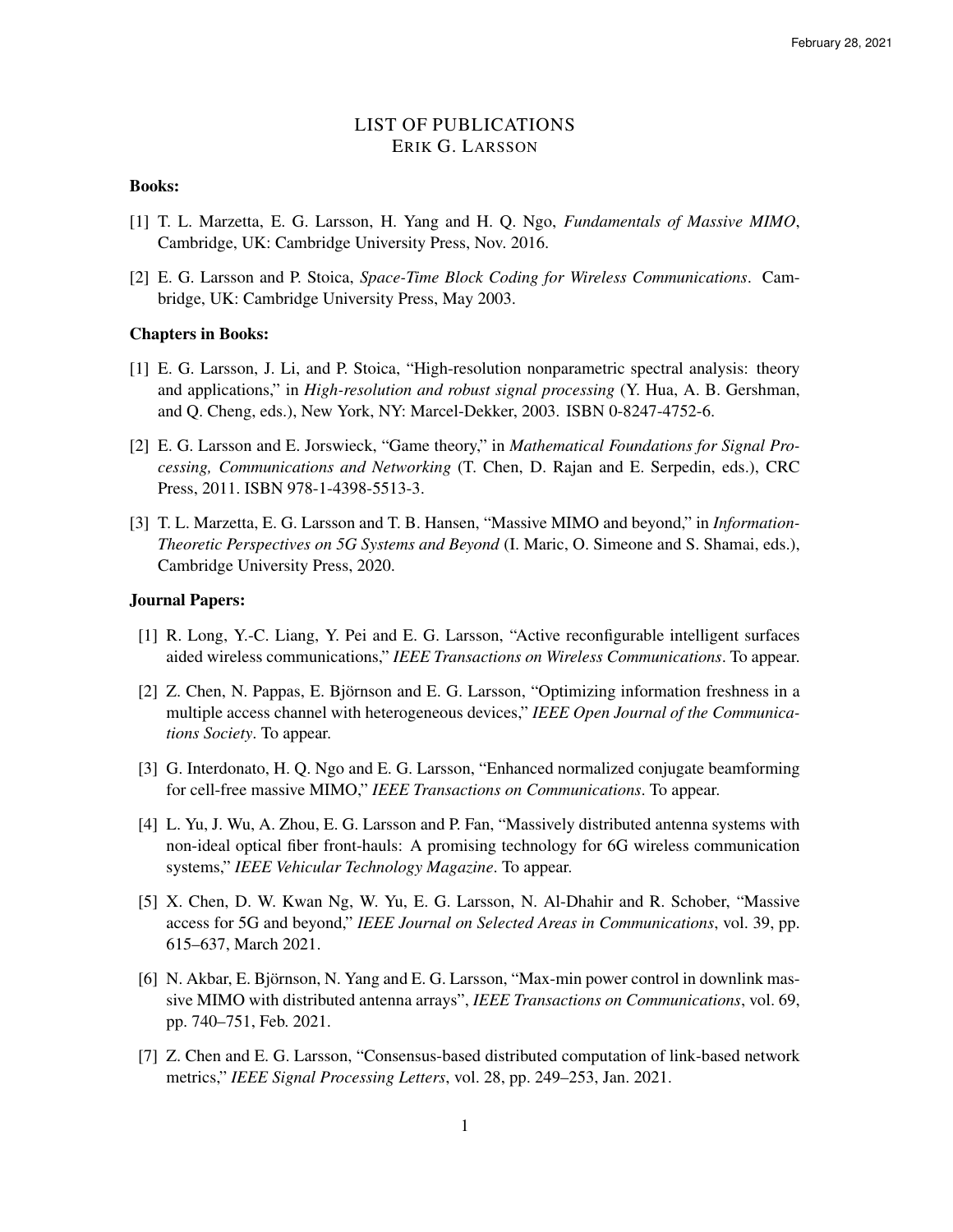- [8] N. M. Sarband, E. Becirovic, M. Krysander, E. G. Larsson and O. Gustafsson, "Massive machine type communication pilot-hopping sequence detection architectures based on nonnegative least squares for grant-free random access," *IEEE Open Journal of Circuits and Systems*, vol. 2, pp. 253–264, 2021.
- [9] M. Bashar, H. Q. Ngo, K. Cumanan, A. G. Burr, P. Xiao, E. Björnson and E. G. Larsson, "Uplink spectral and energy efficiency of cell-free massive MIMO with optimal uniform quantization," *IEEE Transactions on Communications*, vol. 69, pp. 223–245, Jan. 2021.
- [10] Z. Gülgün, E. Björnson and E. G. Larsson, "Is massive MIMO robust against distributed jammers?," *IEEE Transactions on Communications*, vol. 69, pp. 457–469, Jan. 2021.
- [11] J. Yuan, Y.-C. Liang, J. Joung, G. Feng and E. G. Larsson, "Intelligent reflecting surfaceassisted cognitive radio system," *IEEE Transactions on Communications*, vol. 69, pp. 675– 687, Jan. 2021.
- [12] E. Björnson, Ö. Özdogan and E. G. Larsson, "Reconfigurable intelligent surfaces: Three myths and two critical questions," *IEEE Communications Magazine*, vol. 58, pp. 90–96, Dec. 2020.
- [13] Y.-C. Liang, Q. Zhang, E. G. Larsson and G. Ye Li, "Symbiotic radio: Cognitive backscattering communications for future wireless networks," *IEEE Transactions on Cognitive Communications and Networking*, vol. 6, pp. 1242–1255, Dec. 2020.
- [14] R. Chopra, C. R. Murthy, H. A. Suraweera and E. G. Larsson, "Blind channel estimation for downlink massive MIMO systems with imperfect channel reciprocity," *IEEE Transactions on Signal Processing*, vol. 68, pp. 3132–3145, Dec. 2020.
- [15] E. Becirovic, E. Björnson and E. G. Larsson, "Joint antenna detection and Bayesian channel estimation for non-coherent user terminals," *IEEE Transactions on Wireless Communications*, vol. 19, pp. 7081–7096, Nov. 2020.
- [16] J. Jayachandran, K. Biswas, S. K. Mohammed and E. G. Larsson, "Efficient techniques for in-band system information broadcast in multi-cell massive MIMO," *IEEE Transactions on Communications*, vol. 68, pp. 6157–6173, Oct. 2020.
- [17] A. Zhou, J. Wu, E. G. Larsson and P. Fan, "Max-min optimal beamforming for cell-free massive MIMO," *IEEE Communications Letters*, vol. 24, pp. 2344–2348, Oct. 2020.
- [18] T. Van Chien, E. Björnson and E. G. Larsson, "Joint power allocation and load balancing optimization for energy-efficient cell-free massive MIMO networks," *IEEE Transactions on Wireless Communications*, vol. 19, pp. 6798–6812, Oct. 2020.
- [19] T. Van Chien, T. N. Canh, E. Bjornson and E. G. Larsson, "Power control in cellular massive ¨ MIMO with varying user activity: a deep learning solution," *IEEE Transactions on Wireless Communications*, vol. 19, pp. 5732–5748, Sept. 2020.
- [20] G. Li, D. Mishra, L. Hao, Z. Ma and E. G. Larsson, "Optimal open-loop MIMO precoder design," *IEEE Communications Letters*, vol. 24, pp. 2075–2079, Sept. 2020.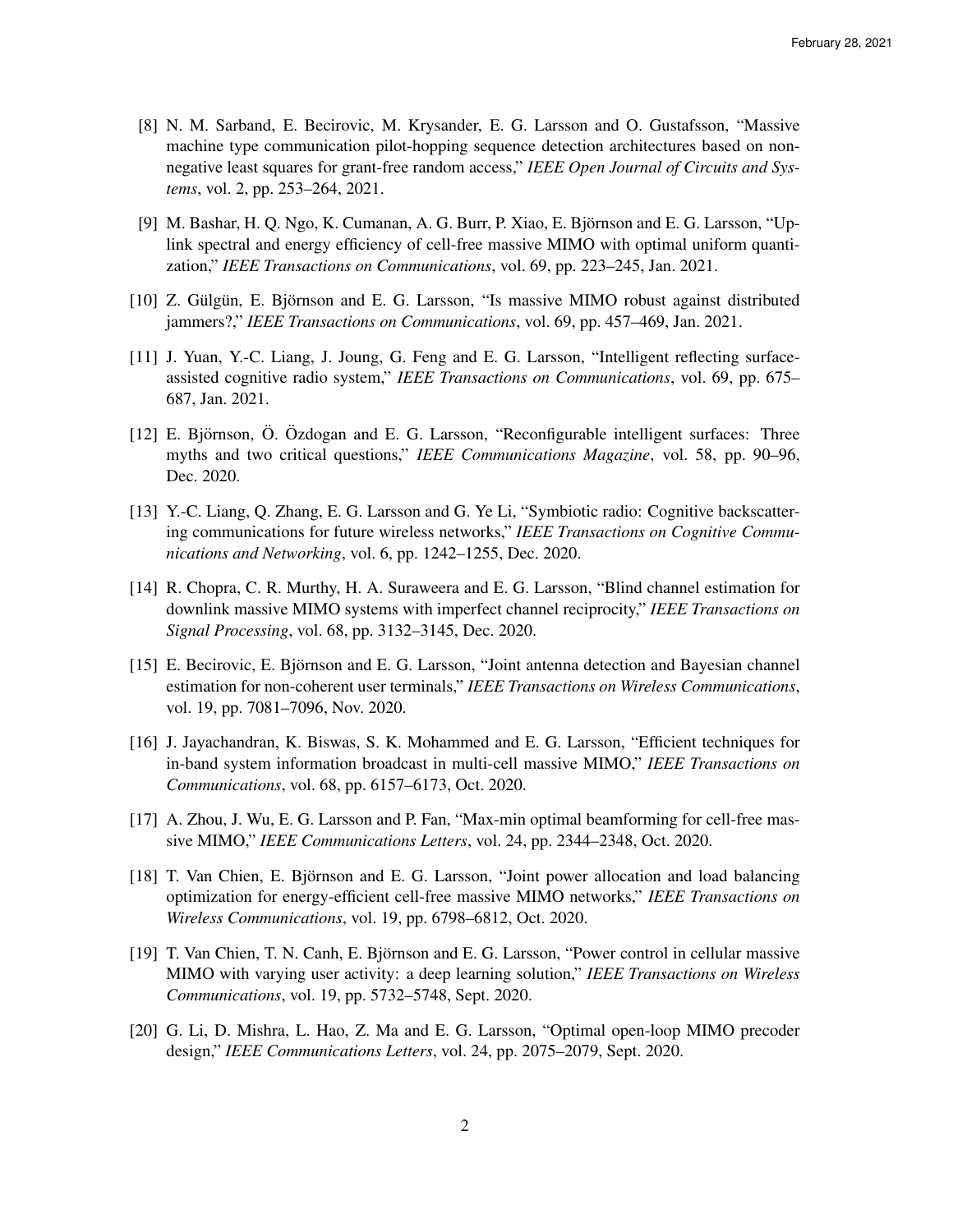- [21] G. Interdonato, M. Karlsson, E. Björnson and E. G. Larsson, "Local partial zero-forcing precoding for cell-free massive MIMO," *IEEE Transactions on Wireless Communications*, vol. 19, pp. 4758–4774, July 2020.
- [22] A. J. Muhammed, Z. Ma, Z. Zhang, P. Fan and E. G. Larsson, "Energy-efficient resource allocation for NOMA based small cell networks with wireless backhauls," *IEEE Transactions on Communications*, vol. 68, pp. 3766–3781, June 2020.
- [23] A. Ghazanfari, H. V. Cheng, E. Björnson and E. G. Larsson, "Enhanced fairness and scalability of power control schemes in multi-cell massive MIMO," *IEEE Transactions on Communications*, vol. 68, pp. 2878–2890, May 2020.
- [24] Ö. Özdogan, E. Björnson and E. G. Larsson, "Intelligent reflecting surfaces: Physics, propagation, and pathloss modeling," *IEEE Wireless Communications Letters*, vol. 9, pp. 581–585, May 2020.
- [25] H. Guo, Y.-C. Liang, J. Chen and E. G. Larsson, "Weighted sum-rate maximization for reconfigurable intelligent surface aided wireless networks," *IEEE Transactions on Wireless Communications*, vol. 19, pp. 3064–3076, May 2020.
- [26] Z. Chen, E. Björnson and E. G. Larsson, "Dynamic resource allocation in co-located and cellfree massive MIMO," *IEEE Transactions on Green Communications and Networking*, vol. 4, pp. 209–220, Mar. 2020.
- [27] C.-X. Wang, M. Di Renzo, S. Stanczak, S. Wang and E. G. Larsson, "Artificial intelligence enabled wireless networking for 5G and beyond: Recent advances and future challenges," *IEEE Wireless Communications Magazine*, vol. 27, pp. 16–23, Feb. 2020.
- [28] A. Kalantari and E. G. Larsson, "Statistical test for GNSS spoofing attack detection by using multiple receivers on a rigid body," *EURASIP Journal on Advances in Signal Processing*, Feb. 2020.
- $[29]$  A. B. Üçüncü, E. Björnson, H. Johansson, A. Ö. Yılmaz and E. G. Larsson, "Performance analysis of quantized uplink massive MIMO-OFDM with oversampling under adjacent channel interference," *IEEE Transactions on Communications*, vol. 68, pp. 871–886, Feb. 2020.
- [30] E. Björnson, Ö. Özdogan and E. G. Larsson, "Intelligent reflecting surface vs. decode-andforward: How large surfaces are needed to beat relaying?," *IEEE Wireless Communications Letters*, vol. 9, pp. 244–248, Feb. 2020.
- [31] M. Z. Aslam, Y. Corre, E. Björnson and E. G. Larsson, "Performance of a dense urban massive MIMO network from a simulated ray-based channel," *EURASIP Journal on Wireless Communications and Networking*, 2019.
- [32] G. Interdonato, E. Björnson, H. Q. Ngo, P. Frenger and E. G. Larsson, "Ubiquitous cellfree massive MIMO communications," *EURASIP Journal on Wireless Communications and Networking*, 2019.
- [33] A.-S. Bana, E. de Carvalho, B. Soret, T. Abrão, J. C. Marinello, E. G. Larsson and P. Popovski, "Massive MIMO for Internet of Things (IoT) connectivity," *Physical Communication* (Elsevier), 2019.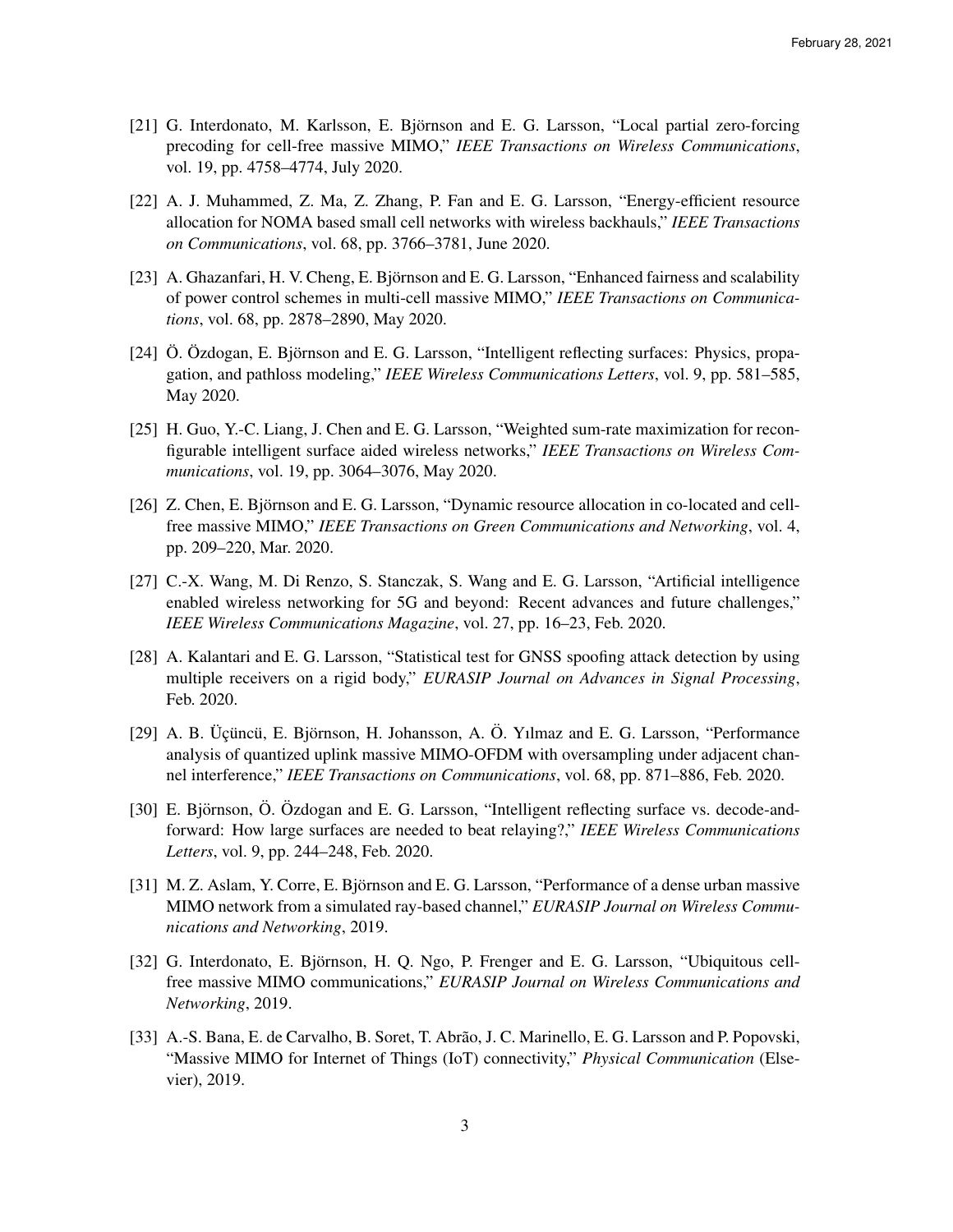- [34] D. Mishra and E. G. Larsson, "Multi-tag backscattering to MIMO reader: channel estimation and throughput fairness," *IEEE Transactions on Wireless Communications*, vol. 18, pp. 5584– 5599, Dec. 2019.
- [35] M. Bashar, K. Cumanan, A. G. Burr, H. Q. Ngo, E. G. Larsson and P. Xiao, "Energy efficiency of the cell-free massive MIMO uplink with optimal uniform quantization," *IEEE Transactions on Green Communications and Networking*, vol. 3, pp. 971–987, Dec. 2019.
- [36] P. Chandhar and E. G. Larsson, "Massive MIMO for connectivity with drones: Case studies and future directions," *IEEE Access*, vol. 7, pp. 94676–94691, Dec. 2019.
- [37] S. Wu, E. Björnson, C. Mollén, X. Tao and E. G. Larsson, "Inverse extrapolation for efficient precoding in time-varying massive MIMO-OFDM systems," *IEEE Access*, vol. 7, pp. 91105– 91119, Dec. 2019.
- [38] G. Interdonato, H. Q. Ngo, P. Frenger and E. G. Larsson, "Downlink training in cell-free massive MIMO: A blessing in disguise," *IEEE Transactions on Wireless Communications*, vol. 18, pp. 5153–5169, Nov. 2019.
- [39] D. Mishra and E. G. Larsson, "Sum throughput maximization in multi-tag backscattering to multiantenna reader," *IEEE Transactions on Communications*, vol. 67, pp. 5689–5705, Aug. 2019.
- [40] K. Senel, H. V. Cheng, E. Björnson and E. G. Larsson, "What role can NOMA play in massive MIMO?," *IEEE Journal on Selected Topics in Signal Processing*, vol. 13, pp. 597–611, June 2019.
- [41] O. Ozdogan, E. Björnson and E. G. Larsson, "Massive MIMO with spatially correlated Rician fading channels," *IEEE Transactions on Communications*, vol. 67, pp. 3234–3250, May 2019.
- [42] M. Sadeghi and E. G. Larsson, "Physical adversarial attacks against end-to-end autoencoder communication systems," *IEEE Communications Letters*, vol. 23, pp. 847–850, May 2019.
- [43] E. Björnson, L. Van der Perre, S. Buzzi and E. G. Larsson, "Massive MIMO in sub-6 GHz and mmWave: Physical, practical, and use-case differences," *IEEE Wireless Communications Magazine*, vol. 26, pp. 100–108, Apr. 2019.
- [44] A. Ghazanfari, E. Björnson and E. G. Larsson, "Optimized power control for massive MIMO with underlaid D2D communications," *IEEE Transactions on Communications*, vol. 67, pp. 2763–2778, Apr. 2019.
- [45] K. Senel, E. Björnson and E. G. Larsson, "Joint transmit and circuit power minimization in massive MIMO with downlink SINR constraints: When to turn on massive MIMO?," *IEEE Transactions on Wireless Communications*, vol. 18, pp. 1834–1846, Mar. 2019.
- [46] H. Al-Hraishawi, G. Amarasuriya, H. Q. Ngo and E. G. Larsson, "Multi-cell massive MIMO uplink with underlay spectrum sharing," *IEEE Transactions on Cognitive Communications and Networking*, vol. 5, pp. 119–137, Mar. 2019.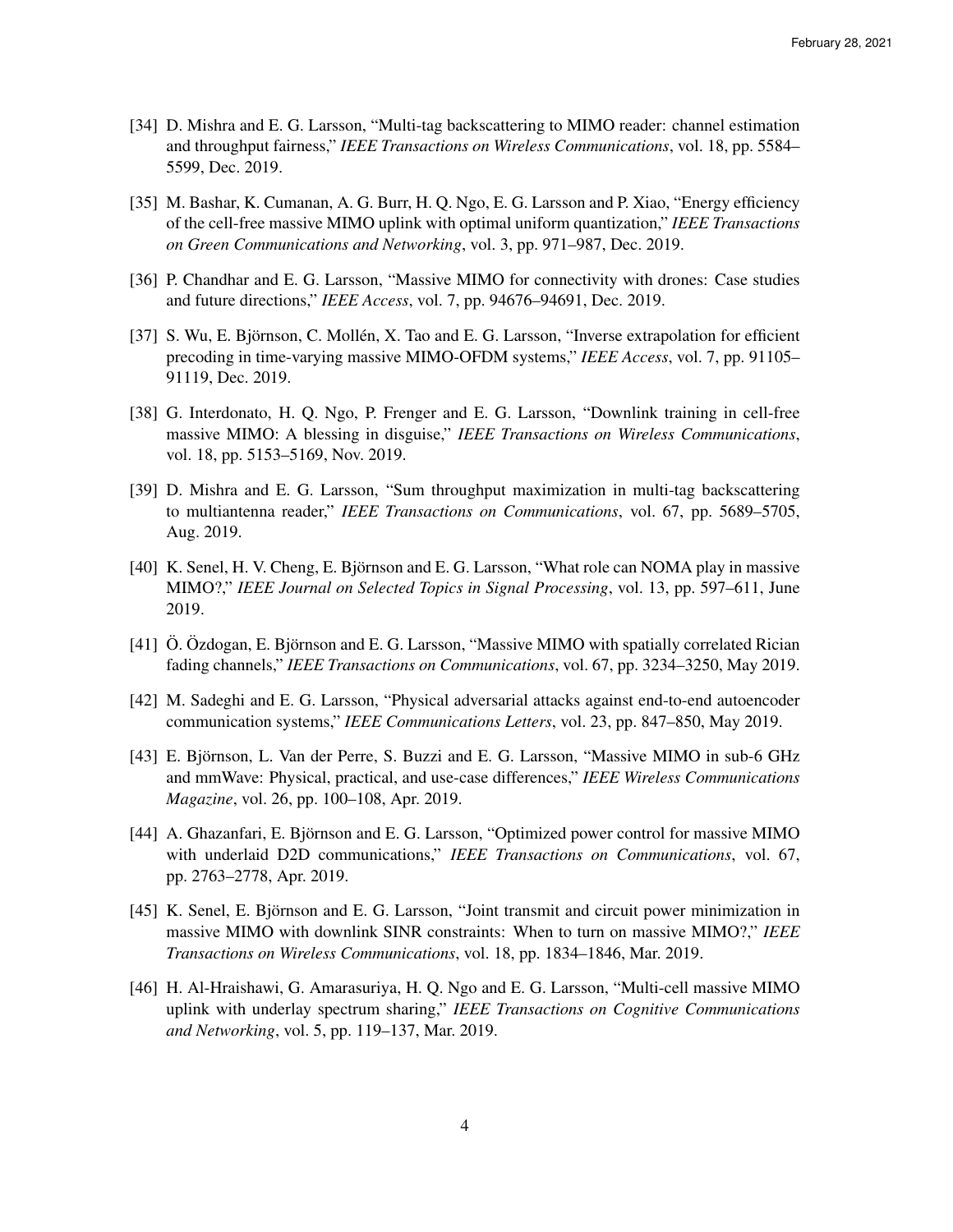- [47] D. Mishra and E. G. Larsson, "Optimal channel estimation for reciprocity-based backscattering with a full-duplex MIMO reader," *IEEE Transactions on Signal Processing*, vol. 67, pp. 1662–1677, Mar. 2019.
- [48] M. Sadeghi and E. G. Larsson, "Adversarial attacks on deep-learning based radio signal classification," *IEEE Wireless Communications Letters*, vol. 8, pp.213–216, Feb. 2019.
- [49] R. Chopra, C. R. Murthy, H. A. Suraweera and E. G. Larsson, "Analysis of non-orthogonal training in massive MIMO under channel aging with SIC receivers," *IEEE Signal Processing Letters*, vol. 26, pp. 282–286, Feb. 2019.
- [50] H. V. Cheng, D. Persson and E. G. Larsson, "Optimal MIMO precoding under a constraint on the amplifier power consumption," *IEEE Transactions on Communications*, vol. 67, pp. 218– 229, Jan. 2019.
- [51] M. Karlsson, E. Björnson and E. G. Larsson, "Techniques for system information broadcast in cell-free massive MIMO," *IEEE Transactions on Communications*, vol. 67, pp. 244–257, Jan. 2019.
- [52] K. Senel and E. G. Larsson, "Grant-free massive MTC-enabled massive MIMO: A compressive sensing approach," *IEEE Transactions on Communications*, vol. 66, pp. 6164–6175, Dec. 2018.
- [53] C. Mollén, U. Gustavsson, T. Eriksson, and E. G. Larsson, "Impact of spatial filtering on distortion from low-noise amplifiers in massive MIMO base stations," *IEEE Transactions on Communications*, vol. 66, pp. 6050–6067, Dec. 2018.
- [54] Z. Chen, E. Björnson and E. G. Larsson, "When is the achievable rate region convex in twouser massive MIMO systems?," *IEEE Wireless Communications Letters*, vol. 7, pp. 796–799, Oct. 2018.
- [55] C. Mollen, U. Gustavsson, T. Eriksson and E. G. Larsson, "Spatial characteristics of distortion ´ radiated from antenna arrays with transceiver nonlinearities," *IEEE Transactions on Wireless Communications*, vol. 17, pp. 6663–6679, Oct. 2018.
- [56] M. Sadeghi, E. Bjornson, E. G. Larsson, C. Yuen, and T. Marzetta, "Joint unicast and multi- ¨ group multicast transmission in massive MIMO systems," *IEEE Transactions on Wireless Communications*, vol. 17, pp. 6375–6388, Oct. 2018.
- [57] E. G. Larsson, T. Marzetta, H. Q. Ngo and H. Yang, "Antenna count for massive MIMO: 1.9 GHz versus 60 GHz," *IEEE Communications Magazine*, vol. 56, pp. 132–137, Sept. 2018.
- [58] L. Liu, E. G. Larsson, W. Yu, P. Popovski, Č. Stefanović, and E. De Carvalho, "Sparse signal processing for grant-free massive connectivity: A future paradigm for random access protocols in the Internet of Things," *IEEE Signal Processing Magazine*, vol. 35, pp. 88–99, Sept. 2018.
- [59] L. Van der Perre, L. Liu and E. G. Larsson, "Efficient DSP and circuit architectures for massive MIMO: State-of-the-art and future directions," *IEEE Transactions on Signal Processing*, vol. 66, pp. 4717–4736, Sept. 2018.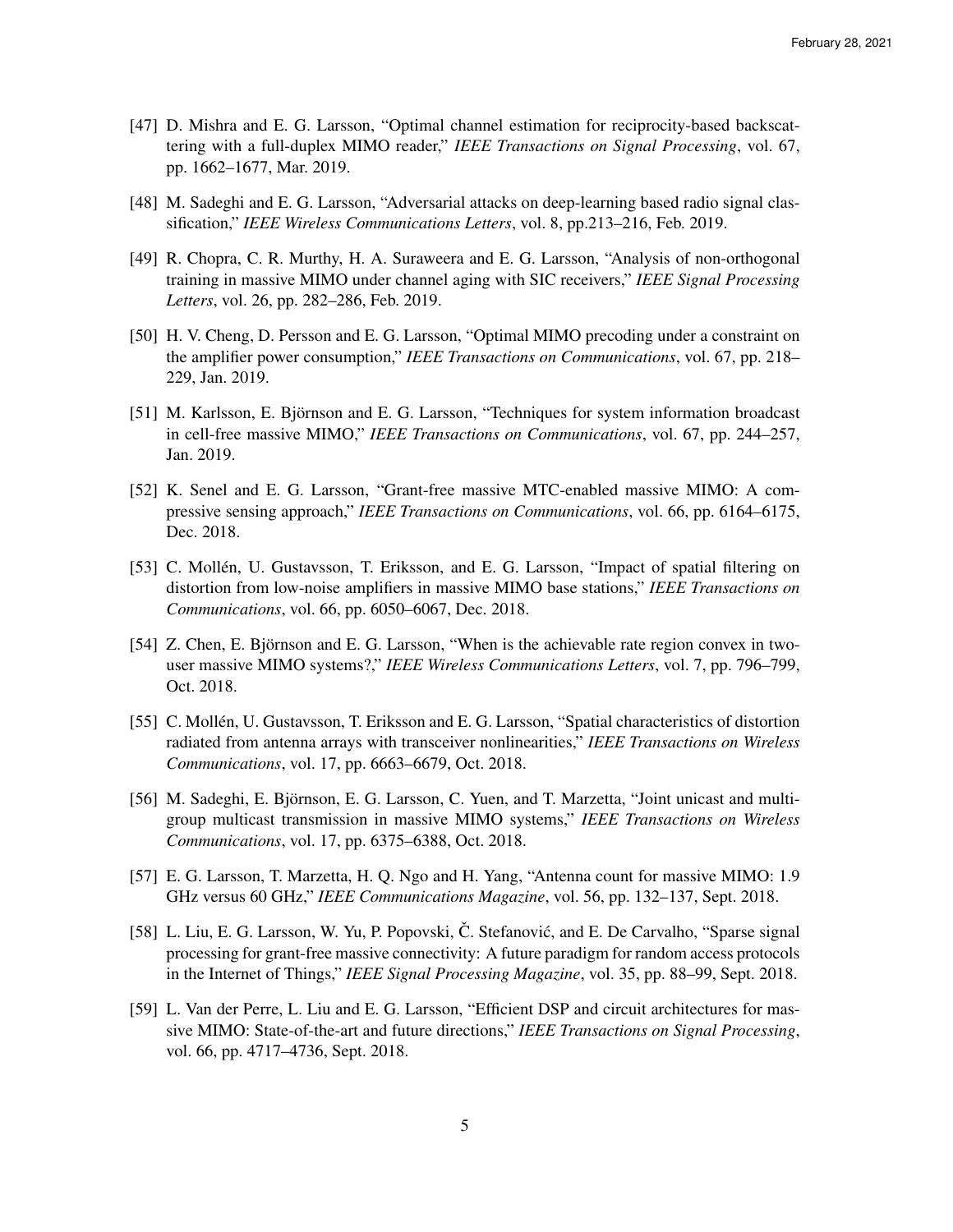- [60] E. G. Larsson and. L. V. der Perre, "Out-of-band radiation from antenna arrays clarified," *IEEE Wireless Communications Letters*, vol. 7, pp. 610–613, Aug. 2018.
- [61] C. Mollen, E. G. Larsson, U. Gustavsson, T. Eriksson and R. Heath, Jr., "Out-of-band radiation ´ from large antenna arrays," *IEEE Communications Magazine*, vol. 56, pp. 196–203, Apr. 2018.
- [62] J. Flordelis, F. Rusek, F. Tufvesson, E. G. Larsson and O. Edfors, "Massive MIMO performance – TDD versus FDD: What do measurements say?," *IEEE Transactions on Wireless Communications*, vol. 17, pp. 2247–2261, Apr. 2018.
- [63] H. Q. Ngo, L.-N. Tran, T. Q. Duong, M. Matthaiou, and E. G. Larsson, "On the total energy efficiency of cell-free massive MIMO," *IEEE Transactions on Green Communications and Networking*, vol. 2, pp. 25–39, Mar. 2018.
- [64] M. Karlsson, E. Björnson and E. G. Larsson, "Performance of in-band transmission of system information in massive MIMO systems," *IEEE Transactions on Wireless Communications*, vol. 17, pp. 1700–1712, Mar. 2018.
- [65] P. Chandhar, D. Danev and E. G. Larsson, "Massive MIMO for communications with drone swarms," *IEEE Transactions on Wireless Communications*, vol. 17, pp. 1604–1629, Mar. 2018.
- [66] T. Van Chien, E. Björnson and E. G. Larsson, "Joint pilot design and uplink power allocation in multi-cell massive MIMO systems," *IEEE Transactions on Wireless Communications*, vol. 17, pp. 2000–2015, Mar. 2018.
- [67] M. Sadeghi, E. Bjornson, E. G. Larsson, C. Yuen and T. L. Marzetta, "Max-min fair transmit ¨ precoding for multi-group multicasting in massive MIMO," *IEEE Transactions on Wireless Communications*, vol. 17, pp. 1358–1373, Feb. 2018.
- [68] R. Chopra, C. R. Murthy, H. A. Suraweera and E. G. Larsson, "Performance analysis of FDD massive MIMO systems under channel aging," *IEEE Transactions on Wireless Communications*, vol. 17, pp. 1094–1108, Feb. 2018.
- [69] H. V. Cheng, E. Björnson and E. G. Larsson, "Performance analysis of NOMA in training based multiuser MIMO systems," *IEEE Transactions on Wireless Communications*, vol. 17, pp. 372–385, Jan. 2018.
- [70] T. T. Do, E. Björnson, E. G. Larsson and S. M. Razavizadeh, "Jamming-resistant receivers for the massive MIMO uplink," *IEEE Transactions on Information Forensics and Security*, vol. 13, pp. 210–223, Jan. 2018.
- [71] X. Li, E. Björnson, E. G. Larsson, S. Zhou and J. Wang, "Massive MIMO with multi-cell MMSE processing: exploiting all pilots for interference suppression," *EURASIP Journal on Wireless Communications and Networking*, 2017.
- [72] E. de Carvalho, E. Björnson, J. H. Sørensen, E. G. Larsson and P. Popovski, "Random pilot and data access in Massive MIMO for machine-type communications," *IEEE Transactions on Wireless Communications*, vol. 12, pp. 7703–717, Dec. 2017.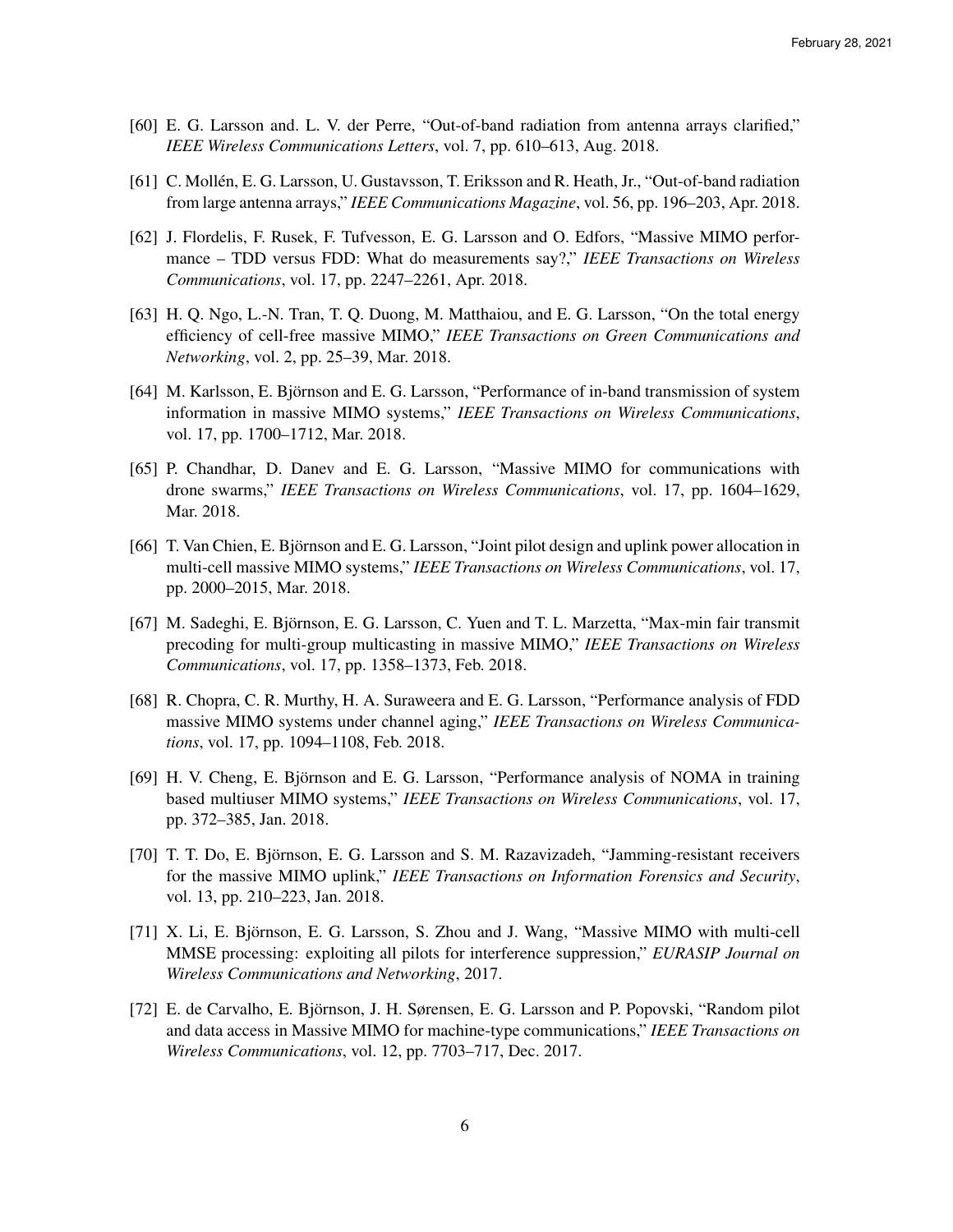- [73] M. Karlsson, E. Björnson and E. G. Larsson, "Jamming a TDD point-to-point link using reciprocity-based MIMO," *IEEE Transactions on Information Forensics and Security*, vol. 12, pp. 2957–2970, Dec. 2017.
- [74] E. de Carvalho, E. Björnson, J. H. Sørensen, P. Popovski, and E. G. Larsson, "Random access" protocols for massive MIMO," *IEEE Communications Magazine*, vol. 55, pp. 216–222, May 2017.
- [75] H. Q. Ngo and E. G. Larsson, "No downlink pilots are needed in TDD massive MIMO," *IEEE Transactions on Wireless Communications*, vol. 16, pp. 2921–2935, May 2017.
- [76] N. Garcia, H. Wymeersch, E. G. Larsson, A. M. Haimovich and M. Coulon, "Direct localization for massive MIMO," *IEEE Transactions on Signal Processing*, vol. 65, pp. 2475–2487, May 2017.
- [77] H. V. Cheng, E. Björnson and E. G. Larsson, "Optimal pilot and payload power control in single-cell massive MIMO systems," *IEEE Transactions on Signal Processing*, vol. 65, pp. 2636–2378, May 2017.
- [78] E. Björnson, E. de Carvalho, J. H. Sørensen, E. G. Larsson and P. Popovski, "A random access protocol for pilot allocation in crowded massive MIMO systems," *IEEE Transactions on Wireless Communications*, vol. 16, pp. 2220-2234, Apr. 2017.
- [79] H. Q. Ngo, A. Ashikhmin, H. Yang, E. G. Larsson and T. L. Marzetta, "Cell-free massive MIMO versus small cells," *IEEE Transactions on Wireless Communications*, vol. 16, pp. 1834–1850, March 2017. (Correction published in vol. 19, pp. 3623–3624, May 2020.)
- [80] A. Gökceoglu, E. Björnson, E. G. Larsson and M. Valkama, "Spatio-temporal waveform design for multi-user massive MIMO downlink with 1-bit receivers," *IEEE Journal on Selected Topics in Signal Processing*, vol. 11, pp. 347–362, March 2017.
- [81] E. G. Larsson, D. Danev, M. Olofsson and S. Sörman, "Teaching the principles of massive MIMO: Exploring reciprocity-based multiuser MIMO beamforming using acoustic waves," *IEEE Signal Processing Magazine*, vol. 34, pp. 40–47, Jan. 2017.
- [82] C. Mollen, J. Choi, E. G. Larsson and R. W. Heath, Jr., "Uplink performance of wideband ´ massive MIMO with one-bit ADCs," *IEEE Transactions on Wireless Communications*, vol. 16, pp. 87–100, Jan. 2017.
- [83] C. Mollén, E. G. Larsson and T. Eriksson, "Waveforms for the massive MIMO downlink: Amplifier efficiency, distortion and performance," *IEEE Transactions on Communications*, vol. 64, pp. 5050–5063, Dec. 2016.
- [84] T. van Chien, E. Björnson and E. G. Larsson, "Joint power allocation and user association optimization for massive MIMO systems," *IEEE Transactions on Wireless Communications*, vol. 15, pp. 6384–6399, Sept. 2016.
- [85] A. Pitarokoilis, E. Björnson and E. G. Larsson, "Performance of the massive MIMO uplink with OFDM and phase noise," *IEEE Communications Letters*, vol. 20, pp. 1595–1598, Aug. 2016.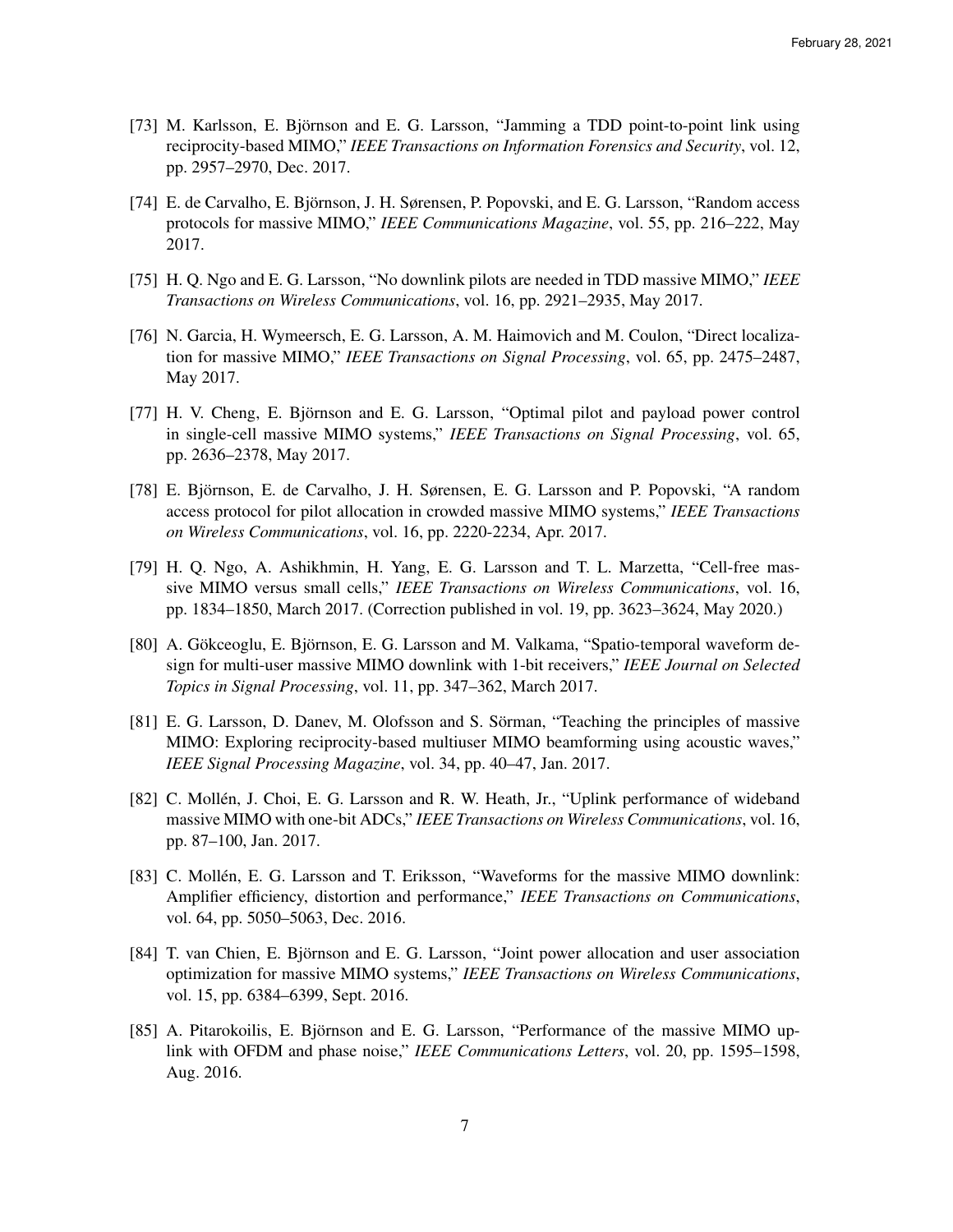- [86] G. Amarasuriya, E. G. Larsson and H. V. Poor, "Wireless information and power transfer in multi-way massive MIMO relay networks," *IEEE Transactions on Wireless Communications*, vol. 15, pp. 3837–3855, June 2016.
- [87] S. Kashyap, E. Björnson and E. G. Larsson, "On the feasibility of wireless energy transfer using massive antenna arrays," *IEEE Transactions on Wireless Communications*, vol. 15, pp. 3466–3480, May 2016.
- [88] E. G. Larsson and H. V. Poor, "Joint beamforming and broadcasting in massive MIMO," *IEEE Transactions on Wireless Communications*, vol. 15, pp. 3058–3070, Apr. 2016.
- [89] V. Savic, E. G. Larsson, J. Ferrer-Coll and P. Stenumgaard, "Kernel methods for accurate UWB-based ranging with reduced complexity," *IEEE Transactions on Wireless Communications*, vol. 15, pp. 1783–1793, Mar. 2016.
- [90] V. Savic, H. Wymeersch and E. G. Larsson, "Target tracking in confined environments with uncertain sensor positions," *IEEE Transactions on Vehicular Technology*, vol. 65, pp. 870– 882, Feb. 2016.
- [91] E. Björnson, E. G. Larsson and T. Marzetta, "Massive MIMO: Ten myths and one critical question," *IEEE Communications Magazine*, vol. 54, pp. 114–123, Feb. 2016.
- [92] E. Björnson, E. G. Larsson and M. Debbah, "Massive MIMO for maximal spectral efficiency: How many users and pilots should be allocated?," *IEEE Transactions on Wireless Communications*, vol. 15, pp. 1293–1308, Feb. 2016.
- [93] S. K. Mohammed and E. G. Larsson, "Improving the performance of the zero-forcing multiuser MISO downlink precoder through user grouping," *IEEE Transactions on Wireless Communications*, vol. 15, pp. 811–826, Feb. 2016.
- [94] A. Pitarokoilis, E. Björnson and E. G. Larsson, "ML detection in phase noise impaired SIMO channels with uplink training," *IEEE Transactions on Communications*, vol. 64, pp. 223–235, Jan. 2016.
- [95] X. Gao, O. Edfors, F. Tufvesson and E. G. Larsson, "Massive MIMO in real propagation environments: Do all antennas contribute equally?," *IEEE Transactions on Communications*, vol. 63, pp. 3917–3928, Nov. 2015.
- [96] E. Karipidis, D. Yuan, Q. He and E. G. Larsson, "Max-min power control in wireless networks with successive interference cancellation," *IEEE Transactions on Wireless Communications*, vol. 14, pp. 6269–6282, Nov. 2015.
- [97] A. Pitarokoilis, S. K. Mohammed and E. G. Larsson, "Uplink performance of time-reversal MRC in massive MIMO systems subject to phase noise," *IEEE Transactions on Wireless Communications*, vol. 14, pp. 711–723, Feb. 2015.
- [98] V. Savic, J. Ferrer-Coll, P. Angskog, J. Chilo, P. Stenumgaard and E. G. Larsson, "Measurement analysis and channel modeling for TOA-based ranging in tunnels," *IEEE Transactions on Wireless Communications*, vol. 14, pp. 456–467, Jan. 2015.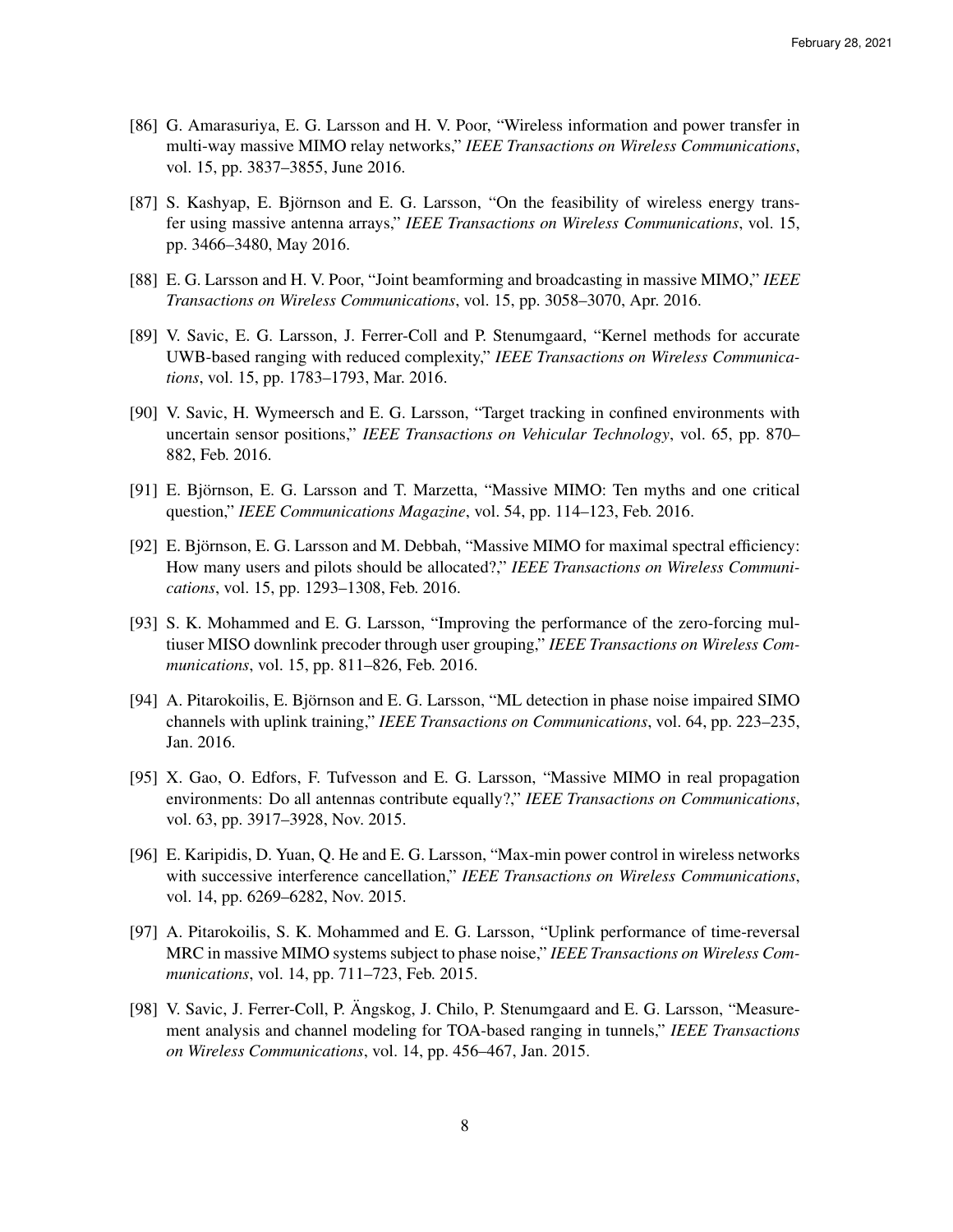- [99] H. Q. Ngo, M. Matthaiou and E. G. Larsson, "Massive MIMO with optimal power and training duration allocation," *IEEE Wireless Communications Letters*, vol. 3, pp. 605–608, Dec. 2014. (Correction published in vol. 4, p. 225, Apr. 2015.)
- [100] H. Q. Ngo, H. A. Suraweera, M. Matthaiou and E. G. Larsson, "Multipair full-duplex relaying with massive arrays and linear processing," *IEEE Journal on Selected Areas in Communications*, vol. 32, pp. 1721–1737, Sept. 2014. Won the 2017 IEEE ComSoc Leonard G. Abraham Prize.
- [101] R. Moosavi and E. G. Larsson, "Optimized encoding of scheduling assignments using finite blocklength coding bounds," *IEEE Wireless Communications Letters*, vol. 3, pp. 265-268, June 2014.
- [102] M. Cirkić and E. G. Larsson, "SUMIS: Near-optimal soft-in soft-out MIMO detection with low and fixed complexity," *IEEE Transactions on Signal Processing*, vol. 62, pp. 3084–3097, June 2014.
- [103] R. Moosavi and E. G. Larsson, "Fast blind recognition of channel codes," *IEEE Transactions on Communications*, vol. 62, pp. 1393–1405, May 2014.
- [104] T. V. K. Chaitanya and E. G. Larsson, "Adaptive power allocation for HARQ with Chase combining in correlated Rayleigh fading channels," *IEEE Wireless Communications Letters*, vol. 3, pp. 169–172, Apr. 2014.
- [105] D. Persson, T. Eriksson and E. G. Larsson, "Amplifier-aware multiple-input single-output capacity," *IEEE Transactions on Communications*, vol. 62, pp. 913–919, Mar. 2014.
- [106] E. G. Larsson, O. Edfors, F. Tufvesson and T. L. Marzetta, "Massive MIMO for next generation wireless systems," *IEEE Communications Magazine*, vol. 52, pp. 186–195, Feb. 2014. Won the 2018 IEEE ComSoc Best Tutorial Paper Award.
- [107] K. Huang and E. G. Larsson, "Simultaneous information and power transfer for broadband wireless systems," *IEEE Transactions on Signal Processing*, vol. 61, pp. 5972–5986, Dec. 2013.
- [108] H. O. Ngo and E. G. Larsson, "Large-scale multipair two-way relay networks with distributed AF beamforming," *IEEE Communications Letters*, vol. 17, pp. 2288–2291, Dec. 2013.
- [109] H. Q. Ngo, M. Matthaiou, T. Q. Duong and E. G. Larsson, "Uplink performance analysis of multicell MU-SIMO systems with ZF receivers," *IEEE Transactions on Vehicular Technology*, vol. 62, pp. 4471–4483, Nov. 2013.
- [110] S. K. Mohammed and E. G. Larsson, "Constant-envelope multiuser precoding for frequencyselective massive MIMO systems," *IEEE Wireless Communications Letters*, vol. 2, pp. 547– 550, Oct. 2013.
- [111] J. Lindblom, E. Karipidis and E. G. Larsson, "Efficient computation of Pareto optimal beamforming vectors for the MISO interference channel with successive interference cancellation," *IEEE Transactions on Signal Processing*, vol. 61, pp. 4782–4795, Oct. 2013.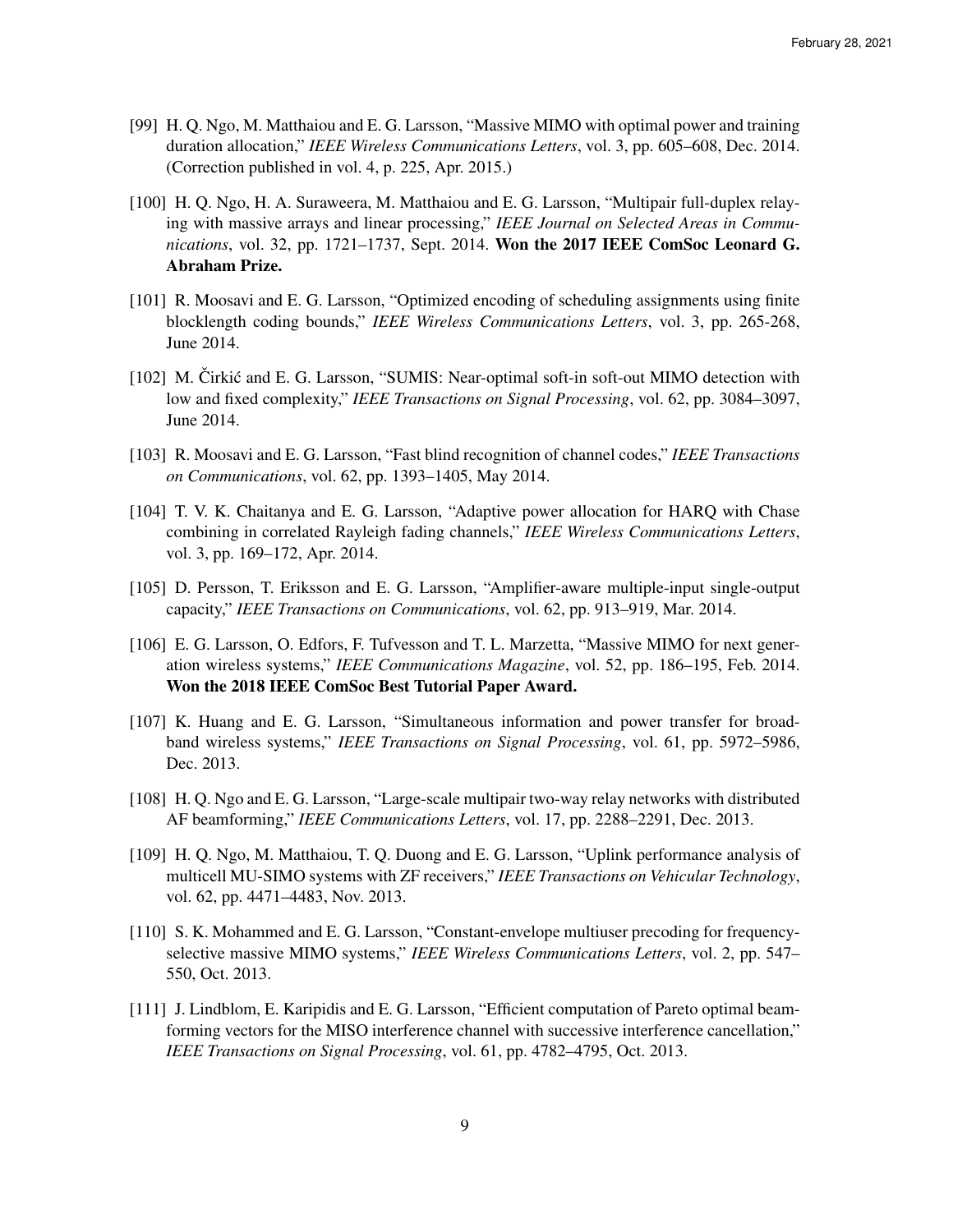- [112] J. Lindblom, E. Karipidis and E. G. Larsson, "Achievable outage rate regions for the MISO interference channel," *IEEE Wireless Communication Letters*, vol. 2, pp. 439–442, Aug. 2013.
- [113] D. Persson, T. Eriksson and E. G. Larsson, "Amplifier-aware multiple-input multiple-output power allocation," *IEEE Communication Letters*, vol. 17, pp. 1112–1114, June 2013.
- [114] H. Q. Ngo, E. G. Larsson and T. L. Marzetta, "The multicell multiuser MIMO uplink with very large antenna arrays and a finite-dimensional channel," *IEEE Transactions on Communications*, vol. 61, pp. 2350–2361, June 2013.
- [115] T. V. K. Chaitanya and E. G. Larsson, "Optimal power allocation for hybrid ARQ with chase combining in i.i.d. Rayleigh fading channels," *IEEE Transactions on Communications*, vol. 61, pp. 1835-1846, May 2013.
- [116] P. Stenumgaard, D. Persson, E. G. Larsson and K. Wiklund, "An early-warning service for emerging communication problems in security and safety applications," *IEEE Communications Magazine*, vol. 51, pp. 186–192, May 2013.
- [117] H. Q. Ngo, E. G. Larsson and T. L. Marzetta, "Energy and spectral efficiency of very large multiuser MIMO systems," *IEEE Transactions on Communications*, vol. 61, pp. 1436–1449, April 2013. Won the 2015 Stephen O. Rice Prize in the Field of Communications Theory.
- [118] S. K. Mohammed and E. G. Larsson, "Per-antenna constant envelope precoding for large multi-user MIMO systems," *IEEE Transactions on Communications*, vol. 61, pp. 1059–1071, March 2013.
- [119] D. Yuan, V. Angelakis, L. Chen, E. Karipidis and E. G. Larsson, "On optimal link activation with interference cancellation in wireless networking," *IEEE Transactions on Vehicular Technology*, vol. 62, pp. 939–945, Feb. 2013.
- [120] C. Studer and E. G. Larsson, "PAR-aware large-scale multi-user MIMO-OFDM downlink," *IEEE Journal on Selected Areas in Communications*, vol. 31, pp. 303–313, Feb. 2013.
- [121] R. Moosavi and E. G. Larsson, "Reducing physical layer control signaling using mobileassisted scheduling," *IEEE Transactions on Wireless Communications*, vol. 12, pp. 368–379, Jan. 2013.
- [122] T. V. K. Chaitanya and E. G. Larsson, "Improving 3GPP-LTE uplink control signaling performance using complex-field coding," *IEEE Transactions on Vehicular Technology*, vol. 62, pp. 161–171, Jan. 2013.
- [123] F. Rusek, D. Persson, B. K. Lau, E. G. Larsson, T. L. Marzetta, O. Edfors and F. Tufvesson, "Scaling up MIMO: Opportunities and challenges with very large arrays," *IEEE Signal Processing Magazine*, vol. 30, pp. 40–60, Jan. 2013.
- [124] E. A. Gharavol and E. G. Larsson, "The sign-definiteness lemma and its applications to robust transceiver optimization for multiuser MIMO systems," *IEEE Transactions on Signal Processing*, vol. 61, pp. 238–252, Jan. 2013.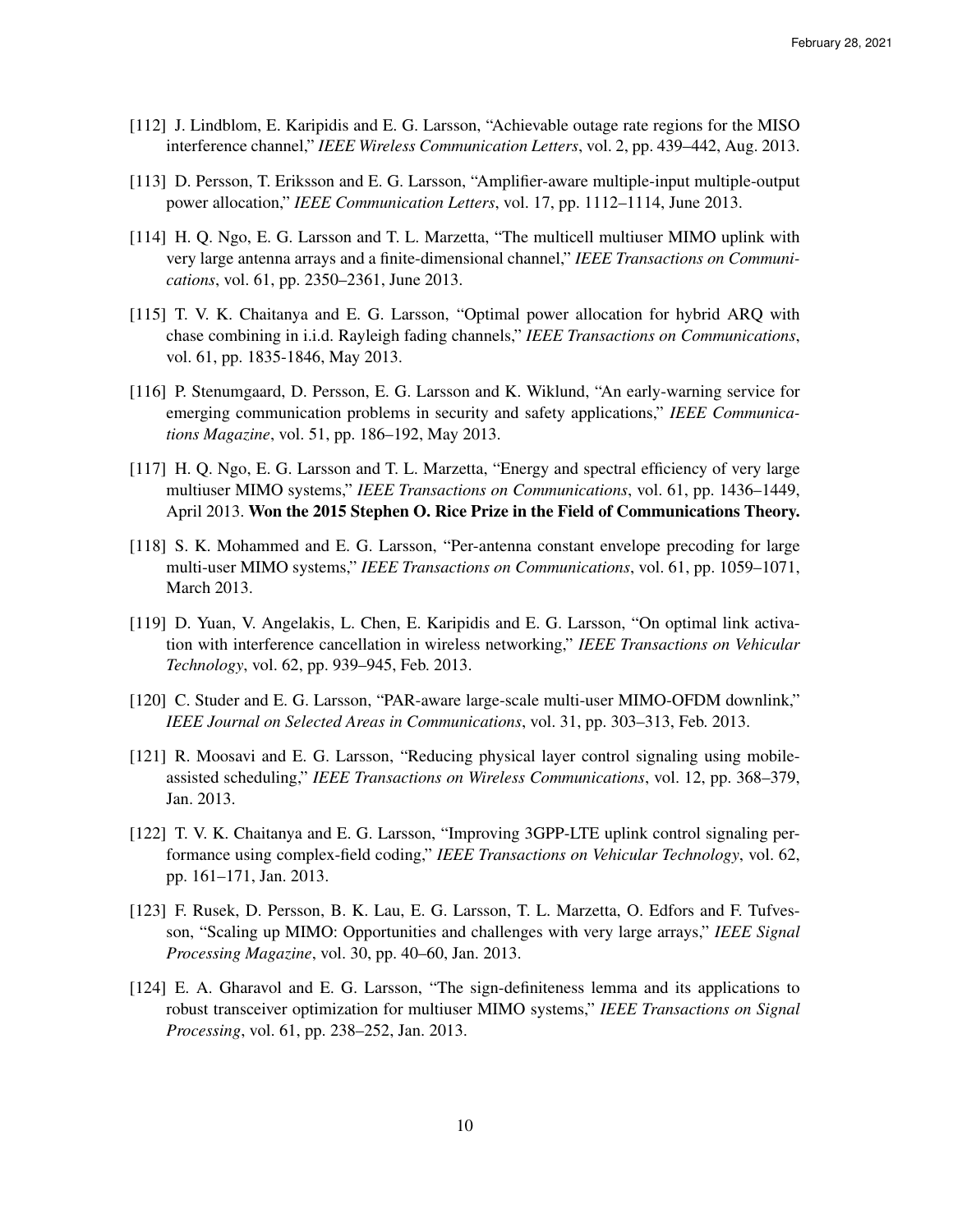- [125] E. Axell and E. G. Larsson, "Eigenvalue-based spectrum sensing of orthogonal space-time block coded signals," *IEEE Transactions on Signal Processing*, vol. 60, pp. 6724–6728, Dec. 2012.
- [126] M. Čirkić, D. Persson, J.-Å. Larsson and E. G. Larsson, "Approximating the LLR distribution for a class of soft-output MIMO detectors," *IEEE Transactions on Signal Processing*, vol. 60, pp. 6421–6434, Dec. 2012.
- [127] D. Persson, E. G. Larsson and M. Skoglund, "Joint source-channel decoding over MIMO channels based on partial marginalization," *IEEE Transactions on Signal Processing*, vol. 60, pp. 6734–6739, Dec. 2012.
- [128] S. K. Mohammed and E. G. Larsson, "Single-user beamforming in large-scale MISO systems with per-antenna constant-envelope constraints: The doughnut channel," *IEEE Transactions on Wireless Communications*, vol. 11, pp. 3992-4005, Nov. 2012.
- [129] E. G. Larsson and R. Moosavi, "Piggybacking an additional lonely bit on linearly coded payload data," *IEEE Wireless Communications Letters*, vol. 1, pp. 292–295, Aug. 2012.
- [130] A. Pitarokoilis, S. K. Mohammed and E. G. Larsson, "On the optimality of single-carrier transmission in large-scale antenna systems," *IEEE Wireless Communications Letters*, vol. 1, pp. 276–279, Aug. 2012.
- [131] M. Matthaiou, G. C. Alexandropoulos, H. Q. Ngo, and E. G. Larsson, "Analytic framework for the effective rate of MISO fading channels," *IEEE Transactions on Communications*, vol. 60, pp. 1741–1751, June 2012.
- [132] E. Axell, G. Leus, E. G. Larsson and V. Poor, "Spectrum sensing for cognitive radio: Stateof-the-art and recent advances," *IEEE Signal Processing Magazine*, vol. 29, pp. 101–116, May 2012.
- [133] D. Persson, J. Kron (Karlsson), M. Skoglund and E. G. Larsson, "Joint source-channel coding for the MIMO broadcast channel," *IEEE Transactions on Signal Processing*, vol. 60, pp. 2085– 2090, Apr. 2012.
- [134] M. Čirkić, D. Persson and E. G. Larsson, "Allocation of computational resources for soft MIMO detection," *IEEE Journal on Selected Topics in Signal Processing*, vol. 5, pp. 1451– 1461, Dec. 2011.
- [135] H. Q. Ngo and E. G. Larsson, "Linear multihop amplify-and-forward relay channels: Error exponent and optimal number of hops," *IEEE Transactions on Wireless Communications*, vol. 10, pp. 3834–3842, Nov. 2011.
- [136] T. V. K. Chaitanya and E. G. Larsson, "Superposition modulation based symmetric relaying with hybrid ARQ: analysis and optimization," *IEEE Transactions on Vehicular Technology*, vol. 60, pp. 3667–3683, Oct. 2011.
- [137] S. Shi, E. G. Larsson and M. Skoglund, "Codebook design and hybrid digital/analog coding for parallel Rayleigh fading channels," *IEEE Transactions on Signal Processing*, vol. 59, pp. 5091–5096, Oct. 2011.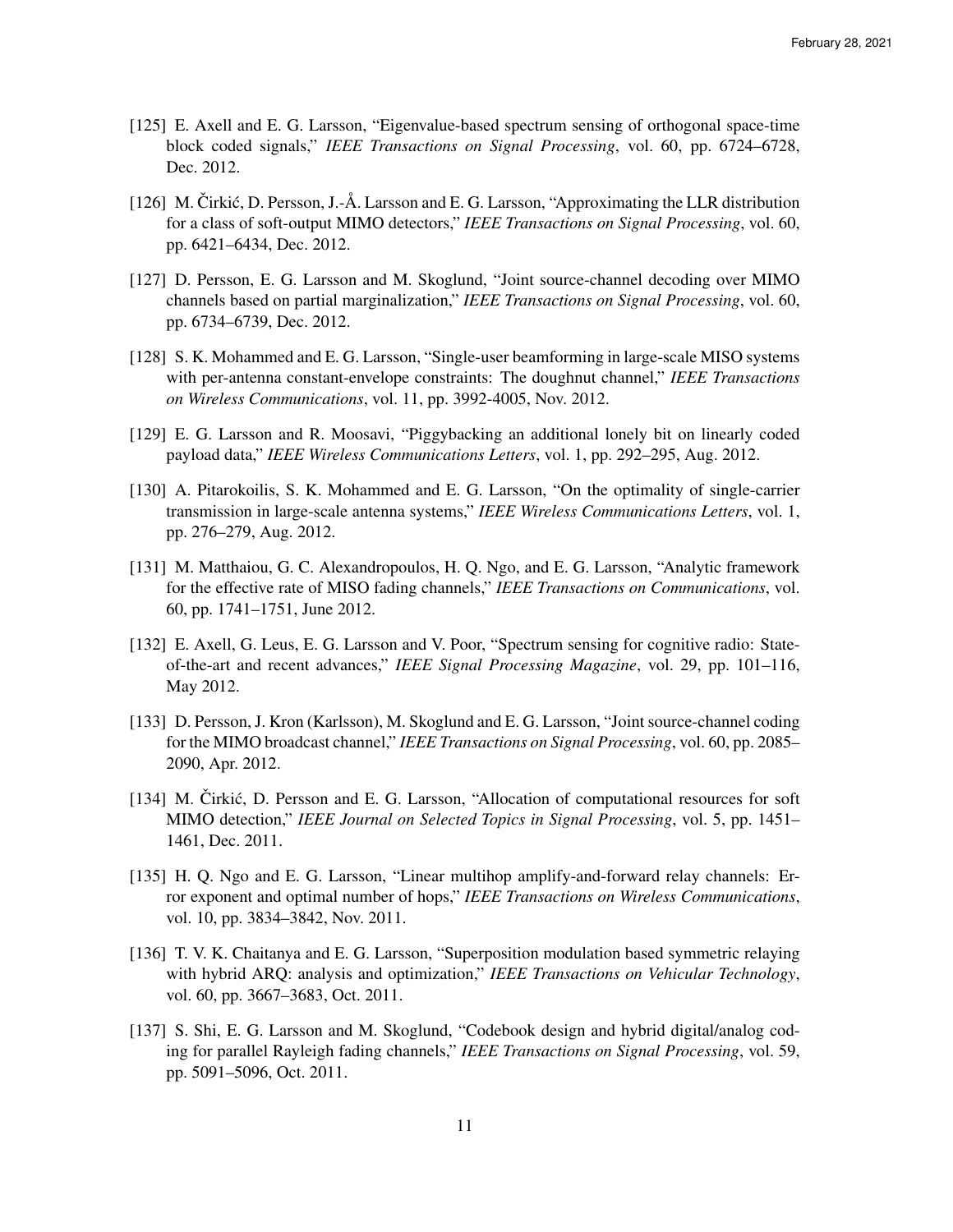- [138] J. Kron (Karlsson), D. Persson, M. Skoglund and E. G. Larsson, "Closed-form sum-MSE minimization for the two-user Gaussian MIMO broadcast channel," *IEEE Communication Letters*, vol. 15, pp. 950–952, Sept. 2011.
- [139] J. Du, E. G. Larsson, M. Xiao and M. Skoglund, "Optimal symbol-by-symbol Costa precoding for a relay-aided downlink channel," *IEEE Transactions on Communications*, vol. 59, pp. 2274–2284, Aug. 2011.
- [140] T. V. K. Chaitanya and E. G. Larsson, "Outage-optimal power allocation for hybrid ARQ with incremental redundancy," *IEEE Transactions on Wireless Communications*, vol. 10, pp. 2069– 2074, July 2011.
- [141] E. Axell and E. G. Larsson, "Comments on 'Multiple antenna spectrum sensing in cognitive radios'," *IEEE Transactions on Wireless Communications*, vol. 10, pp. 1678–1680, May 2011.
- [142] E. G. Larsson and O. Gustafsson, "The impact of dynamic voltage and frequency scaling on multicore DSP algorithm design," *IEEE Signal Processing Magazine*, pp. 127–131, May 2011.
- [143] E. Ayanoglu, E. G. Larsson and E. Karipidis, "Computational complexity of decoding orthogonal space-time block codes," *IEEE Transactions on Communications*, pp. 936–941, April 2011.
- [144] E. Axell and E. G. Larsson, "Optimal and near-optimal spectrum sensing of OFDM signals in known and unknown noise variance," *IEEE Journal on Selected Areas in Communications*, vol. 29, pp. 290–304, Feb. 2011.
- [145] D. Persson and E. G. Larsson, "Partial marginalization soft MIMO detection with higher order constellations," *IEEE Transactions on Signal Processing*, vol. 59, pp. 453–458, Jan. 2011.
- [146] R. Moosavi, J. Eriksson, E. G. Larsson, N. Wiberg, P. Frenger and F. Gunnarsson, "Comparison of strategies for signaling of scheduling assignments in wireless OFDMA," *IEEE Transactions on Vehicular Technology*, vol. 59, pp. 4527–4542, Nov. 2010.
- [147] E. G. Larsson, "Optimal OFDMA downlink scheduling under a control signaling cost constraint," *IEEE Transactions on Communications*, vol. 58, pp. 2776–2781, Oct. 2010.
- [148] E. Jorswieck and E. G. Larsson, "Monotonic optimization framework for the two-user MISO interference channel," *IEEE Transactions on Communications*, vol. 58, pp. 2159–2168, July 2010.
- [149] G. Bergqvist and E. G. Larsson, "The higher-order singular value decomposition: Theory and an application," *IEEE Signal Processing Magazine*, pp. 151–154, May 2010. Best Column Paper Award 2014.
- [150] J. Lindblom, E. G. Larsson and E. Jorswieck, "Parameterization of the MISO IFC rate region: The case of partial channel state information," *IEEE Transactions on Wireless Communications*, vol. 9, pp. 500-504, Feb. 2010.
- [151] E. G. Larsson and D. Danev, "Accuracy comparison of LS and squared-range LS for source localization," *IEEE Transactions on Signal Processing*, vol. 58, pp. 916–923, Feb. 2010.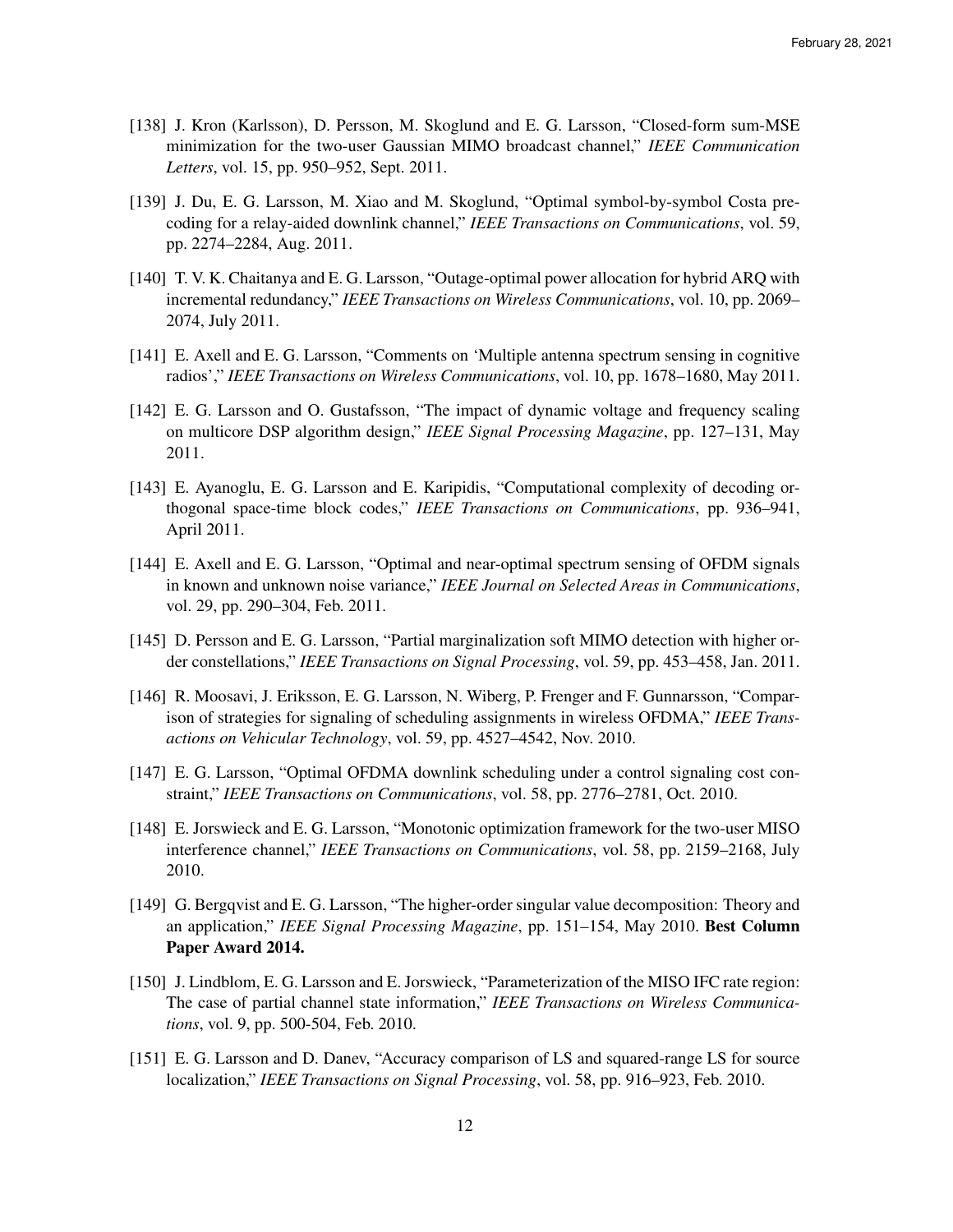- [152] Z. Ma, P. Fan, E. G. Larsson and B. Honary, "Quasi-maximum-likelihood multiple-symbol differential detection for the time-varying Rayleigh fading channel," *IET Electronic Letters*, vol. 45, pp. 1127–1128, Oct. 2009.
- [153] M. N. Khormuji and E. G. Larsson, "Finite-SNR analysis and optimization of decode-andforward relaying over slow fading channels," *IEEE Transactions on Vehicular Technology*, vol. 58, pp. 4292–4305, Oct. 2009.
- [154] J. Lindblom, E. Karipidis and E. G. Larsson, "Selfishness and altruism on the MISO interference channel: The case of partial transmitter CSI," *IEEE Communication Letters*, vol. 13, pp. 667–669, Sept. 2009.
- [155] E. G. Larsson, E. Jorswieck, J. Lindblom and R. Mochaourab, "Game theory and the flat fading Gaussian interference channel," *IEEE Signal Processing Magazine*, vol. 26, pp. 18–27, Sept. 2009.
- [156] M. Zheng, B. Honary, P. Fan and E. G. Larsson, "Stopping criterion for complexity reduction of sphere decoding," *IEEE Communications Letters*, vol. 13, pp. 402–404, June 2009.
- [157] E. G. Larsson, "MIMO detection methods: How they work," *IEEE Signal Processing Magazine*, vol. 26, pp. 91–95, May 2009. Best Column Paper Award 2012.
- [158] M. N. Khormuji and E. G. Larsson, "Cooperative transmission based on decode-and-forward relaying with partial repetition coding," *IEEE Transactions on Wireless Communications*, vol. 8, pp. 1716–1725, April 2009.
- [159] E. Axell, E. G. Larsson and D. Danev, "Capacity considerations for uncoordinated communication in geographical spectrum holes," *Physical Communication* (Elsevier), vol. 2, pp. 3–9, March 2009. Invited paper.
- [160] E. G. Larsson and M. Skoglund, "Cognitive radio in a frequency-planned environment: some basic limits," *IEEE Transactions on Wireless Communications*, vol. 7, pp. 4800–4806, Dec. 2008.
- [161] M. Skoglund and E. G. Larsson, "Optimal modulation for known interference," *IEEE Transactions on Communications*, vol. 56, pp. 1892–1899, Nov. 2008.
- [162] E. Jorswieck, E. G. Larsson and D. Danev, "Complete characterization of the Pareto boundary for the MISO interference channel," *IEEE Transactions on Signal Processing*, vol. 56, pp. 5292–5296, Oct. 2008.
- [163] M. N. Khormuji and E. G. Larsson, "Rate-optimized constellation rearrangement for the relay channel," *IEEE Communication Letters*, vol. 12, pp. 618–620, Sept. 2008.
- [164] E. G. Larsson and E. Jorswieck, "Competition versus cooperation on the MISO interference channel," *IEEE Journal on Selected Areas on Communications*, vol. 26, pp. 1059–1069, Sept. 2008.
- [165] E. G. Larsson and J. Jaldén, "Fixed-complexity soft MIMO detection via partial marginalization," *IEEE Transactions on Signal Processing*, vol. 56, pp. 3397–3407, Aug. 2008.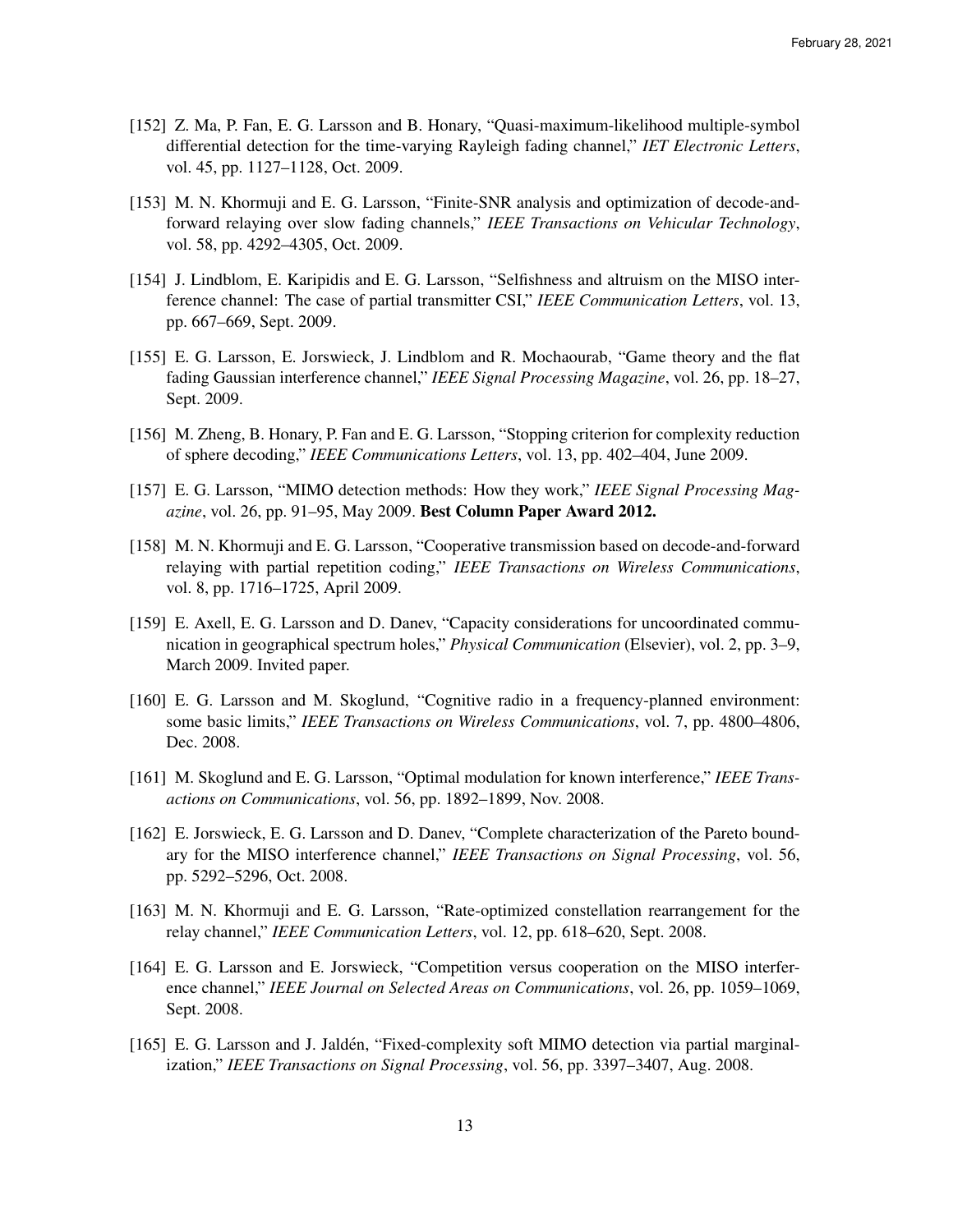- [166] T. Kim, M. Bengtsson, E. G. Larsson and M. Skoglund, "Combining long-term and low-rate short-term channel state information over correlated MIMO channels," *IEEE Transactions on Wireless Communications*, vol. 7, pp. 2409–2414, July 2008.
- [167] Y. Selén and E. G. Larsson, "Empirical Bayes linear regression with unknown model order," *Digital Signal Processing*, vol. 18, pp. 236–248, March 2008.
- [168] M. Souryal, E. G. Larsson, B. Peric, and B. Vojcic, "Soft-decision metrics for coded orthogonal signaling in symmetric alpha-stable noise," *IEEE Transactions on Signal Processing*, vol. 56, pp. 266–273, Jan. 2008.
- [169] E. G. Larsson and G. Regnoli, "Primary system detection for cognitive radio: Does smallscale fading help?" *IEEE Communications Letters*, vol. 11, pp. 799–801, Oct. 2007.
- [170] Y. Selén and E. G. Larsson, "RAKE receiver for channels with a sparse impulse response," *IEEE Transactions on Wireless Communications*, vol. 6, pp. 3175–3180, Sept. 2007.
- [171] M. Mowlér, B. Lindmark, E. G. Larsson and B. Ottersten, "Joint estimation of mutual coupling, element factor, and phase center in antenna arrays," *EURASIP Journal on Wireless Communications and Networking*, 2007.
- [172] E. G. Larsson, "Model-averaged interference rejection combining," *IEEE Transactions on Communications*, vol. 55, pp. 271–274, Feb. 2007.
- [173] E. G. Larsson and Y. Selén, "Linear regression with a sparse parameter vector," *IEEE Transactions on Signal Processing*, vol. 55, pp. 451–460, Feb. 2007.
- [174] N. Zhang, B. Vojcic, M. Souryal, and E. G. Larsson, "Exploiting multiuser diversity in reservation random access," *IEEE Transactions on Wireless Communications*, vol. 5, pp. 2548– 2554, Sept. 2006.
- [175] E. G. Larsson and B. Vojcic, "Cooperative transmit diversity based on superposition modulation," *IEEE Communications Letters*, vol. 9, pp. 778–780, Sept. 2005.
- [176] M. Doroslovački and E. G. Larsson, "Nonuniform linear antenna arrays minimizing Cramér-Rao bounds for joint estimation of single source range and direction-of-arrival," *IEE Proceedings on Radar, Sonar and Navigation*, vol. 152, pp. 225-231, Aug. 2005.
- [177] E. G. Larsson and Y. Cao, "Collaborative transmit diversity with adaptive radio resource and power allocation," *IEEE Communications Letters*, vol. 9, pp. 511–513, June 2005.
- [178] S. Alty, A. Jakobsson, and E. G. Larsson, "Efficient implementation of the time-recursive Capon and APES spectral estimators," *IEEE Transactions on Circuits and Systems*, vol. 52, pp. 516–521, Mar. 2005.
- [179] E. G. Larsson, Y. Selén, and P. Stoica, "Adaptive equalization for frequency-selective channels of unknown length," *IEEE Transactions on Vehicular Technology*, vol. 54, pp. 568–579, Mar. 2005.
- [180] E. G. Larsson, "Multiuser detection with an unknown number of users," *IEEE Transactions on Signal Processing*, pp. 724–727, Feb. 2005.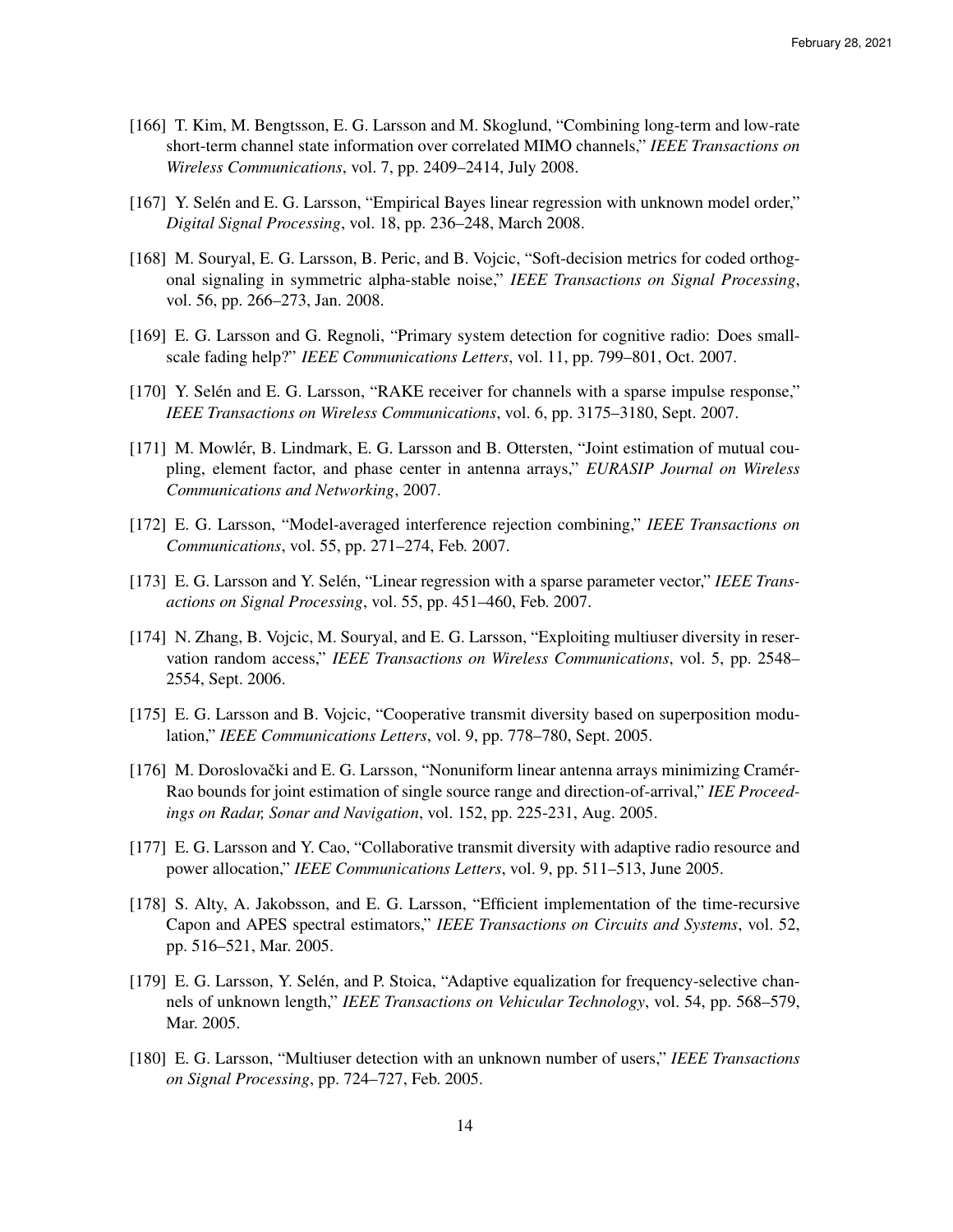- [181] D. Erdogmus, R. Yan, E. G. Larsson, J. C. Principe, and J. R. Fitzsimmons, "Image construction methods for phased array magnetic resonance imaging," *Journal of Magnetic Resonance Imaging*, vol. 20, pp. 306–314, Aug. 2004.
- [182] E. G. Larsson, "Improving the frame-error-rate of spatial multiplexing in block fading by randomly rotating the signal constellation," *IEEE Communications Letters*, vol. 8, Aug. 2004.
- [183] E. G. Larsson, "On the combination of spatial diversity and multiuser diversity," *IEEE Communications Letters*, vol. 8, Aug. 2004.
- [184] D. Erdogmus, E. G. Larsson, R. Yan, J. C. Principe, and J. R. Fitzsimmons, "Measuring the signal-to-noise-ratio in magnetic resonance imaging: A caveat," *Signal Processing*, vol. 84, pp. 1035–1040, May 2004.
- [185] D. Erdogmus, E. G. Larsson, R. Yan, J. C. Principe, and J. R. Fitzsimmons, "Asymptotic SNR-performance of some image combination techniques for phased-array MRI," *Signal Processing*, vol. 84, pp. 997–1003, May 2004.
- [186] E. G. Larsson and W.-H. Wong, "Nonuniform space-time codes for layered source coding," *IEEE Transactions on Wireless Communications*, vol. 3, pp. 958–965, May 2004.
- [187] G. Ganesan, P. Stoica, and E. G. Larsson, "Orthogonal space-time block codes with feedback," *Wireless Personal Communications*, vol. 28, pp. 287–312, Mar. 2004.
- [188] E. G. Larsson, "Cramér-Rao bound analysis of distributed positioning in sensor networks," *IEEE Signal Processing Letters*, vol. 11, pp. 334–337, Mar. 2004.
- [189] E. G. Larsson, "Diversity and channel estimation errors," *IEEE Transactions on Communications*, vol. 52, pp. 205–208, Feb. 2004.
- [190] E. K. Larsson and E. G. Larsson, "The CRB for parameter estimation in irregularly sampled continuous-time ARMA systems," *IEEE Signal Processing Letters*, vol. 11, pp. 197–200, Feb. 2004.
- [191] E. G. Larsson and P. Stoica, "Mean square error optimality of orthogonal space-time block codes," *IEEE Signal Processing Letters*, vol. 10, pp. 327–330, Nov. 2003.
- [192] E. G. Larsson and J. Li, "Spectral analysis of periodically gapped data," *IEEE Transactions on Aerospace and Electronic Systems*, vol. 39, pp. 1089–1097, July 2003.
- [193] E. G. Larsson, D. Erdogmus, R. Yan, J. C. Principe, and J. R. Fitzsimmons, "SNR-optimality of sum-of-squares reconstruction for phased-array magnetic resonance imaging," *Journal of Magnetic Resonance*, vol. 163, pp. 121–123, July 2003.
- [194] W.-H. Wong and E. G. Larsson, "Orthogonal space-time block coding with antenna selection and power allocation," *IET Electronic Letters*, vol. 39, pp. 379–381, Feb. 2003.
- [195] E. G. Larsson, P. Stoica, and J. Li, "Orthogonal space-time block codes: Maximumlikelihood detection for unknown channels and unstructured interference," *IEEE Transactions on Signal Processing*, vol. 51, pp. 362–372, Feb. 2003.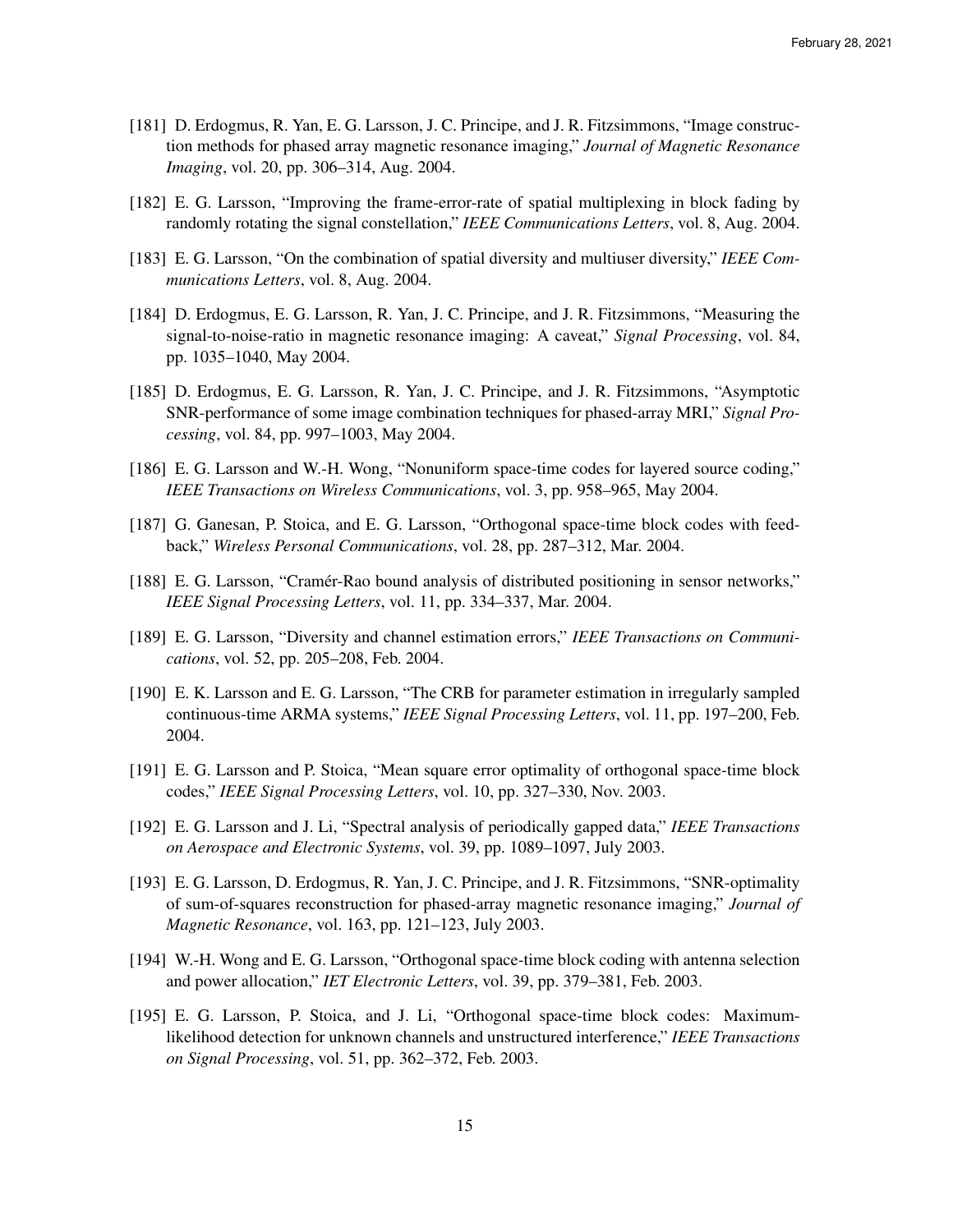- [196] E. G. Larsson, "Unitary nonuniform space-time constellations for the broadcast channel," *IEEE Communications Letters*, vol. 7, pp. 21–23, Jan. 2003.
- [197] E. G. Larsson and E. K. Larsson, "The Cramér-Rao bound for continuous-time autoregressive parameter estimation with irregular sampling," *Circuits, Systems and Signal Processing*, vol. 21, no. 6, pp. 581–601, 2002.
- [198] E. G. Larsson, P. Stoica, and J. Li, "Spectral estimation via adaptive filterbank methods: A unified analysis and a new algorithm," *Signal Processing*, vol. 82, pp. 1991–2001, Dec. 2002.
- [199] E. G. Larsson, G. Ganesan, P. Stoica, and W.-H. Wong, "On the performance of orthogonal space-time block coding with quantized feedback," *IEEE Communications Letters*, vol. 6, pp. 487–489, Nov. 2002.
- [200] E. G. Larsson, P. Stoica, and J. Li, "On a decoupled approach to adaptive signal separation using an antenna array," *IEEE Transactions on Vehicular Technology*, vol. 51, pp. 1681–1685, Nov. 2002.
- [201] E. G. Larsson, P. Stoica, and J. Li, "Amplitude spectrum estimation for two-dimensional gapped data," *IEEE Transactions on Signal Processing*, vol. 50, pp. 1343–1354, June 2002.
- [202] E. G. Larsson, P. Stoica, and J. Li, "On maximum-likelihood detection and decoding for space-time coding systems," *IEEE Transactions on Signal Processing*, vol. 50, pp. 937–944, Apr. 2002.
- [203] J. Liu, J. Li, and E. G. Larsson, "Differential space-time block code modulation for DS-CDMA systems," *EURASIP Journal on Applied Signal Processing*, pp. 289–296, Mar. 2002.
- [204] A. B. Gershman, P. Stoica, M. Pesavento, and E. G. Larsson, "Stochastic Cramér-Rao bounds for direction estimation in unknown noise fields," *IEE Proceedings on Radar, Sonar and Navigation*, vol. 149, pp. 2–8, Feb. 2002.
- [205] X. Li, E. G. Larsson, J. Li, and M. Sheplak, "Phase-shift based time-delay estimators for proximity acoustic sensors," *IEEE Journal of Oceanic Engineering*, vol. 27, pp. 47–56, Jan. 2002.
- [206] E. G. Larsson and P. Stoica, "Fast implementation of two-dimensional APES and CAPON spectral estimators," *Multidimensional Systems and Signal Processing*, vol. 13, pp. 35–54, Jan. 2002.
- [207] P. Stoica and E. G. Larsson, "Comments on *Linearization Method for Finding Cramer-Rao ´ Bounds in Signal Processing*," *IEEE Transactions on Signal Processing*, vol. 49, pp. 3168– 3169, Dec. 2001.
- [208] E. G. Larsson and J. Li, "Preamble design for multiple-antenna OFDM-based WLANs with null subcarriers," *IEEE Signal Processing Letters*, vol. 8, pp. 285–288, Nov. 2001.
- [209] E. G. Larsson, G. Liu, P. Stoica, and J. Li, "High-resolution SAR imaging with angular diversity," *IEEE Transactions on Aerospace and Electronic Systems*, vol. 37, pp. 1359–1372, Oct. 2001.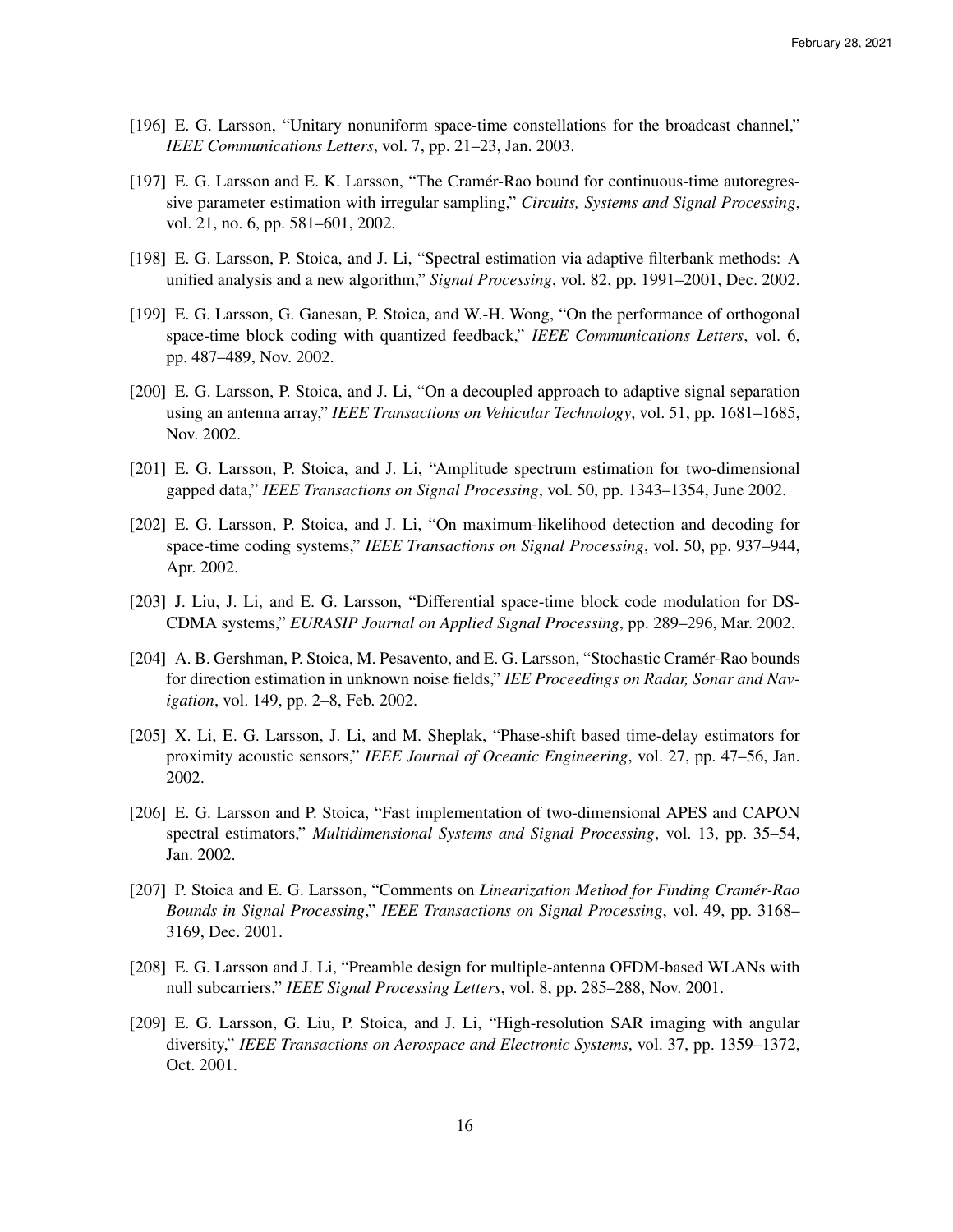- [210] E. G. Larsson, G. Liu, J. Li, and G. B. Giannakis, "Joint symbol timing and channel estimation for OFDM based WLANs," *IEEE Communications Letters*, vol. 5, pp. 325–327, Aug. 2001.
- [211] J. Liu, J. Li, H. Li, and E. G. Larsson, "Differential space-code modulation for interference suppression," *IEEE Transactions on Signal Processing*, vol. 49, pp. 1786–1795, Aug. 2001.
- [212] E. G. Larsson, J. Liu, and J. Li, "Demodulation of space-time codes in the presence of interference," *IET Electronic Letters*, vol. 37, pp. 697–698, May 2001.
- [213] E. G. Larsson and P. Stoica, "High-resolution direction finding: the missing data case," *IEEE Transactions on Signal Processing*, vol. 49, pp. 950–958, May 2001.
- [214] P. Stoica, E. G. Larsson, and A. B. Gershman, "The stochastic CRB for array processing: a textbook derivation," *IEEE Signal Processing Letters*, vol. 8, pp. 148–150, May 2001.
- [215] P. Stoica, E. G. Larsson, and J. Li, "Adaptive filterbank approach to restoration and spectral analysis of gapped data," *The Astronomical Journal*, vol. 120, pp. 2163–2173, Oct. 2000.

#### Editorials in Journal Special Issues:

- [1] X. Chen, D. W. Kwan Ng, W. Yu, E. G. Larsson, N. Al-Dhahir and R. Schober, "Massive access for 5G and Beyond" (Parts I and II), *IEEE Journal on Selected Areas in Communications*, 2021.
- [2] F. Gao, Z. Tian, E. G. Larsson, M. Pesavento and S. Jin, "Array signal processing for angular models in massive MIMO communications," *IEEE Journal on Selected Topics in Signal Processing*, 2019.
- [3] M. Matthaiou, G. K. Karagiannidis, E. G. Larsson, T. L. Marzetta and R. Schober, "Largescale multiple antenna wireless systems," *IEEE Journal on Selected Areas in Communications*, 2013.
- [4] R. W. Heath, Jr., M. Debbah, E. G. Larsson, D. I. Kim, H. Viswanathan and I. Güvenç, "Signal processing in heterogeneous networks for future broadband wireless systems," *IEEE Journal on Selected Topics in Signal Processing*, 2012.
- [5] E. A. Jorswieck, E. G. Larsson, M. Luise, H. V. Poor and A. Leshem, "Game theory in signal processing," *IEEE Journal on Selected Topics in Signal Processing*, 2012.
- [6] H. Boche, Z. Han, E. G. Larsson and E. A. Jorswieck, "Game theory in signal processing and communications", *EURASIP Journal on Advances in Signal Processing*, 2009.
- [7] L. Cottatellucci, X. Mestre, E. G. Larsson and A. Ribeiro, "Cooperative communications in wireless networks", *EURASIP Journal on Advances in Signal Processing*, 2009.
- [8] E. Jorswieck, E. G. Larsson, M. Luise and V. Poor, "Game theory in signal processing and communications," *IEEE Signal Processing Magazine*, Sept. 2009.

## Conference Papers: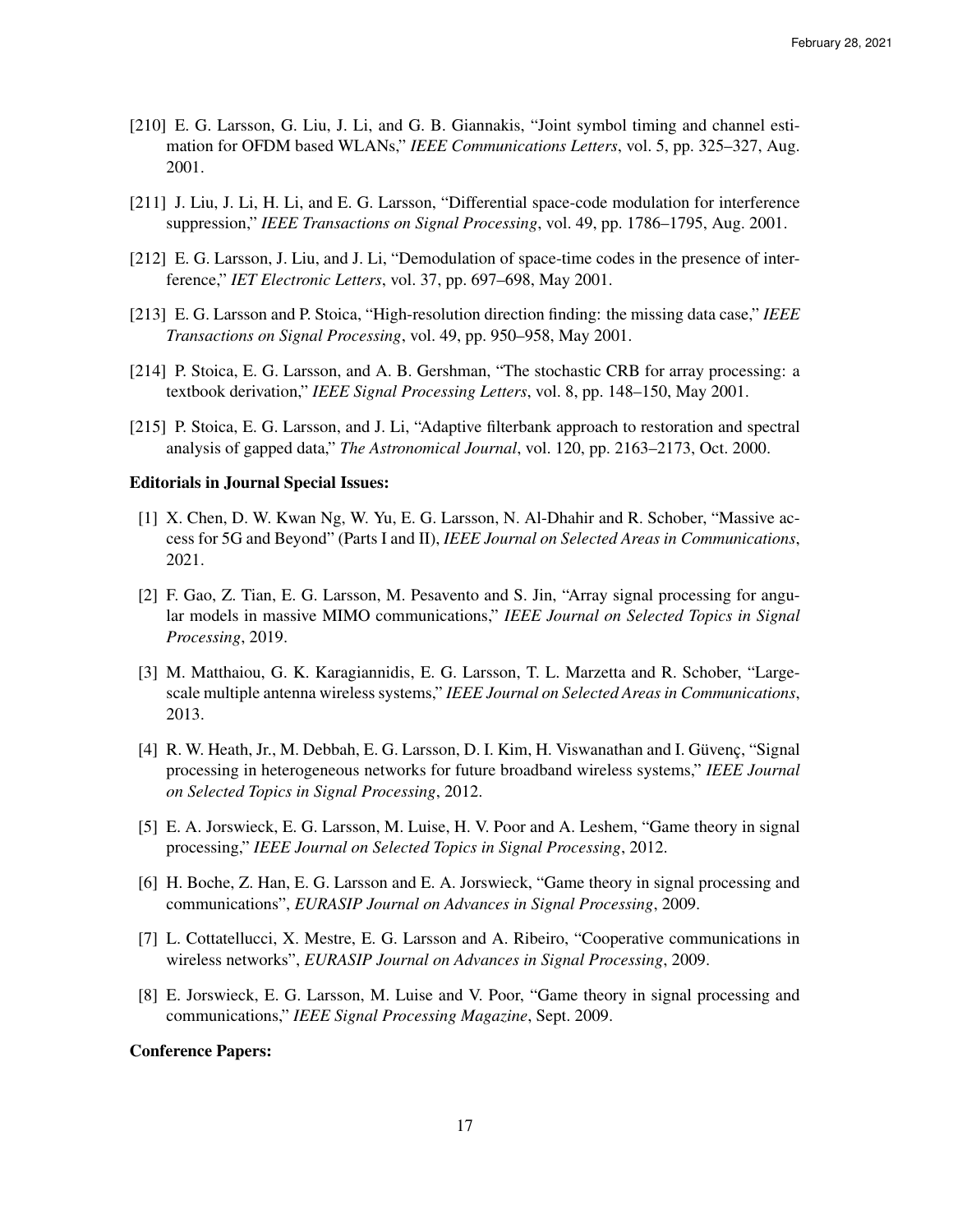- [1] B. R. Manoj, G. Tian, S. Gunnarsson, F. Tufvesson and E. G. Larsson, "Moving object classification with a sub-6 GHz massive MIMO array using real data," in *Proc. of IEEE International Conference on Acoustics, Speech and Signal Processing (ICASSP)*, June 2021. To appear.
- [2] B. R. Manoj, M. Sadeghi and E. G. Larsson "Adversarial attacks on deep learning based power allocation in a massive MIMO network," in *Proc. of IEEE International Conference on Communications (ICC)*, June 2021. To appear.
- [3] Y. Long, Y.-C. Liang, Y. Pei and E. G. Larsson, "Active intelligent reflecting surface for SIMO communications," in *Proc. of IEEE Global Telecommunications Conference (GLOBECOM)*, Dec. 2020.
- [4] M. Henriksson, O. Gustafsson, U. K. Ganesan, and E. G. Larsson, "An architecture for grantfree random access massive machine-type communication using parallel coordinate descent," in *Proc. of Asilomar Conference on Signals, Systems and Computers*, Nov. 2020.
- [5] C. D'Andrea and E. G. Larsson, "User association in scalable cell-free massive MIMO systems," in *Proc. of Asilomar Conference on Signals, Systems and Computers*, Nov. 2020.
- [6] E. Becirovic, E. Björnson and E. G. Larsson, "Reciprocity aided CSI feedback for massive MIMO," in *Proc. of Asilomar Conference on Signals, Systems and Computers*, Nov. 2020.
- [7] U. K. Ganesan, E. Björnson and E. G. Larsson, "RadioWeaves for extreme spatial multiplexing in indoor environments," in *Proc. of Asilomar Conference on Signals, Systems and Computers*, Nov. 2020.
- [8] Z. H. Shaik, E. Björnson and E. G. Larsson, "Cell-free massive MIMO with radio stripes and sequential uplink processing," in *Proc. of IEEE ICC Workshop on Scalable Massive MIMO Technologies for Beyond 5G*, June 2020.
- [9] Z. Gülgün, E. Björnson and E. G. Larsson, "Performance analysis of massive MIMO with distributed jammers," in *Proc. of IEEE International Conference on Communications (ICC)*, June 2020.
- [10] J. Yuan, Y.-C. Liang, J. Joung, G. Feng, and E. G. Larsson, "Intelligent reflecting surface (IRS)-enhanced cognitive radio system," in *Proc. of IEEE International Conference on Communications (ICC)*, June 2020.
- [11] R. Long, Y.-C. Liang, P. Yang and E. G. Larsson, "Active-load assisted symbiotic radio system in cognitive radio network," *Proc. of IEEE Signal Processing Advances in Wireless Communications (SPAWC)*, May 2020.
- [12] U. K. Ganesan, E. Björnson and E. G. Larsson, "An algorithm for grant-free random access in cell-free massive MIMO," *Proc. of IEEE Signal Processing Advances in Wireless Communications (SPAWC)*, May 2020.
- [13] G. Interdonato, P. Frenger and E. G. Larsson, "Self-learning detector for the cell-free massive MIMO uplink: the line-of-sight case," *Proc. of IEEE Signal Processing Advances in Wireless Communications (SPAWC)*, May 2020.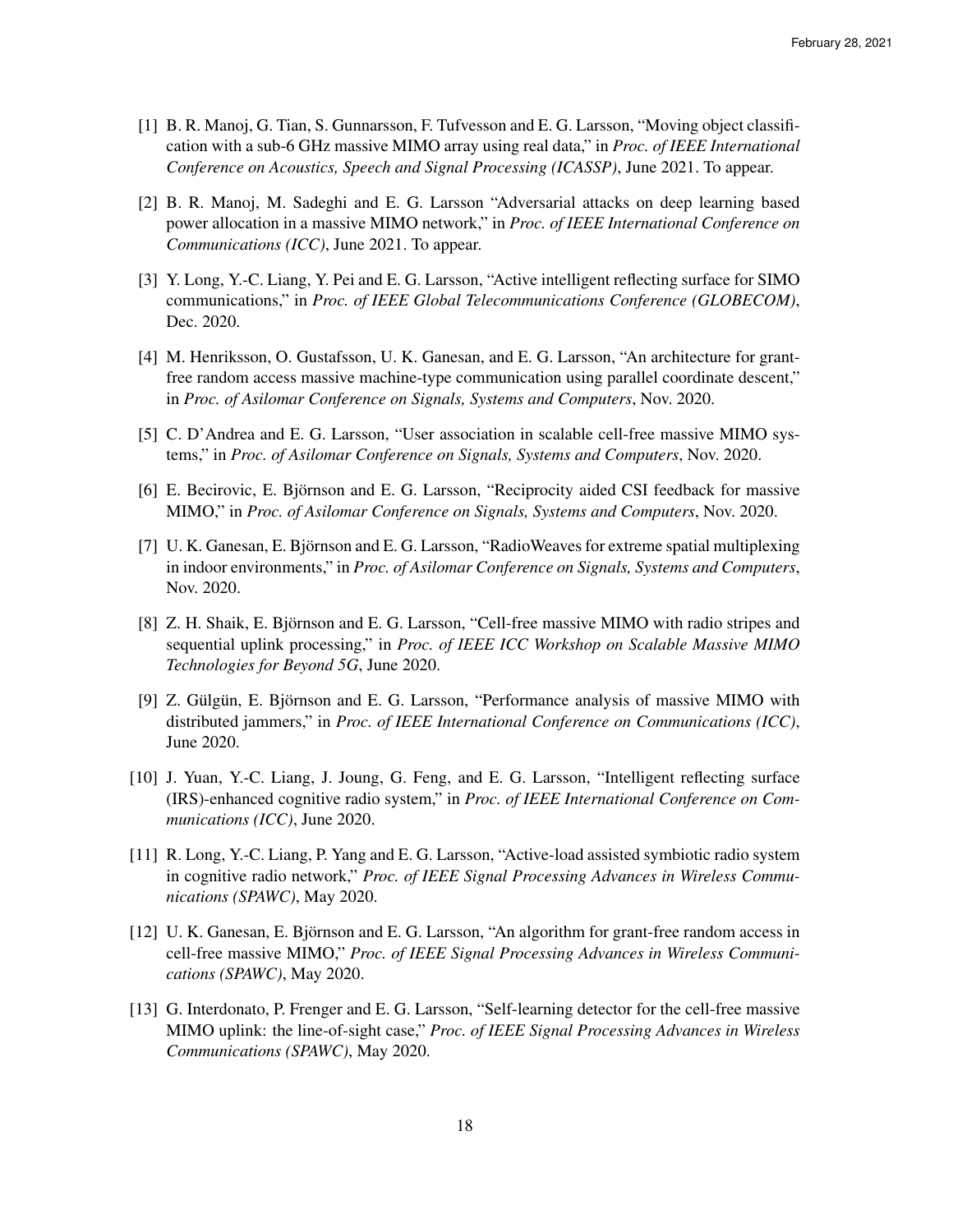- [14] J. Jayachandran, K. Biswas, S. K. Mohammed and E. G. Larsson, "Efficient techniques for in-band system information broadcast in multi-cell massive MIMO," in *Proc. of IEEE International Conference on Acoustics, Speech and Signal Processing (ICASSP)*, May 2020.
- [15] Ö. Özdogan, E. Björnson and E. G. Larsson, "Using intelligent reflecting surfaces for rank improvement in MIMO communications," in *Proc. of IEEE International Conference on Acoustics, Speech and Signal Processing (ICASSP)*, May 2020.
- [16] T. Van Chien, E. Björnson and E. G. Larsson, "Optimal design of energy-efficient cell-free massive MIMO: Joing power allocation and load balancing," in *Proc. of IEEE International Conference on Acoustics, Speech and Signal Processing (ICASSP)*, May 2020.
- [17] D. Mishra and E. G. Larsson, "Passive intelligent surface assisted MIMO powered sustainable IoT," in *Proc. of IEEE International Conference on Acoustics, Speech and Signal Processing (ICASSP)*, May 2020.
- [18] N. M. Sarband, E. Becirovic, M. Krysander, E. G. Larsson and O. Gustafsson, "Pilot-hopping sequence detection architecture for grant-free random access using massive MIMO," in *Proc. of IEEE International Symposium on Circuits and Systems*, May 2020.
- [19] H. Guo, Y.-C. Liang, J. Chen and E. G. Larsson, "Weighted sum-rate maximization for intelligent reflecting surface enhanced wireless networks," in *Proc. of IEEE Global Telecommunications Conference (GLOBECOM)*, Dec. 2019.
- [20] A. B. Üçüncü, E. Björnson, H. Johansson, A. Ö. Yılmaz and E. G. Larsson, "Performance of one-bit massive MIMO with oversampling under adjacent channel interference," in *Proc. of IEEE Global Telecommunications Conference (GLOBECOM)*, Dec. 2019.
- [21] M. Tran, O. Gustafsson, P. Källström, K. Senel and E. G. Larsson, "An architecture for grantfree massive MIMO MTC based on compressive sensing," in *Proc. of Asilomar Conference on Signals, Systems and Computers*, Nov. 2019.
- [22] D. Mishra and E. G. Larsson, "Monostatic backscattering detection by multiantenna reader," in *Proc. of Asilomar Conference on Signals, Systems and Computers*, Nov. 2019.
- [23] L. Van der Perre, E. G. Larsson, F. Tufvesson, L. De Strycker, E. Björnson and O. Edfors, "RadioWeaves for efficient connectivity: Analysis and impact of constraints in actual deployments," in *Proc. of Asilomar Conference on Signals, Systems and Computers*, Nov. 2019.
- [24] O. Abrahamsson, D. Danev and E. G. Larsson, "Opinion dynamics with random actions and a stubborn agent," in *Proc. of Asilomar Conference on Signals, Systems and Computers*, Nov. 2019.
- [25] Z. Gülgün, E. G. Larsson and P. Papadimitratos, "Statistical method for spoofing detection at mobile GNSS receivers," *Proc. of International Symposium on Wireless Communication Systems (ISWCS)*, Aug. 2019.
- [26] K. Senel, H. V. Cheng, E. Björnson and E. G. Larsson, "NOMA versus massive MIMO in Rayleigh fading," *Proc. of IEEE Signal Processing Advances in Wireless Communications (SPAWC)*, July 2019.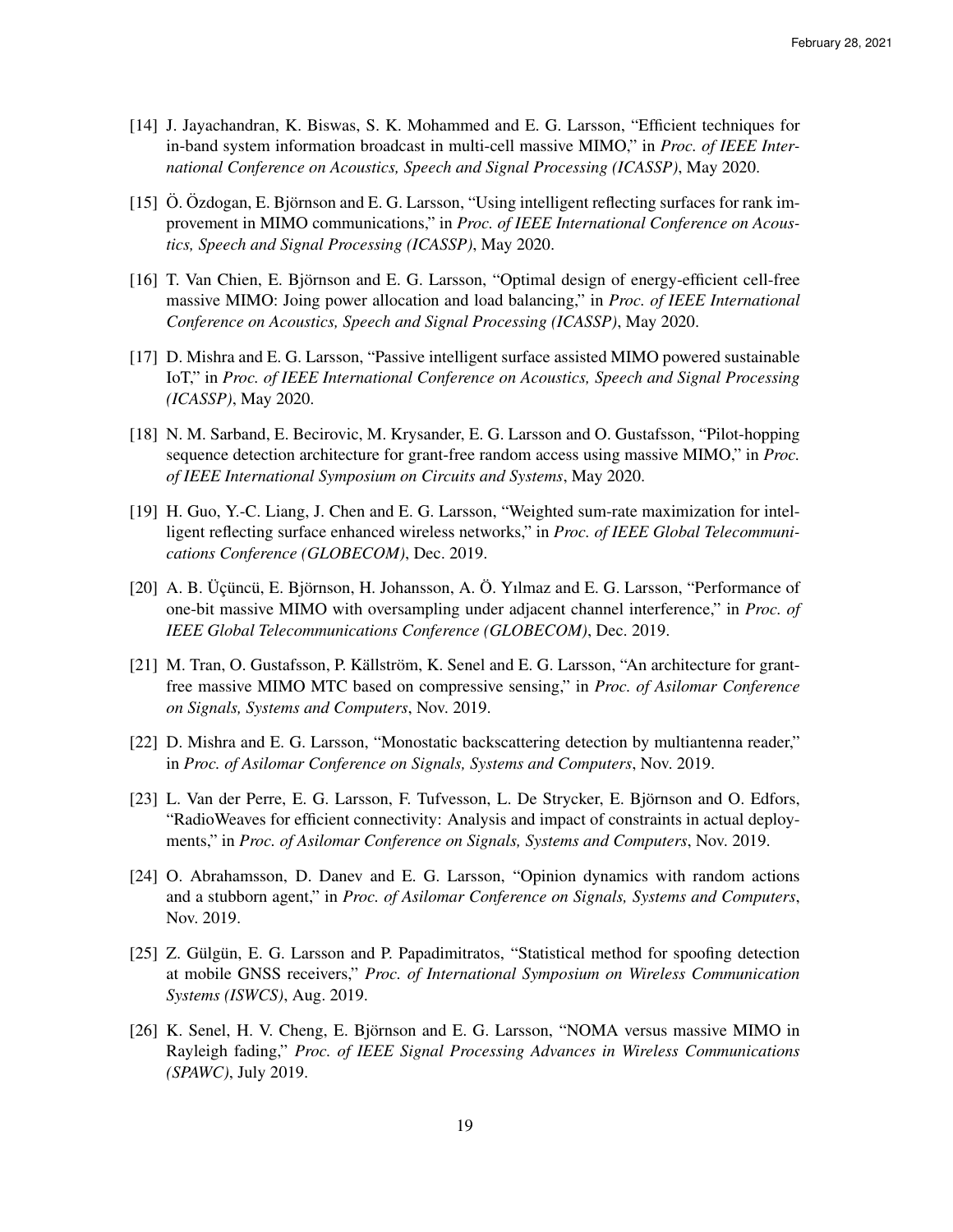- [27] E. Becirovic, E. Björnson and E. G. Larsson, "Joint antenna detection and channel estimation for non-coherent user terminals," *Proc. of IEEE Signal Processing Advances in Wireless Communications (SPAWC)*, July 2019.
- [28] D. Mishra and E. G. Larsson, "Novel multiantenna reader design for multi-tag backscattered throughput fairness maximization," *Proc. of IEEE Signal Processing Advances in Wireless Communications (SPAWC)*, July 2019.
- [29] Z. Chen, E. Björnson and E. G. Larsson, "Dynamic scheduling and power control in uplink massive MIMO with random data arrivals," in *Proc. of IEEE International Conference on Communications (ICC)*, May 2019.
- [30] G. Interdonato, P. Frenger and E. G. Larsson, "Scalability aspects of cell-free massive MIMO," in *Proc. of IEEE International Conference on Communications (ICC)*, May 2019.
- [31] T. Van Chien, E. Björnson and E. G. Larsson, "Sum spectral efficiency maximization in massive MIMO systems: Benefits from deep learning," in *Proc. of IEEE International Conference on Communications (ICC)*, May 2019.
- [32] M. Bashar, K. Cumanan, A. G. Burr, H. Q. Ngo, E. G. Larsson and P. Xiao, "On the energy efficiency of limited-backhaul cell-free massive MIMO," in *Proc. of IEEE International Conference on Communications (ICC)*, May 2019.
- [33] E. Becirovic, E. Björnson and E. G. Larsson, "Detection of pilot-hopping sequences for grantfree random access in massive MIMO systems," in *Proc. of IEEE International Conference on Acoustics, Speech and Signal Processing (ICASSP)*, May 2019.
- [34] A. Ghazanfari, H. V. Cheng, E. Björnson and E. G. Larsson, "A fair and scalable power control scheme in multi-cell massive MIMO," in *Proc. of IEEE International Conference on Acoustics, Speech and Signal Processing (ICASSP)*, May 2019.
- [35] D. Mishra and E. G. Larsson, "Sum throughput maximization for multi-tag MISO backscattering," in *Proc. of IEEE International Conference on Acoustics, Speech and Signal Processing (ICASSP)*, May 2019.
- [36] Z. Chen, N. Pappas, E. Björnson and E. G. Larsson, "Age of information in a multiple access channel with heterogeneous traffic and an energy harvesting node," in *Proc. of the INFOCOM workshop on Age of Information*, Apr. 2019.
- [37] H. Yang and E. G. Larsson, "Can massive MIMO support uplink intensive applications?," in *Proc. of IEEE Wireless Communications and Networking Conference (WCNC)*, Apr. 2019.
- [38] H. Yang, H. Q. Ngo and E. G. Larsson, "Multi-cell massive MIMO in LoS," in *Proc. of IEEE Global Telecommunications Conference (GLOBECOM)*, Dec. 2018.
- [39] E. Björnson and E. G. Larsson, "How energy-efficient can a wireless communication system become?," in *Proc. of Asilomar Conference on Signals, Systems and Computers*, Nov. 2018.
- [40] M. Bashar, H. Q. Ngo, A. G. Burr, D. Maryopi, K. Cumanan and E. G. Larsson, "On the performance of backhaul constrained cell-free massive MIMO with linear receivers," in *Proc. of Asilomar Conference on Signals, Systems and Computers*, Nov. 2018.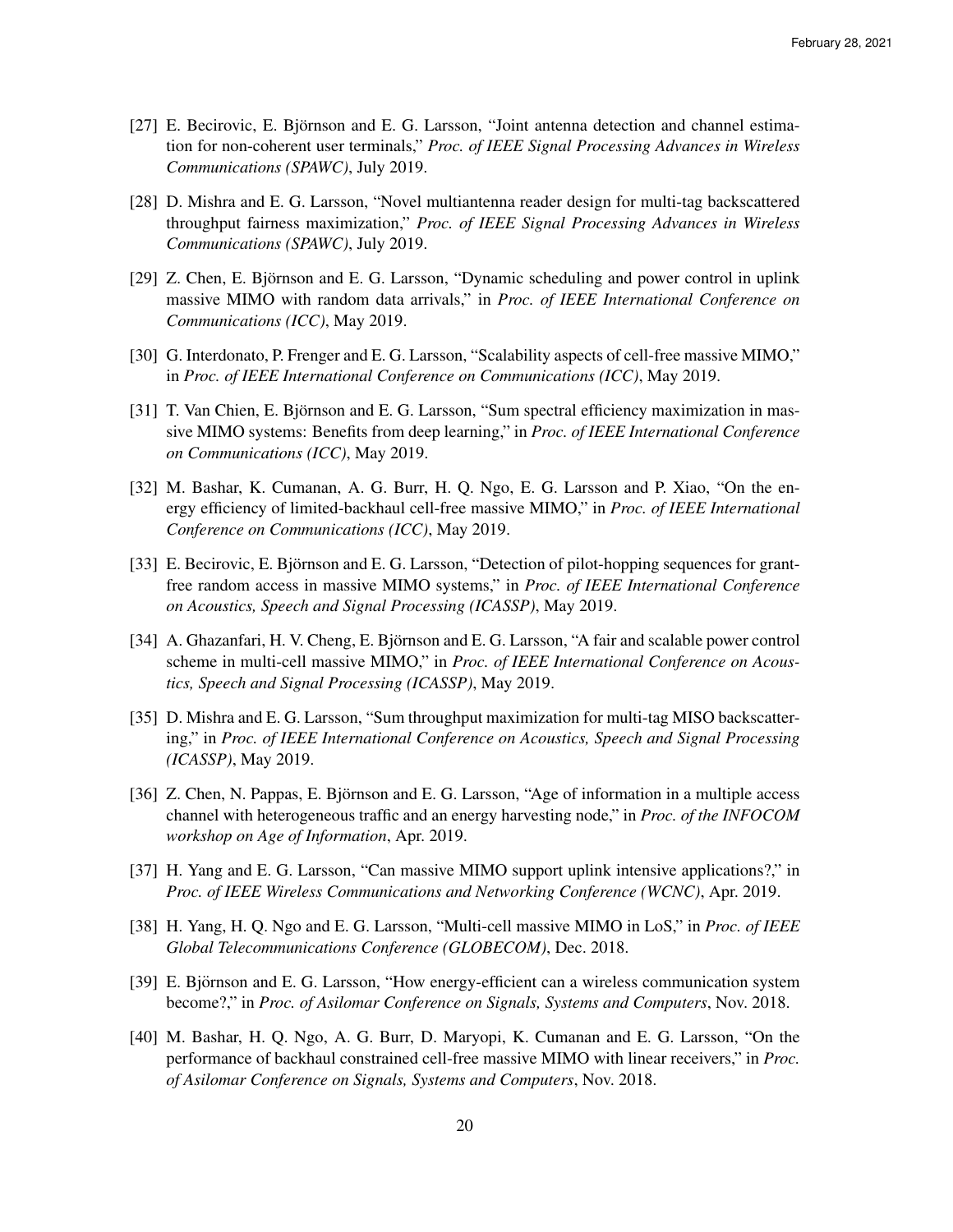- [41] H. Q. Ngo, H. Tataria, M. Matthaiou, S. Jin, E. G. Larsson, "On the performance of cell-free massive MIMO in Ricean fading," in *Proc. of Asilomar Conference on Signals, Systems and Computers*, Nov. 2018.
- [42] E. Bertilsson, O. Gustafsson and E. G. Larsson, "A modular base station architecture for massive MIMO with antenna and user scalability per processing node," in *Proc. of Asilomar Conference on Signals, Systems and Computers*, Nov. 2018.
- [43] G. Interdonato, M. Karlsson, E. Björnson and E. G. Larsson, "Downlink spectral efficiency of cell-free massive MIMO with full-pilot zero-forcing," *Proc. of IEEE Global Conference on Signal and Information Processing (GlobalSIP)*, Nov. 2018.
- [44] M. Z. Aslam, Y. Corre, E. Björnson and E. G. Larsson, "Large-scale massive MIMO network evaluation using ray-based deterministic simulations," in *Proc. of International Symposium on Personal, Indoor and Mobile Radio Communications (PIMRC)*, Sept. 2018.
- [45] E. Becirovic, E. Björnson and E. G. Larsson, "How much will tiny IoT nodes profit from massive base station arrays?," in *Proc. of European Signal Processing Conference (EUSIPCO)*, Sept. 2018.
- [46] Ö. Özdogan, E. Björnson and E. G. Larsson, "Uplink spectral efficiency of massive MIMO with spatially correlated Rician fading," in *Proc. of IEEE Signal Processing Advances in Wireless Communications (SPAWC)*, June 2018.
- [47] K. Biswas, S. K. Mohammed and E. G. Larsson, "Efficient techniques for broadcast of system information in mmWave communication systems," in *Proc. of IEEE Signal Processing Advances in Wireless Communications (SPAWC)*, June 2018.
- [48] P. Chandhar, D. Danev and E. G. Larsson, "On the zero-forcing receiver performance for massive MIMO drone communications," in *Proc. of IEEE Signal Processing Advances in Wireless Communications (SPAWC)*, June 2018.
- [49] D. Mishra and E. G. Larsson, "Optimizing reciprocity-based backscattering with a full-duplex antenna array reader," in *Proc. of IEEE Signal Processing Advances in Wireless Communications (SPAWC)*, June 2018.
- [50] N. Akbar, E. Bjornson, E. G. Larsson and N. Yang, "Downlink power control in massive ¨ MIMO networks with distributed antenna arrays," in *Proc. of IEEE International Conference on Communications (ICC)*, May 2018.
- [51] K. Senel, E. Bjornson and E. G. Larsson, "Human and machine type communications can ¨ coexist in uplink massive MIMO systems," in *Proc. of IEEE International Conference on Acoustics, Speech and Signal Processing (ICASSP)*, Apr. 2018.
- [52] M. Sadeghi, E. Björnson, E. G. Larsson, C. Yuen and T. L. Marzetta, "MRT-based joint unicast and multigroup transmission in massive MIMO systems," in *Proc. of IEEE International Conference on Acoustics, Speech and Signal Processing (ICASSP)*, Apr. 2018.
- [53] H. V. Cheng, E. Björnson and E. G. Larsson, "Semi-closed form solution for sum rate maximization in downlink multiuser MIMO via large system analysis," in *Proc. of IEEE International Conference on Acoustics, Speech and Signal Processing (ICASSP)*, Apr. 2018.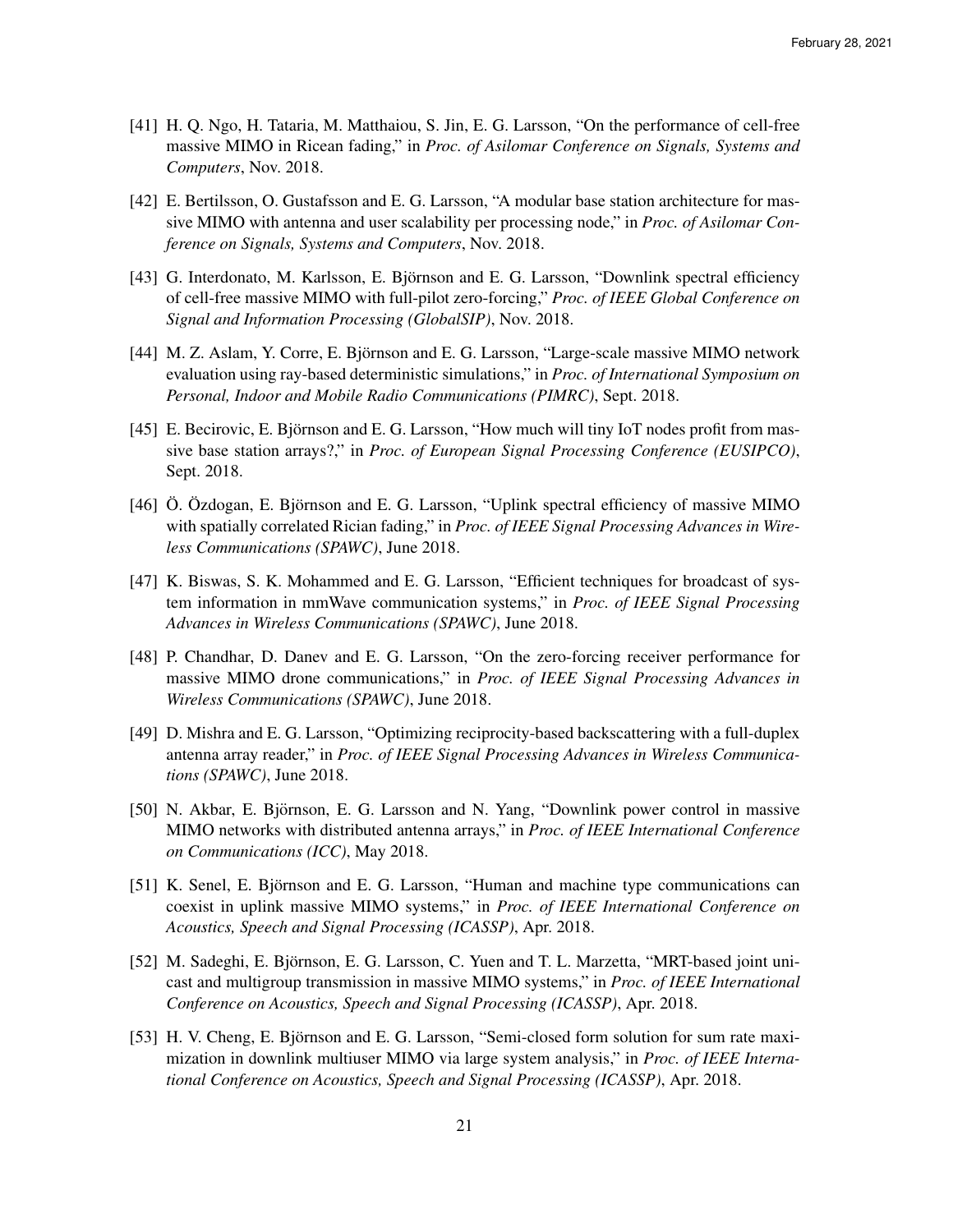- [54] K. Senel, E. Björnson and E. G. Larsson, "Adapting the number of antennas and power to traffic load: when to turn on massive MIMO?," in *Proc. of IEEE Wireless Communications and Networking Conference (WCNC)*, Apr. 2018.
- [55] G. Interdonato, P. Frenger and E. G. Larsson, "Utility-based downlink pilot assignment in cell-free massive MIMO," in *Proc. of International ITG Workshop on Smart Antennas (WSA)*, Mar. 2018.
- [56] T. van Chien, E. Bjornson, E. G. Larsson and T. A. Le, "Distributed power control in downlink ¨ cellular massive MIMO systems," in *Proc. of International ITG Workshop on Smart Antennas (WSA)*, Mar. 2018.
- [57] A. Ghazanfari, E. Björnson and E. G. Larsson, "Power control for D2D underlay in multi-cell massive MIMO networks," in *Proc. of International ITG Workshop on Smart Antennas (WSA)*, Mar. 2018.
- [58] K. Senel and E. G. Larsson, "Joint user activity and non-coherent data detection in mMTCenabled massive MIMO using machine learning algorithms," in *Proc. of International ITG Workshop on Smart Antennas (WSA)*, Mar. 2018.
- [59] K. Senel, E. Björnson and E. G. Larsson, "Optimal base station design with limited fronthaul: Massive bandwidth or massive MIMO?," in *Proc. of IEEE Global Telecommunications Conference (GLOBECOM)*, Workshop on Large-Scale Antenna Systems in Licensed and Unlicensed Bands, Dec. 2017.
- [60] K. Senel and E. G. Larsson, "Device activity and embedded information bit detection using AMP in massive MIMO," in *Proc. of IEEE Global Telecommunications Conference (GLOBECOM)*, Workshop on Large-Scale Antenna Systems in Licensed and Unlicensed Bands, Dec. 2017.
- [61] M. Sadeghi, E. Björnson, E. G. Larsson, C. Yuen and T. L. Marzetta, "Multigroup multicast precoding in massive MIMO," in *Proc. of IEEE Global Telecommunications Conference (GLOBECOM)*, Dec. 2017.
- [62] E. Bertilsson, O. Gustafsson, J. Klasson and E. G. Larsson, "Computation limited matrix inversion using Neumann series expansion for massive MIMO," in *Proc. of Asilomar Conference on Signals, Systems and Computers*, Nov. 2017.
- [63] C. Mollén, U. Gustavsson, T. Eriksson and E. G. Larsson, "Analysis of nonlinear low-noise amplifiers in massive MIMO base stations," in *Proc. of Asilomar Conference on Signals, Systems and Computers*, Nov. 2017.
- [64] P. Chandhar, D. Danev and E. G. Larsson, "On the outage capacity in massive MIMO with line-of-sight," in *Proc. of IEEE Signal Processing Advances in Wireless Communications (SPAWC)*, July 2017.
- [65] H. Q. Ngo, L.-N. Tran, T. Q. Duong, M. Matthaiou and E. G. Larsson, "Energy efficiency optimization for cell-free massive MIMO," in *Proc. of IEEE Signal Processing Advances in Wireless Communications (SPAWC)*, July 2017.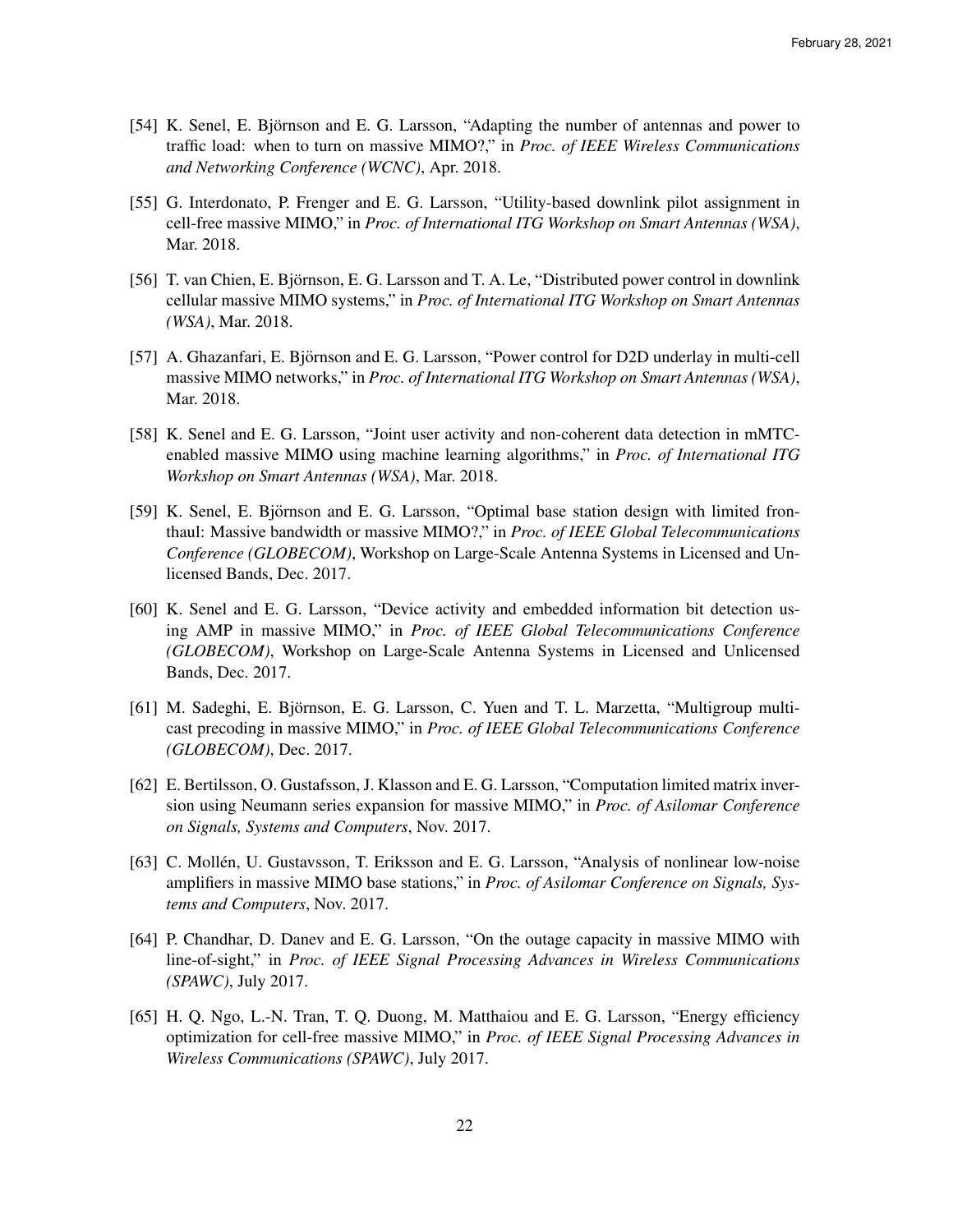- [66] H. V. Cheng, E. Björnson and E. G. Larsson, "NOMA in multiuser MIMO systems with imperfect CSI," in *Proc. of IEEE Signal Processing Advances in Wireless Communications (SPAWC)*, July 2017.
- [67] T. van Chien, E. Björnson and E. G. Larsson, "Joint pilot sequence design and power control for max-min fairness in uplink massive MIMO," in *Proc. of IEEE International Conference on Communications (ICC)*, May 2017.
- [68] A. Pitarokoilis, E. Bjornson and E. G. Larsson, "On the effect of imperfect timing synchroniza- ¨ tion on pilot contamination," in *Proc. of IEEE International Conference on Communications (ICC)*, May 2017.
- [69] C. Mollén, J. Choi, E. G. Larsson and R. Heath, "Achievable uplink rates for massive MIMO with coarse quantization," in *Proc. of IEEE International Conference on Acoustics, Speech and Signal Processing (ICASSP)*, Mar. 2017.
- [70] J. Vinogradova, E. Björnson and E. G. Larsson, "Jamming massive MIMO using massive MIMO: Asymptotic separability results," in *Proc. of IEEE International Conference on Acoustics, Speech and Signal Processing (ICASSP)*, Mar. 2017.
- [71] T. T. Do, E. Björnson and E. G. Larsson, "Jamming resistant receivers for massive MIMO," in *Proc. of IEEE International Conference on Acoustics, Speech and Signal Processing (ICASSP)*, Mar. 2017.
- [72] S. Kashyap, C. Mollén, E. Björnson and E. G. Larsson, "Performance analysis of (TDD) massive MIMO with Kalman channel prediction," in *Proc. of IEEE International Conference on Acoustics, Speech and Signal Processing (ICASSP)*, Mar. 2017.
- [73] G. Interdonato, H. Q. Ngo, E. G. Larsson and P. Frenger, "How much do downlink pilots improve cell-free massive MIMO?," in *Proc. of IEEE Global Telecommunications Conference (GLOBECOM)*, Dec. 2016.
- [74] E. Bertilsson, O. Gustafsson and E. G. Larsson, "A scalable architecture for massive MIMO base stations using distributed processing," in *Proc. of Asilomar Conference on Signals, Systems and Computers*, Nov. 2016.
- [75] G. Interdonato, H. Q. Ngo, E. G. Larsson and P. Frenger, "On the performance of cell-free massive MIMO with short-term power constraints," in *Proc. of IEEE International Workshop on Computer Aided Modelling and Design of Communication Links and Networks (CAMAD)*, Oct. 2016.
- [76] T. van Chien, E. Björnson and E. G. Larsson, "Multi-cell massive MIMO performance with double scattering channels," in *Proc. of IEEE International Workshop on Computer Aided Modelling and Design of Communication Links and Networks (CAMAD)*, Oct. 2016.
- [77] V. Savic and E. G. Larsson, "Experimental study of indoor tracking using UWB measurements and particle filtering," in *Proc. of IEEE Signal Processing Advances in Wireless Communications (SPAWC)*, July 2016.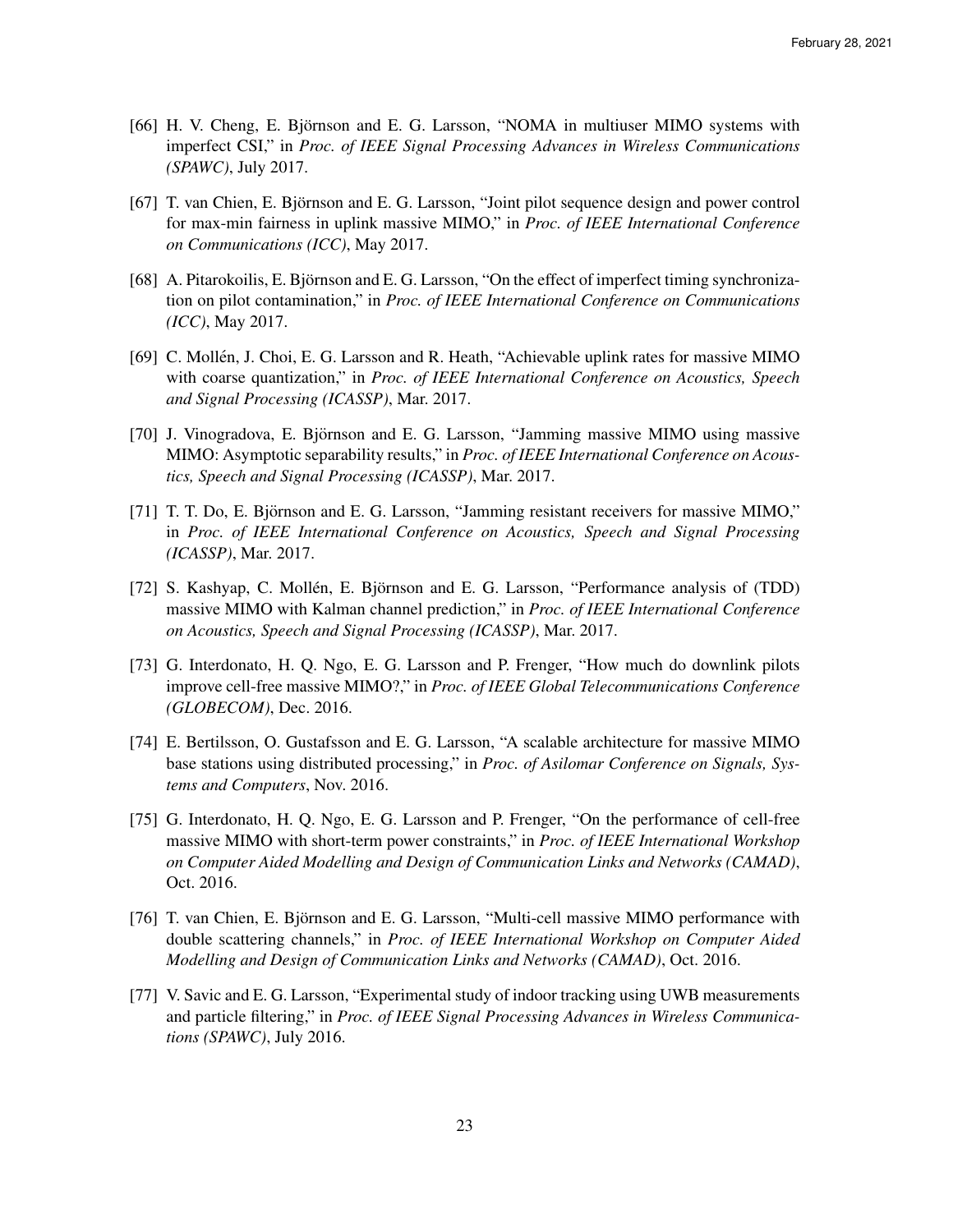- [78] S. Kashyap, C. Mollén, E. Björnson and E. G. Larsson, "Frequency-domain interpolation of the zero-forcing matrix in massive MIMO-OFDM," in *Proc. of IEEE Signal Processing Advances in Wireless Communications (SPAWC)*, July 2016.
- [79] J. Vinogradova, E. Björnson and E. G. Larsson, "Detection and mitigation of jamming attacks in massive MIMO systems using random matrix theory," in *Proc. of IEEE Signal Processing Advances in Wireless Communications (SPAWC)*, July 2016.
- [80] P. Chandhar, D. Danev and E. G. Larsson, "On ergodic rates and optimal array geometry in line-of-sight massive MIMO," in *Proc. of IEEE Signal Processing Advances in Wireless Communications (SPAWC)*, July 2016.
- [81] P. Chandhar, D. Danev and E. G. Larsson, "Massive MIMO as enabler for communications with drone swarms," in *Proc. of International Conference on Unmanned Aircraft Systems (ICUAS)*, June 2016.
- [82] C. Mollen, U. Gustafsson, T. Eriksson and E. G. Larsson, "Out-of-band radiation measure for ´ MIMO arrays with beamformed transmission," in *Proc. of IEEE International Conference on Communications (ICC)*, May 2016.
- [83] T. van Chien, E. Björnson and E. G. Larsson, "Downlink power control for massive MIMO cellular systems with optimal user association," in *Proc. of IEEE International Conference on Communications (ICC)*, May 2016.
- [84] E. Björnson, E. de Carvalho, E. G. Larsson and P. Popovski, "Random access protocol for massive MIMO: Strongest-user collision resolution (SUCR)," in *Proc. of IEEE International Conference on Communications (ICC)*, May 2016.
- [85] A. Gökceoglu, M. Valkama, E. G. Larsson and E. Björnson, "Waveform design for massive MISO downlink with energy-efficient receivers adopting 1-bit ADCs," in *Proc. of IEEE International Conference on Communications (ICC)*, May 2016.
- [86] C. Mollén, J. Choi, E. G. Larsson and R. W. Heath, Jr., "Performance of linear receivers for wideband massive MIMO with one-bit analog-to-digital converters," in *Proc. of the 20th International ITG Workshop on Smart Antennas*, Mar. 2016.
- [87] C. Mollén, J. Choi, E. G. Larsson and R. W. Heath, Jr., "One-bit ADCs in wideband massive MIMO systems with OFDM transmission," in *Proc. of IEEE International Conference on Acoustics, Speech and Signal Processing (ICASSP)*, Mar. 2016.
- [88] E. de Carvalho, E. Björnson, E. G. Larsson and P. Popovski, "Random access for massive MIMO systems with intra-cell pilot contamination," in *Proc. of IEEE International Conference on Acoustics, Speech and Signal Processing (ICASSP)*, Mar. 2016.
- [89] J. Vinogradova, E. Björnson and E. G. Larsson, "On the separability of signal and interferenceplus-noise subspaces in blind pilot decontamination," in *Proc. of IEEE International Conference on Acoustics, Speech and Signal Processing (ICASSP)*, Mar. 2016.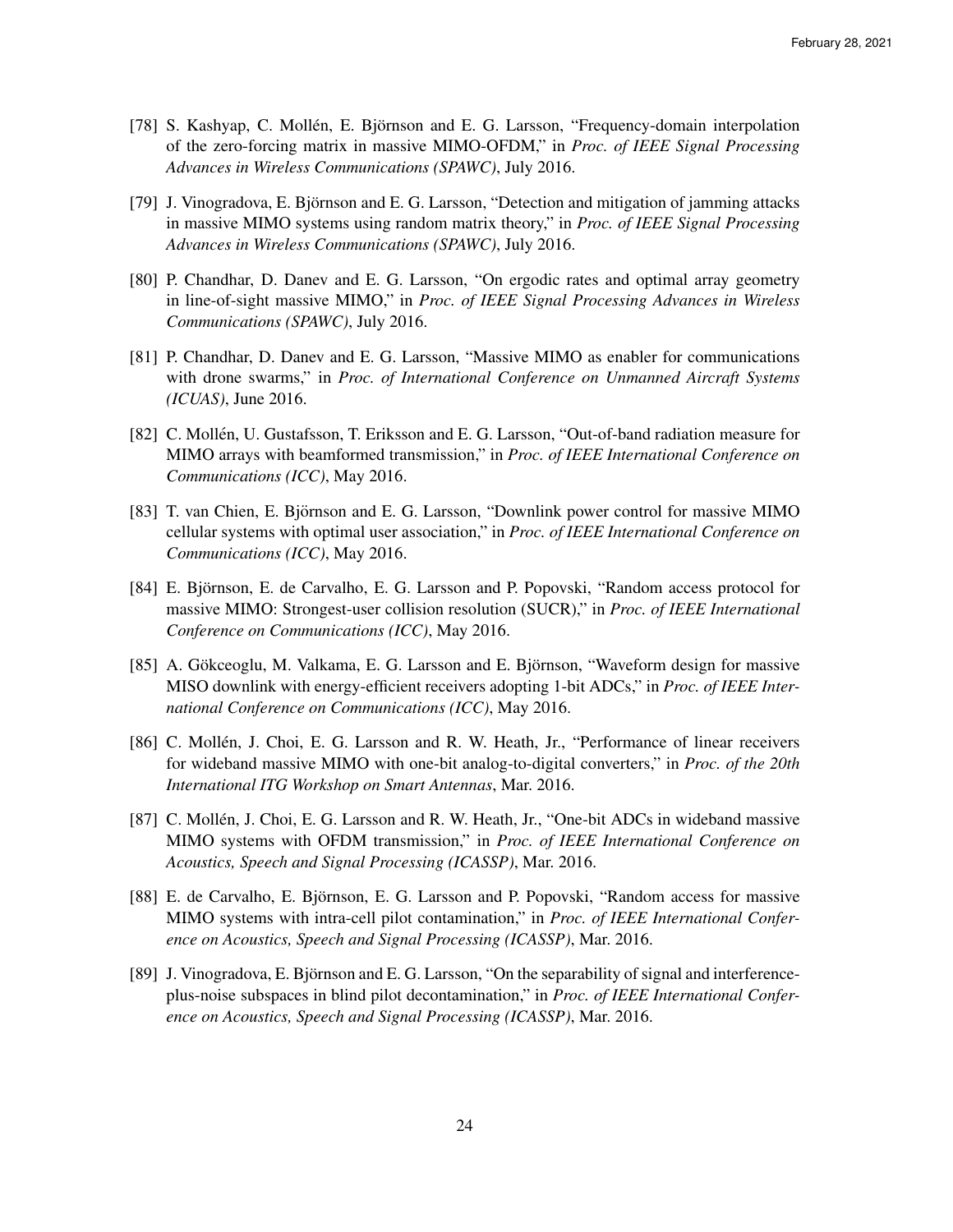- [90] E. Björnson and E. G. Larsson, "Three practical aspects of massive MIMO: Intermittent user activity, pilot synchronism, and asymmetric deployment," in *Proc. of IEEE Global Telecommunications Conference (GLOBECOM)*, Workshop on Massive MIMO: from Theory to Practice, Dec. 2015.
- [91] X. Li, E. Björnson, E. G. Larsson, S. Zhou and J. Wang, "A multi-cell MMSE detector for massive MIMO systems and new large system analysis," in *Proc. of IEEE Global Telecommunications Conference (GLOBECOM)*, Dec. 2015.
- [92] X. Li, E. Björnson, E. G. Larsson, S. Zhou and J. Wang, "A multi-cell MMSE precoder for massive MIMO systems and new large system analysis," in *Proc. of IEEE Global Telecommunications Conference (GLOBECOM)*, Dec. 2015.
- [93] X. Gao, O. Edfors, F. Tufvesson and E. G. Larsson, "Multi-switch for antenna selection in massive MIMO," in *Proc. of IEEE Global Telecommunications Conference (GLOBECOM)*, Dec. 2015.
- [94] V. Savic and E. G. Larsson, "Fingerprinting-based positioning in distributed massive MIMO systems," in *Proc. of IEEE Vehicular Technology Conference (VTC)*, Sept. 2015.
- [95] H. V. Cheng, E. Björnson, and E. G. Larsson, "Uplink pilot and data power control for singlecell massive MIMO Systems with MRC," in *Proc. of IEEE International Symposium on Wireless Communication Systems (ISWCS)*, Aug. 2015.
- [96] M. Karlsson, E. Björnson, and E. G. Larsson, "Broadcasting in massive MIMO using OSTBC with reduced dimension," in *Proc. of IEEE International Symposium on Wireless Communication Systems (ISWCS)*, Aug. 2015.
- [97] E. Björnson, M. Matthaiou, A. Pitarokoilis, and E. G. Larsson, "Distributed massive MIMO in cellular networks: Impact of imperfect hardware & number of oscillators," in *Proc. of European Signal Processing Conference (EUSIPCO)*, Aug. 2015.
- [98] H. Q. Ngo, A. Ashikhmin, H. Yang, E. G. Larsson and T. L. Marzetta, "Cell-free massive MIMO: Uniformly great service for everyone," in *Proc. of IEEE Signal Processing Advances in Wireless Communications (SPAWC)*, June 2015.
- [99] S. Kashyap, E. Björnson and E. G. Larsson, "On the feasibility of wireless energy transfer using massive antenna arrays in Rician channels," in *Proc. of IEEE Signal Processing Advances in Wireless Communications (SPAWC)*, June 2015.
- [100] E. G. Larsson, "Joint beamforming and broadcasting in massive MIMO," in *Proc. of IEEE Signal Processing Advances in Wireless Communications (SPAWC)*, June 2015.
- [101] C. Mollén and E. G. Larsson, "Multiuser MIMO precoding with per-antenna continuoustime constant-envelope constraints," in *Proc. of IEEE Signal Processing Advances in Wireless Communications (SPAWC)*, June 2015.
- [102] A. Pitarokoilis, E. Björnson and E. G. Larsson, "Optimal detection in training assisted SIMO systems with phase noise impairments," in *Proc. of IEEE International Conference on Communications (ICC)*, June 2015.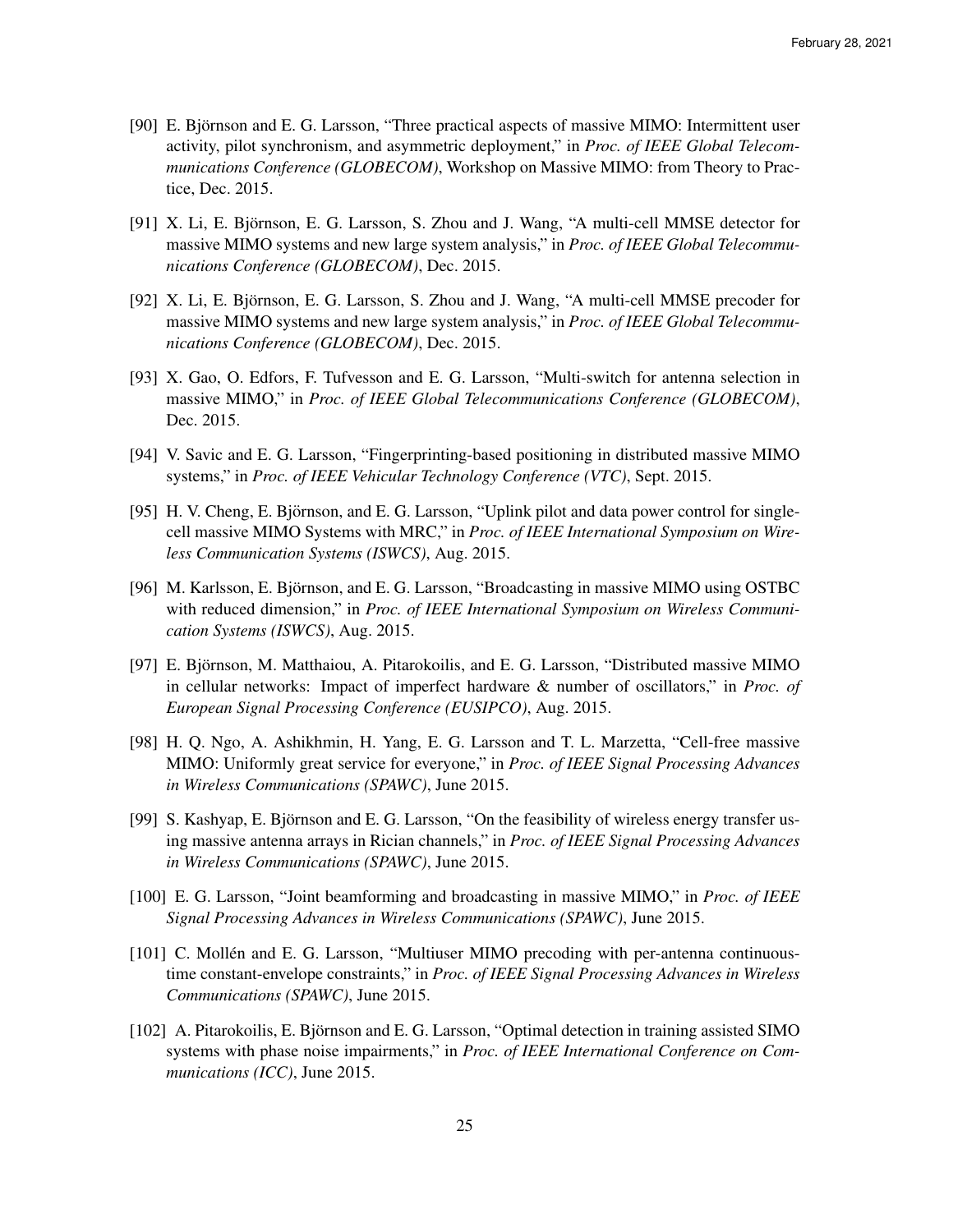- [103] X. Jiang, M. Čirkić, F. Kaltenberger, E. G. Larsson, L. Deneire and R. Knopp, "MIMO-TDD" reciprocity under hardware imbalances: Experimental results," in *Proc. of IEEE International Conference on Communications (ICC)*, June 2015.
- [104] H. V. Cheng, D. Persson, E. Björnson and E. G. Larsson, "Massive MIMO at night: on the operation of massive MIMO in low traffic scenarios," in *Proc. of IEEE International Conference on Communications (ICC)*, June 2015.
- [105] S. Kashyap, E. Björnson and E. G. Larsson, "Can wireless power transfer benefit from large transmitter arrays?," in *Proc. of IEEE Wireless Power Transfer Conference (WPTC)*, May 2015.
- [106] H. Q. Ngo and E. G. Larsson, "Blind estimation of effective downlink channel gains in massive MIMO," in *Proc. of IEEE International Conference on Acoustics, Speech and Signal Processing (ICASSP)*, April 2015.
- [107] E. Axell, E. G. Larsson and D. Persson, "GNSS spoofing detection using multiple mobile COTS receivers," in *Proc. of IEEE International Conference on Acoustics, Speech and Signal Processing (ICASSP)*, April 2015.
- [108] E. Björnson, E. G. Larsson and M. Debbah, "Optimizing multi-cell massive MIMO for spectral efficiency: How many users should be scheduled?," *Proc. of IEEE Global Conference on Signal and Information Processing (GlobalSIP)*, Dec. 2014.
- [109] M. Karlsson and E. G. Larsson, "Massive MIMO as a cyber-weapon," in *Proc. of Asilomar Conference on Signals, Systems and Computers*, Nov. 2014.
- [110] H. Q. Ngo, E. G. Larsson and T. L. Marzetta, "Aspects of favorable propagation in massive MIMO," in *Proc. of European Signal Processing Conference (EUSIPCO)*, Sept. 2014.
- [111] V. Savic, E. G. Larsson, J. Ferrer-Coll, and P. Stenumgaard, "Kernel principal component analysis for UWB-based ranging," in *Proc. of IEEE Signal Processing Advances in Wireless Communications (SPAWC)*, June 2014.
- $[112]$  M. Čirkić and E. G. Larsson, "On the computational complexity of very large multi-user MIMO detection," in *Proc. of IEEE Signal Processing Advances in Wireless Communications (SPAWC)*, June 2014.
- [113] H. V. Cheng, D. Persson and E. G. Larsson, "MIMO capacity under power amplifiers consumed power and per-antenna radiated power constraints," in *Proc. of IEEE Signal Processing Advances in Wireless Communications (SPAWC)*, June 2014.
- [114] M. Karlsson and E. G. Larsson, "On the operation of massive MIMO with and without transmitter CSI," in *Proc. of IEEE Signal Processing Advances in Wireless Communications (SPAWC)*, June 2014. Invited paper.
- [115] H. Q. Ngo, H. A. Suraweera, M. Matthaiou and E. G. Larsson, "Multipair massive MIMO full-duplex relaying with MRC/MRT processing," in *Proc. of IEEE International Conference on Communications (ICC)*, June 2014.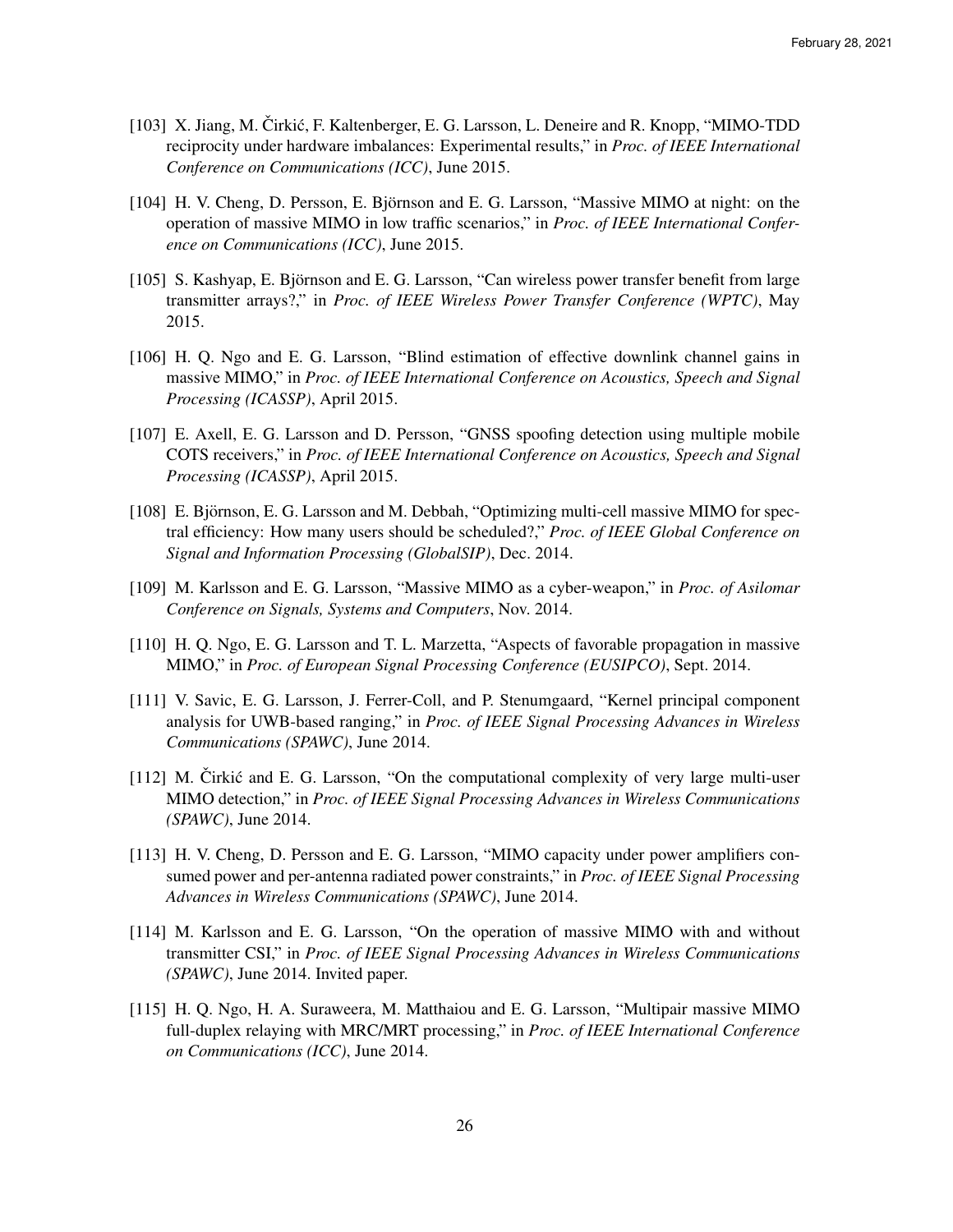- [116] C. Mollen, E. G. Larsson and T. Eriksson, "On the impact of PA-induced in-band distortion ´ in massive MIMO," in *Proc. of European Wireless Conference*, May 2014.
- [117] T. V. K. Chaitanya, D. Danev and E. G. Larsson, "Constant envelope signal space diversity," in *Proc. of IEEE International Conference on Acoustics, Speech and Signal Processing (ICASSP)*, May 2014.
- [118] K. Huang and E. G. Larsson, "Simultaneous information-and-power transfer over broadband channels," in *Proc. of Asilomar Conference on Signals, Systems and Computers*, Nov. 2013.
- [119] H. V. Cheng and E. G. Larsson, "Some fundamental limits on synchronization in massive MIMO," in *Proc. of Asilomar Conference on Signals, Systems and Computers*, Nov. 2013.
- [120] H. Q. Ngo and E. G. Larsson, "Spectral efficiency of the multipair two-way relay channel with massive arrays," in *Proc. of Asilomar Conference on Signals, Systems and Computers*, Nov. 2013. Invited paper.
- [121] A. Pitarokoilis, S. K. Mohammed and E. G. Larsson, "Achievable rates of ZF receivers in large MU-MIMO systems with phase noise impairments," in *Proc. of Asilomar Conference on Signals, Systems and Computers*, Nov. 2013. Invited paper.
- [122] H. Q. Ngo, E. G. Larsson and T. L. Marzetta, "Massive MU-MIMO downlink TDD systems with linear precoding and downlink pilots," in *Proc. of Allerton Conference on Communication, Control, and Computing*, Oct. 2013.
- [123] V. Savic, H. Wymeersch and E. G. Larsson, "Simultaneous sensor localization and target tracking in mine tunnels," in Proc. of *International Conference on Information Fusion*, July 2013.
- [124] T. V. K. Chaitanya and E. G. Larsson, "Improving 3GPP-LTE uplink control signaling by repetition across frequency bands," in *Proc. of IEEE International Conference on Communications (ICC)*, June 2013.
- [125] H. A. Suraweera, H. Q. Ngo, T. Q. Duong, C. Yuen and E. G. Larsson, "Multi-pair amplifyand-forward relaying with very large antenna arrays," in *Proc. of IEEE International Conference on Communications (ICC)*, June 2013.
- [126] R. Gangula, D. Gesbert, J. Lindblom and E. G. Larsson, "On the value of spectrum sharing among operators in multicell networks," in *Proc. of IEEE Vehicular Technology Conference (VTC)*, June 2013.
- [127] K. Huang and E. G. Larsson, "Simultaneous information-and-power transfer for broadband downlink systems," in *Proc. of IEEE International Conference on Acoustics, Speech and Signal Processing (ICASSP)*, May 2013.
- [128] T. V. K. Chaitanya and E. G. Larsson, "Bits-to-symbol mappings for superposition coding based HARQ systems," in *Proc. of IEEE Wireless Communications and Networking Conference (WCNC)*, April 2012.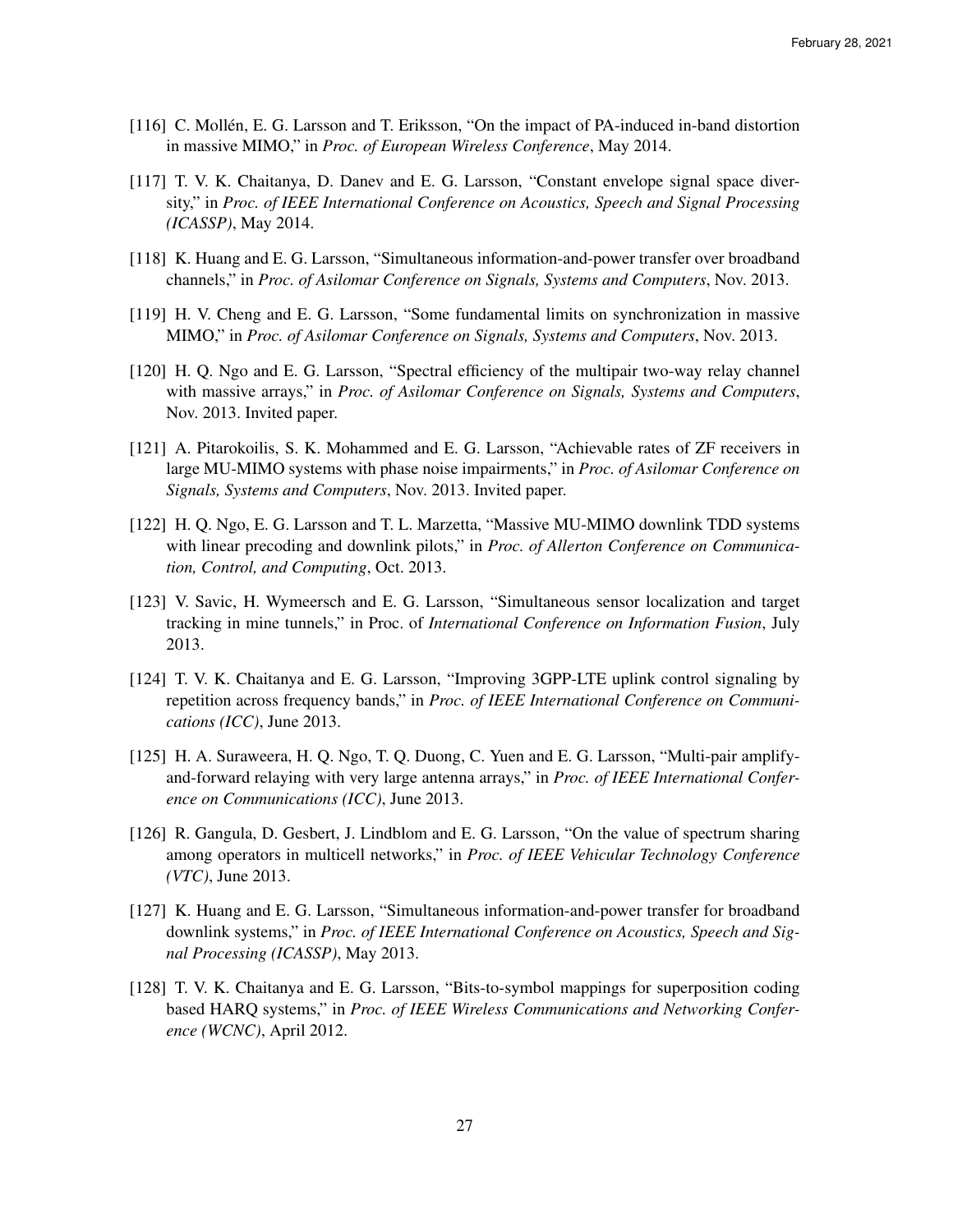- [129] J. Eriksson, R. Moosavi and E. G. Larsson, "Complexity reduction of blind decoding schemes using CRC splitting," in *Proc. of IEEE Global Telecommunications Conference (GLOBECOM)*, Dec. 2012.
- [130] R. Moosavi and E. G. Larsson, "Fast identification of control signaling aided by pleasedecode-blindly (PDB) messages," in *Proc. of IEEE Swedish Communication Technologies Workshop*, Oct. 2012.
- [131] H. Q. Ngo, M. Matthaiou and E. G. Larsson, "Performance analysis of large scale MU-MIMO with optimal linear receivers," in *Proc. of IEEE Swedish Communication Technologies Workshop*, Oct. 2012.
- [132] A. Pitarokoilis, S. K. Mohammed and E. G. Larsson, "Effect of oscillator phase noise on uplink performance of large MU-MIMO systems," in *Proc. of Allerton Conference on Communication, Control, and Computing*, Oct. 2012.
- [133] Y. Wu, D. Danev and E. G. Larsson, "On ACK/NACK messages detection in the LTE PUCCH with multiple receive antennas," in *Proc. of European Signal Processing Conference (EUSIPCO)*, Aug. 2012.
- [134] L. Yu, E. Karipidis and E. G. Larsson, "Coordinated scheduling and beamforming for multicell spectrum sharing networks using branch & bound," in *Proc. of European Signal Processing Conference (EUSIPCO)*, Aug. 2012.
- [135] J. Luo, J. Lindblom, J. Li, R. Mochaourab, A. Kortke, E. Karipidis, M. Haardt, E. Jorswieck and E. G. Larsson, "Transmit beamforming for inter-operator spectrum sharing: From theory to practice," in *Proc. of International Symposium on Wireless Communication Systems (ISWCS)*, Aug. 2012.
- [136] C. Studer and E. G. Larsson, "PAR-aware multi-user precoder for the large-scale MIMO-OFDM downlink," in Proc. of *the Ninth International Symposium on Wireless Communication (ISWCS)*, Paris, France, Aug. 2012. Invited paper.
- [137] J. Lindblom and E. G. Larsson, "Does non-orthogonal spectrum sharing in the same cell improve the sum-rate of wireless operators?," in *Proc. of IEEE Signal Processing Advances in Wireless Communications (SPAWC)*, June 2012. Invited paper.
- [138] A. Blad, E. Axell and E. G. Larsson, "Spectrum sensing of OFDM signals in the presence of CFO: New algorithms and empirical evaluation using USRP," in *Proc. of IEEE Signal Processing Advances in Wireless Communications (SPAWC)*, June 2012.
- [139] M. Matthaiou, G. C. Alexandropoulos, H. Q. Ngo and E. G. Larsson, "Effective rate analysis of MISO Rician fading channels," in *Prof. of IEEE Sensor Array and Multichannel Signal Processing (SAM)*, June 2012.
- [140] S. K. Mohammed and E. G. Larsson, "Power-efficient downlink communication using large antenna arrays: the doughnut channel," in *Proc. of IEEE International Conference on Communications (ICC)*, June 2012.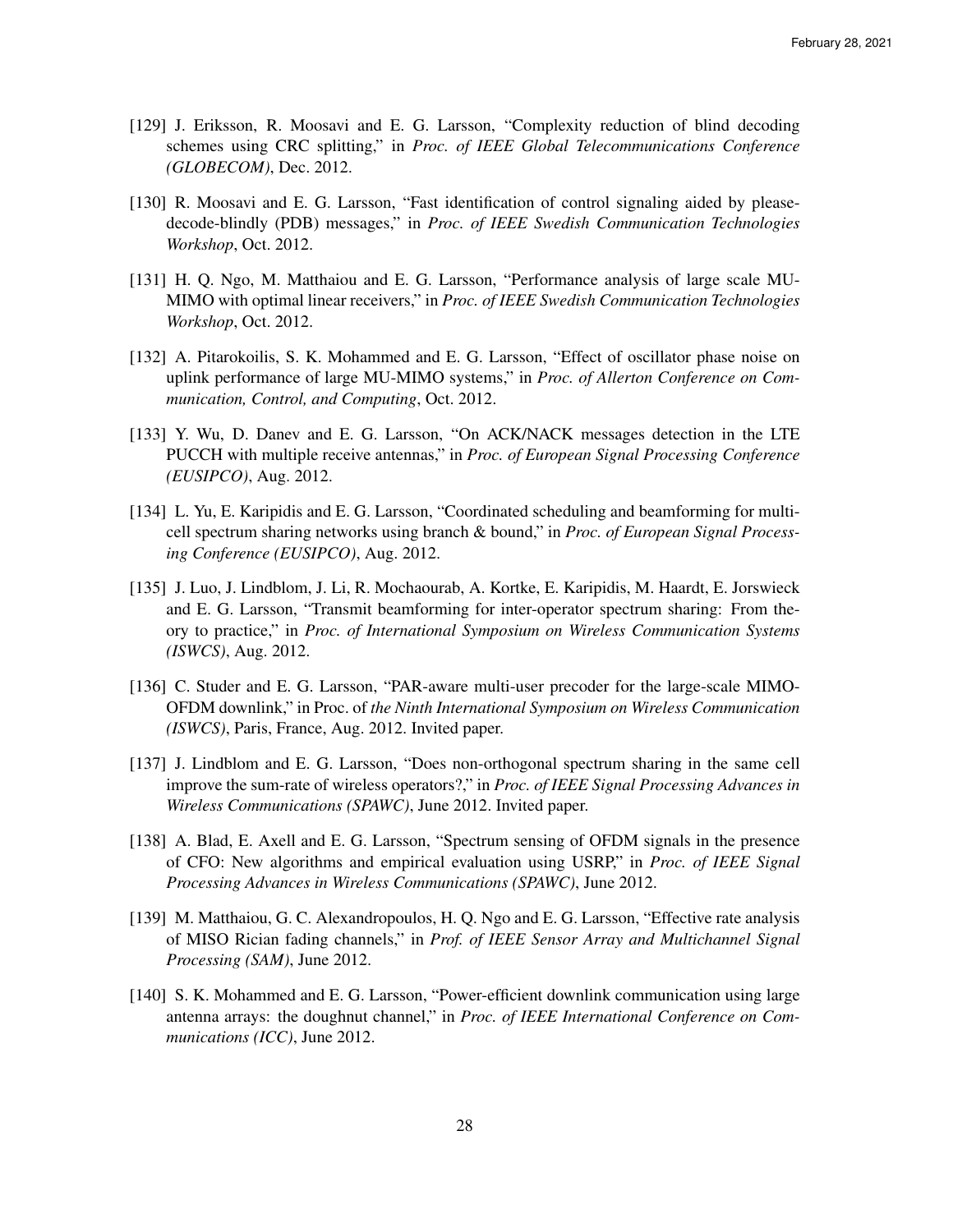- [141] Y. Wu, D. Danev and E. G. Larsson, "Improved detection of ACK/NACK messages in the LTE uplink control channel," in *Proc. of IEEE Vehicular Technology Conference (VTC)*, May 2012.
- [142] M. Cirkić and E. G. Larsson, "Near-optimal soft-output fixed-complexity MIMO detection via subspace marginalization and interference suppression," in *Proc. of IEEE International Conference on Acoustics, Speech and Signal Processing (ICASSP)*, March 2012.
- [143] H. Q. Ngo and E. G. Larsson, "EVD-based channel estimation in multicell multiuser MIMO systems with very large antenna arrays," in *Proc. of IEEE International Conference on Acoustics, Speech and Signal Processing (ICASSP)*, March 2012.
- [144] S. K. Mohammed and E. G. Larsson, "Constant-envelope precoding for power-efficient downlink wireless communication in multiuser MIMO systems using large antenna arrays," in *Proc. of IEEE International Conference on Acoustics, Speech and Signal Processing (ICASSP)*, March 2012.
- [145] J. Lindblom, E. Karipidis and E. G. Larsson, "Efficient computation of the Pareto boundary for the two-user MISO interference channel with multi-user decoding capable receivers," in *Proc. of IEEE International Workshop on Computational Advances in Multi-Sensor Adaptive Processing (CAMSAP)*, Dec. 2011.
- [146] E. Axell and E. G. Larsson, "Multiantenna spectrum sensing of a second-order cyclostationary signal," in *Proc. of IEEE International Workshop on Computational Advances in Multi-Sensor Adaptive Processing (CAMSAP)*, Dec. 2011.
- [147] E. A. Gharavol and E. G. Larsson, "Robust joint optimization of MIMO interfering relay channels with imperfect CSI," in *Proc. of IEEE International Workshop on Computational Advances in Multi-Sensor Adaptive Processing (CAMSAP)*, Dec. 2011.
- [148] E. Axell and E. G. Larsson, "Spectrum sensing of signals with structured covariance matrices using covariance matching estimation techniques," in *Proc. of IEEE Global Telecommunications Conference (GLOBECOM)*, Dec. 2011.
- [149] R. Moosavi and E. G. Larsson, "A fast scheme for blind identification of channel codes," in *Proc. of IEEE Global Telecommunications Conference (GLOBECOM)*, Dec. 2011.
- [150] S. K. Mohammed and E. G. Larsson, "A low-complexity user grouping based multiuser MISO downlink precoder," in *Proc. of IEEE Global Telecommunications Conference (GLOBECOM)*, Dec. 2011.
- [151] E. A. Gharavol and E. G. Larsson, "Robust joint optimization of non-regenerative MIMO relay channels with imperfect CSI," in *Proc. of Asilomar Conference on Signals, Systems and Computers*, Nov. 2011.
- [152] H. Q. Ngo, T. Q. Duong and E. G. Larsson, "Uplink performance analysis of multicell MU-MIMO with zero-forcing receivers and perfect CSI," in *Proc. of IEEE Swedish Communication Technologies Workshop*, Oct. 2011.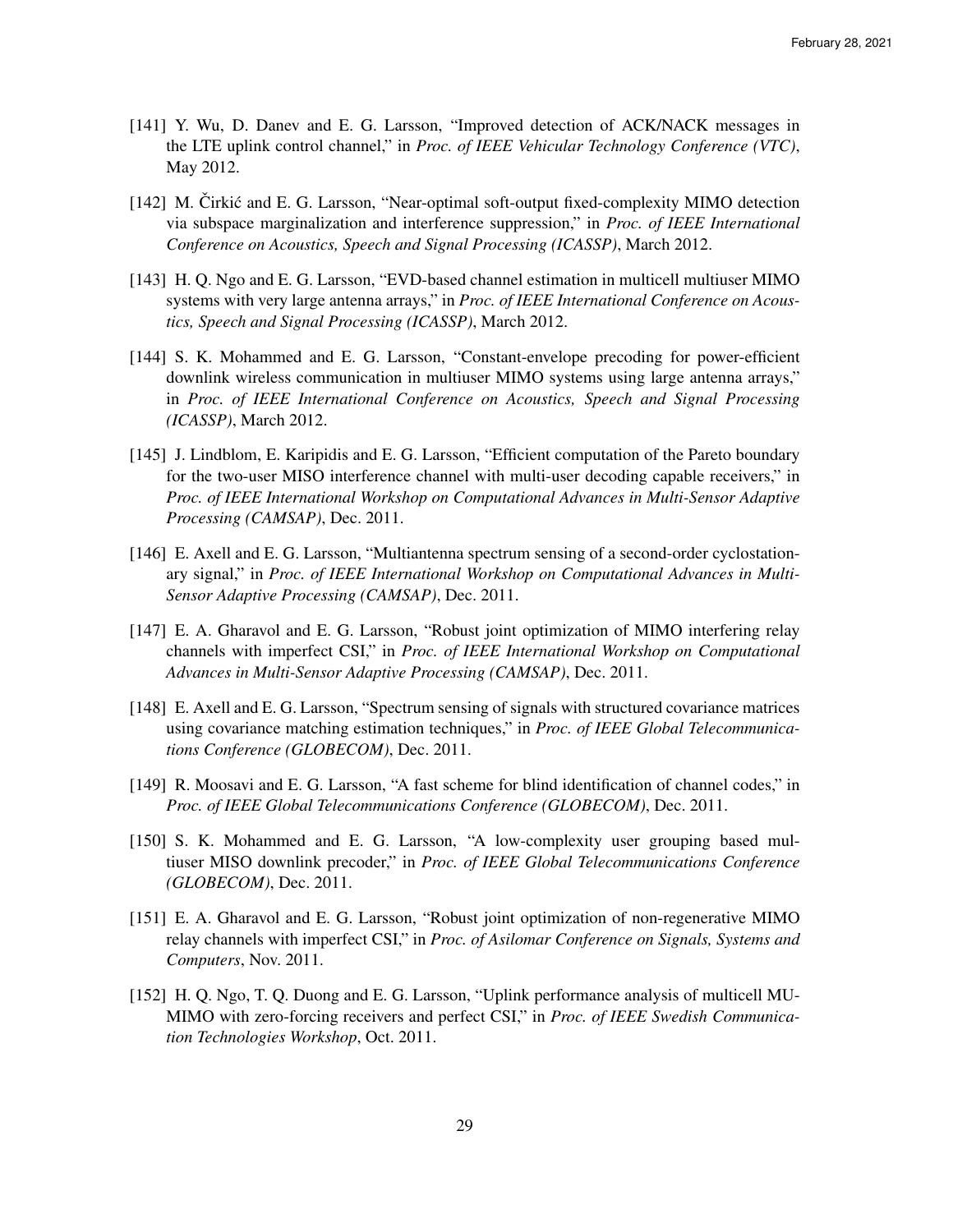- [153] T. V. K. Chaitanya and E. G. Larsson, "Optimal resource allocation for IR-HARQ," in *Proc. of IEEE Swedish Communication Technologies Workshop*, Oct. 2011. Best student paper award.
- [154] E. A. Gharavol and E. G. Larsson, "Robust joint optimization of MIMO two-way relay channels with imperfect CSI," in *Proc. of Allerton Conference on Communication, Control, and Computing*, Sept. 2011.
- [155] H. Q. Ngo, E. G. Larsson and T. L. Marzetta, "Uplink power efficiency of multiuser MIMO with very large antenna arrays," in *Proc. of Allerton Conference on Communication, Control, and Computing*, Sept. 2011.
- [156] E. Axell and E. G. Larsson, "A unified framework for GLRT-based spectrum sensing of signals with covariance matrices with known eigenvalue multiplicities," in *Proc. of IEEE International Conference on Acoustics, Speech and Signal Processing (ICASSP)*, May 2011.
- [157] H. Q. Ngo, T. L. Marzetta and E. G. Larsson, "Analysis of the pilot contamination effect in very large multicell multiuser MIMO systems for physical channel models," in *Proc. of IEEE International Conference on Acoustics, Speech and Signal Processing (ICASSP)*, May 2011.
- [158] M. Čirkić, D. Persson and E. G. Larsson, "New results on adaptive computational resource allocation in soft MIMO detection," in *Proc. of IEEE International Conference on Acoustics, Speech and Signal Processing (ICASSP)*, May 2011.
- [159] M. Čirkić, D. Persson, E. G. Larsson and J.-Å. Larsson, "Gaussian approximation of the LLR distribution for the ML and partial marginalization MIMO detectors," in *Proc. of IEEE International Conference on Acoustics, Speech and Signal Processing (ICASSP)*, May 2011.
- [160] J. Lindblom, E. Karipidis and E. G. Larsson, "Closed-form parameterization of the Pareto boundary for the two-user MISO interference channel," in *Proc. of IEEE International Conference on Acoustics, Speech and Signal Processing (ICASSP)*, May 2011.
- [161] E. Karipidis, D. Yuan and E. G. Larsson, "Mixed-integer linear programming framework for max-min power control with single-stage interference cancellation," in *Proc. of IEEE International Conference on Acoustics, Speech and Signal Processing (ICASSP)*, May 2011.
- [162] Y. Wu, Z. Tang and E. G. Larsson, "Optimization of frame length in OFDMA systems taking into account the control signaling cost," in *Proc. of IEEE Vehicular Technology Conference (VTC)*, 2011.
- [163] C. Luo, Y. Wu, Z. Fei, E. G. Larsson and J. Kuang, "Adaptive partial decode-and-forward relaying with quantized feedback," in *Proc. of IEEE Vehicular Technology Conference (VTC)*, 2011.
- [164] R. Moosavi, J. Eriksson and E. G. Larsson, "Differential signaling of scheduling information in wireless multiple access systems," in *Proc. of IEEE Global Telecommunications Conference (GLOBECOM)*, Dec. 2010.
- [165] R. Moosavi and E. G. Larsson, "Reducing downlink signaling traffic in wireless systems using mobile-assisted scheduling," in *Proc. of IEEE Global Telecommunications Conference (GLOBECOM)*, Dec. 2010.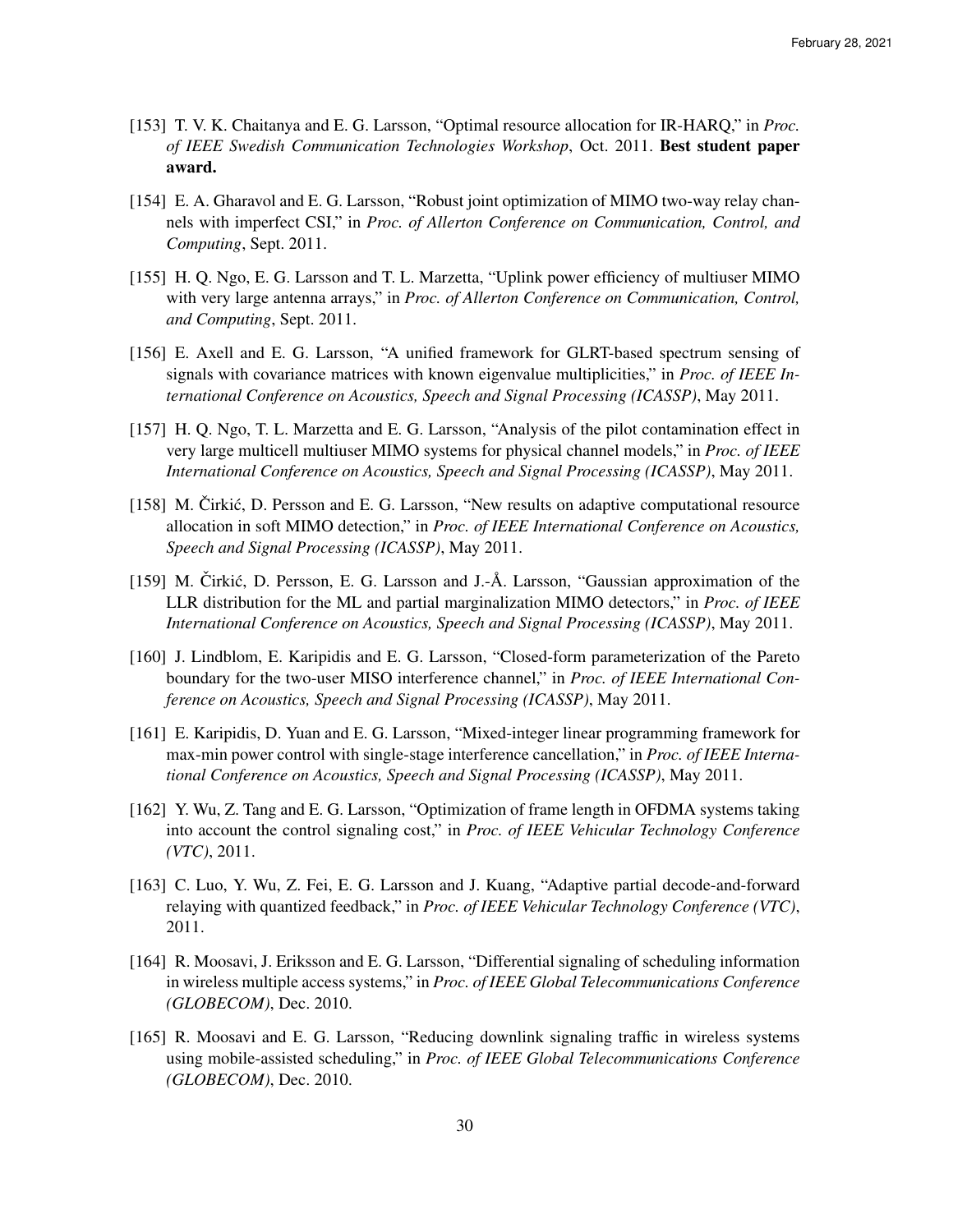- [166] K. Eriksson, S. Shi, N. Vucic, M. Schubert and E. G. Larsson, "Globally optimal resource allocation for achieving maximum weighted sum-rate," in *Proc. of IEEE Global Telecommunications Conference (GLOBECOM)*, Dec. 2010.
- [167] G. Bergqvist and E. G. Larsson, "Overview of recent advances in numerical tensor algebra," in *Proc. of Asilomar Conference on Signals, Systems and Computers*, Nov. 2010.
- [168] D. Danev, E. Axell and E. G. Larsson, "Spectrum sensing methods for detection of DVB-T signals in AWGN and fading channels," in *Proc. of IEEE International Symposium on Personal, Indoor and Mobile Radio Communication* (PIMRC), 2010.
- [169] T. V. K. Chaitanya and E. G. Larsson, "Retransmission strategies for symmetric relaying using superposition modulation," in *Proc. of IEEE Vehicular Technology Conference (VTC)*, 2010.
- [170] E. Karipidis and E. G. Larsson, "Efficient computation of the Pareto boundary for the MISO interference channel with perfect CSI," in Proc. of *International Workshop on Wireless Networks: Communication, Cooperation and Competition (WNC3)*, June 2010.
- [171] E. Axell and E. G. Larsson, "Optimal and near-optimal spectrum sensing of OFDM signals in AWGN channels," in Proc. of *International Workshop on Cognitive Information Processing* (CIP), June 2010.
- [172] E. Axell, G. Leus and E. G. Larsson, "Overview of spectrum sensing for cognitive radio," in Proc. of *International Workshop on Cognitive Information Processing* (CIP), June 2010.
- [173] T. V. K. Chaitanya, E. G. Larsson and N. Wiberg, "Improved error protection for uplink control signaling in 3GPP-LTE via complex-field coding," in *Proc. of IEEE Vehicular Technology Conference (VTC)*, 2010.
- [174] E. Ayanoglu, E. G. Larsson and E. Karipidis, "Computational complexity of decoding orthogonal space-time block codes," in *Proc. of IEEE International Conference on Communications (ICC)*, 2010.
- [175] E. G. Larsson, R. Thobaben and G. Wang, "On diversity combining with unknown channel state information and unknown noise variance," in *Proc. of IEEE Wireless Communications and Networking Conference (WCNC)*, April 2010.
- [176] E. Axell and E. G. Larsson, "Spectrum sensing of orthogonal space-time block coded signals with multiple receive antennas," in *Proc. of IEEE International Conference on Acoustics, Speech and Signal Processing (ICASSP)*, March 2010.
- [177] E. Karipidis, A. Gründinger, J. Lindblom and E. G. Larsson, "Pareto-optimal beamforming for the MISO interference channel with partial CSI, " in *Proc. of IEEE International Workshop on Computational Advances in Multi-Sensor Adaptive Processing (CAMSAP)*, Dec. 2009.
- [178] E. Karipidis, E. G. Larsson and K. Holmberg, "Optimal scheduling and QoS power control for cognitive underlay networks," in *Proc. of IEEE International Workshop on Computational Advances in Multi-Sensor Adaptive Processing (CAMSAP)*, Dec. 2009.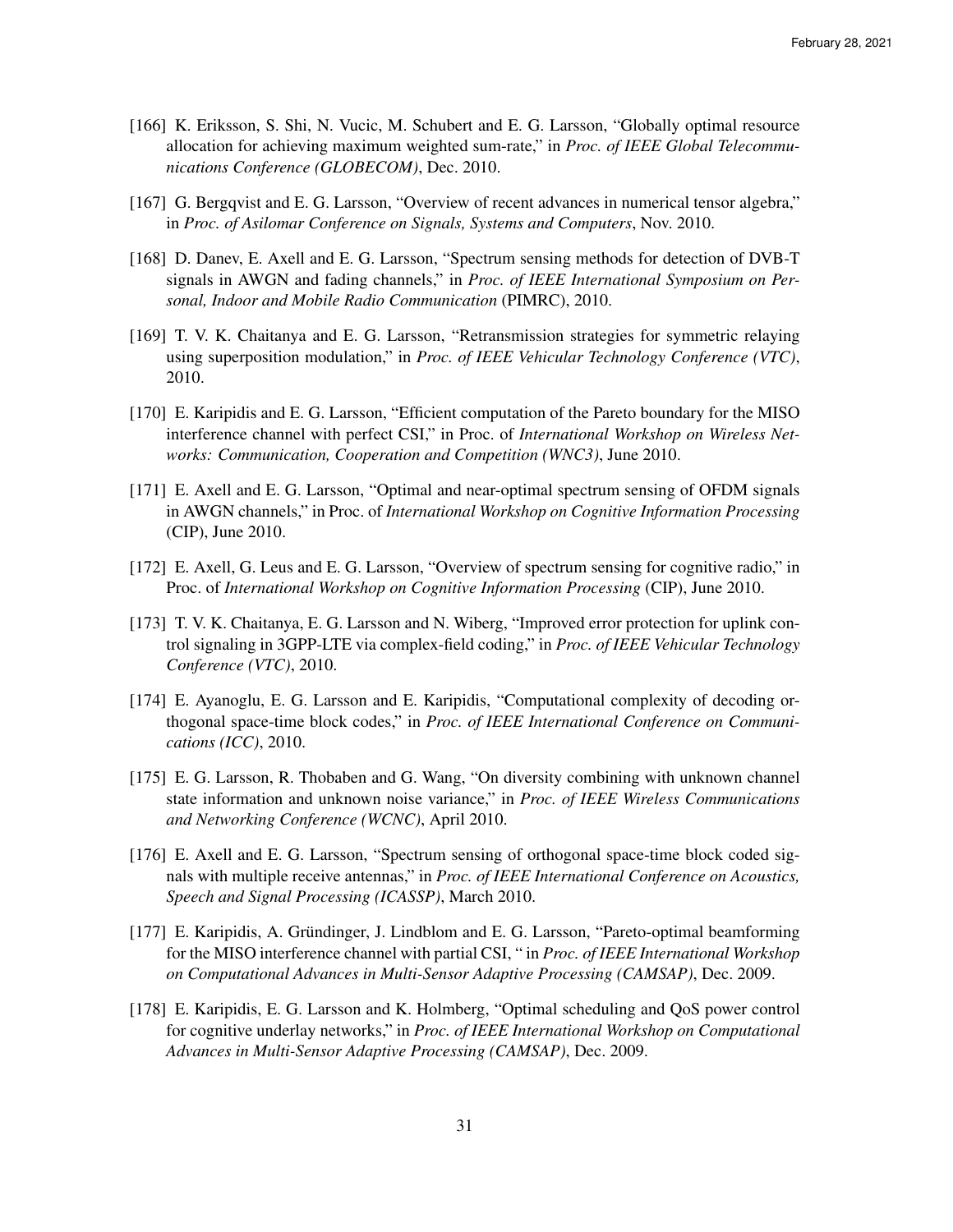- [179] J. Lindblom, E. Karipidis and E. G. Larsson, "Outage rate regions for the MISO IFC," in *Proc. of Asilomar Conference on Signals, Systems and Computers*, Nov. 2009.
- [180] M. Čirkić, D. Persson and E. G. Larsson, "Optimization of computational resource allocation for soft MIMO-detection using partial marginalization," in *Proc. of Asilomar Conference on Signals, Systems and Computers*, Nov. 2009.
- [181] E. Axell, E. G. Larsson and J.-Å. Larsson, "On the optimal  $K$ -term approximation of a sparse parameter vector MMSE estimate," in *Proc. of IEEE Workshop on Statistical Signal Processing*, (Cardiff, UK), Aug. 2009.
- [182] J. Eriksson, R. Moosavi, E. G. Larsson, N. Wiberg, P. Frenger, F. Gunnarsson, "On coding of scheduling information in OFDM," in *Proc. of IEEE Vehicular Technology Conference (VTC)*, (Barcelona, Spain), Apr. 2009.
- [183] D. Wu, E. G. Larsson and D. Liu, "Implementation aspects of fixed-complexity soft-output MIMO detection," in *Proc. of IEEE Vehicular Technology Conference (VTC)*, (Barcelona, Spain), Apr. 2009.
- [184] E. Axell and E. G. Larsson, "A Bayesian approach to spectrum sensing, denoising and anomaly detection," in *Proc. of IEEE International Conference on Acoustics, Speech and Signal Processing (ICASSP)*, April. 2009.
- [185] E. Jorswieck and E. G. Larsson, "Monotonic optimization framework for the MISO IFC," in *Proc. of IEEE International Conference on Acoustics, Speech and Signal Processing (ICASSP)*, April. 2009.
- [186] J. Lindblom, E. G. Larsson and E. Jorswieck, "Parameterization of the MISO interference channel with transmit beamforming and partial channel state information," in *Proc. of Asilomar Conference on Signals, Systems and Computers*, Nov. 2008.
- [187] E. G. Larsson, D. Danev and E. Jorswieck, "Asymptotically optimal transmit strategies for the multiple antenna interference channel," in *Proc. of Allerton Conference on Communication, Control, and Computing*, Sept. 2008.
- [188] B. Mercier, V. Fodor, R. Thobaben, M. Skoglund, V. Koivunen, S. Lindfors, J. Ryynanen, E. ¨ G. Larsson, C. Petrioli, G. Bongiovanni, O. Grondalen, K. Kansanen, G. Oien, T. Ekman, A. M. Hayar, R. Knopp, B. Beferull-Lozano, "Sensor networks for cognitive radio: theory and system design," in *Proc. of ICT Mobile Summit*, June 2008.
- [189] O. Sjöbergh, E. Jorswieck, and E. G. Larsson, "Greedy user selection for zero-forcing and MMSE multiuser beamforming with channel estimation errors," in *Proc. of IEEE International Conference on Acoustics, Speech and Signal Processing (ICASSP)*, Mar. 2008.
- [190] E. Jorswieck and E. G. Larsson, "The MISO interference channel from a game-theoretic perspective: a combination of selfishness and altruism achieves Pareto optimality," in *Proc. of IEEE International Conference on Acoustics, Speech and Signal Processing (ICASSP)*, Mar. 2008.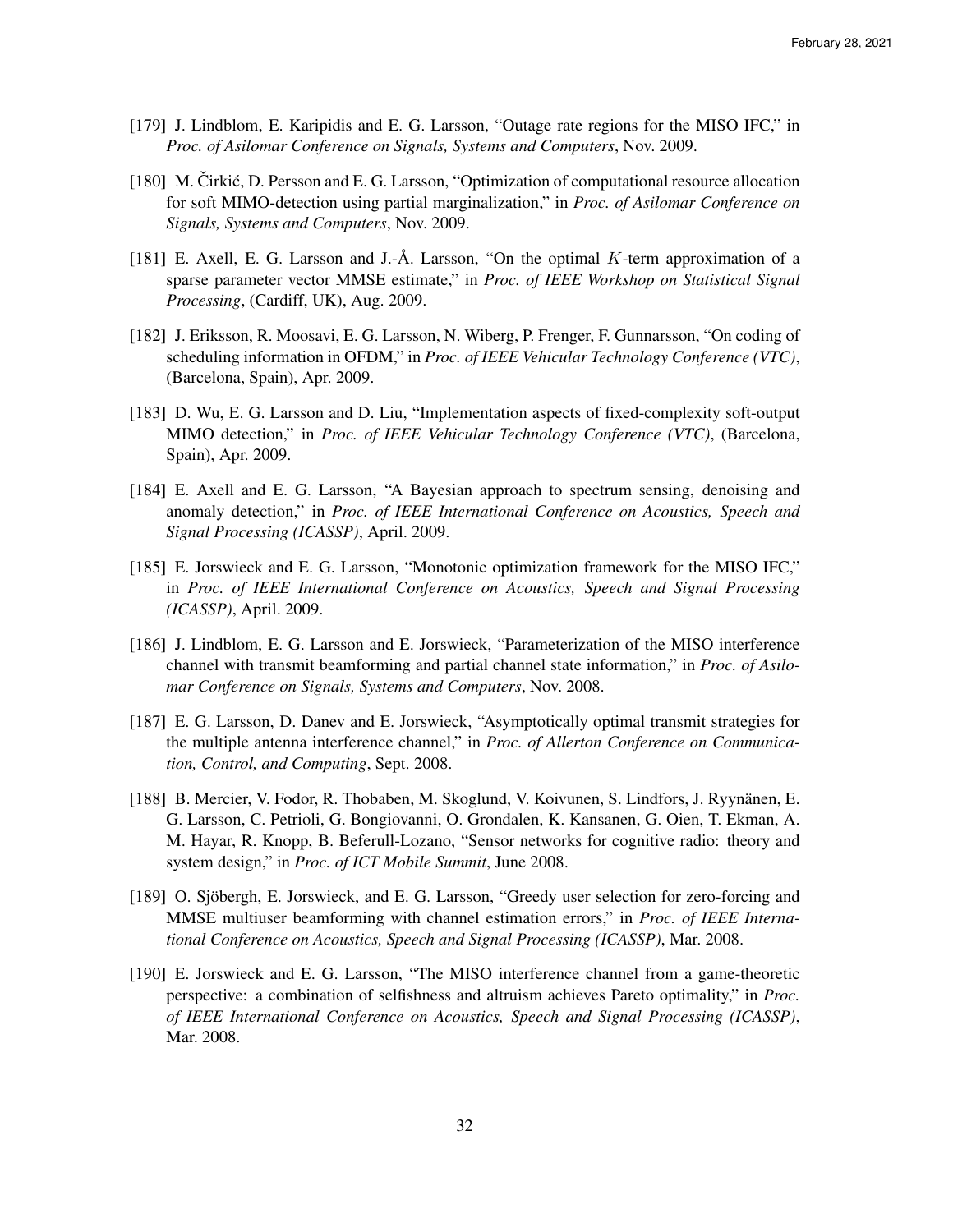- [191] E. Jorswieck and E. G. Larsson, "Linear precoding in multiple-antenna broadcast channels: efficient computation of the achievable rate region," in *Proc. of International ITG Workshop on Smart Antennas (WSA)*, Feb. 2008.
- [192] M. N. Khormuji and E. G. Larsson, "A spectrally efficient transmission scheme for halfduplex decode-and-forward relaying," in *Proc. of IEEE Global Telecommunications Conference (GLOBECOM)*, Nov. 2007.
- [193] E. G. Larsson and J. Jaldén, "Soft MIMO detection at fixed complexity," in *Proc. of IEEE Global Telecommunications Conference (GLOBECOM)*, Nov. 2007.
- [194] E. G. Larsson and M. Skoglund, "Cognitive radio in a frequency planned environment: Can it work?" in *Proc. of IEEE Global Telecommunications Conference (GLOBECOM)*, Nov. 2007.
- [195] R. Thobaben and E. G. Larsson, "Sensor-network aided cognitive radio: On the optimal receiver for estimate-and-forward protocols applied to the relay channel," in *Proc. of Asilomar Conference on Signals, Systems and Computers*, Nov. 2007. Invited paper.
- [196] E. G. Larsson and E. Jorswieck, "The MISO interference channel: Competition versus collaboration," in *Proc. of Allerton Conference on Communication, Control, and Computing*, Sept. 2007. Invited paper.
- [197] M. N. Khormuji and E. G. Larsson, "Analytical results on block length optimization for decode-and-forward relaying with CSI feedback," in *Proc. of IEEE Signal Processing Advances in Wireless Communications (SPAWC)*, June 2007.
- [198] E. A. Jorswieck and E. G. Larsson, "Multiuser Gaussianity and constellation randomization for the MIMO multiple access channel: a unified view," in *Proc. of IEEE Signal Processing Advances in Wireless Communications (SPAWC)*, June 2007.
- [199] M. N. Khormuji and E. G. Larsson, "Receiver design for wireless relay channels with regenerative relays," in *Proc. of IEEE International Conference on Communications (ICC)*, June 2007.
- [200] Y. Selén and E. G. Larsson, "Empirical Bayes linear regression with unknown model order," in *Proc. of IEEE International Conference on Acoustics, Speech and Signal Processing (ICASSP)*, Apr. 2007.
- [201] M. Mowlér, E. G. Larsson, B. Lindmark, and B. Ottersten, "Methods and bounds for antenna array coupling matrix estimation," in *Proc. of IEEE International Conference on Acoustics, Speech and Signal Processing (ICASSP)*, Apr. 2007.
- [202] M. Skoglund and E. G. Larsson, "Optimal modulation for known interference," in *Proc. of IEEE International Conference on Acoustics, Speech and Signal Processing (ICASSP)*, Apr. 2007.
- [203] M. N. Khormuji and E. G. Larsson, "Improving collaborative transmit diversity by using constellation rearrangement," in *Proc. of IEEE Wireless Communications and Networking Conference (WCNC)*, Mar. 2007.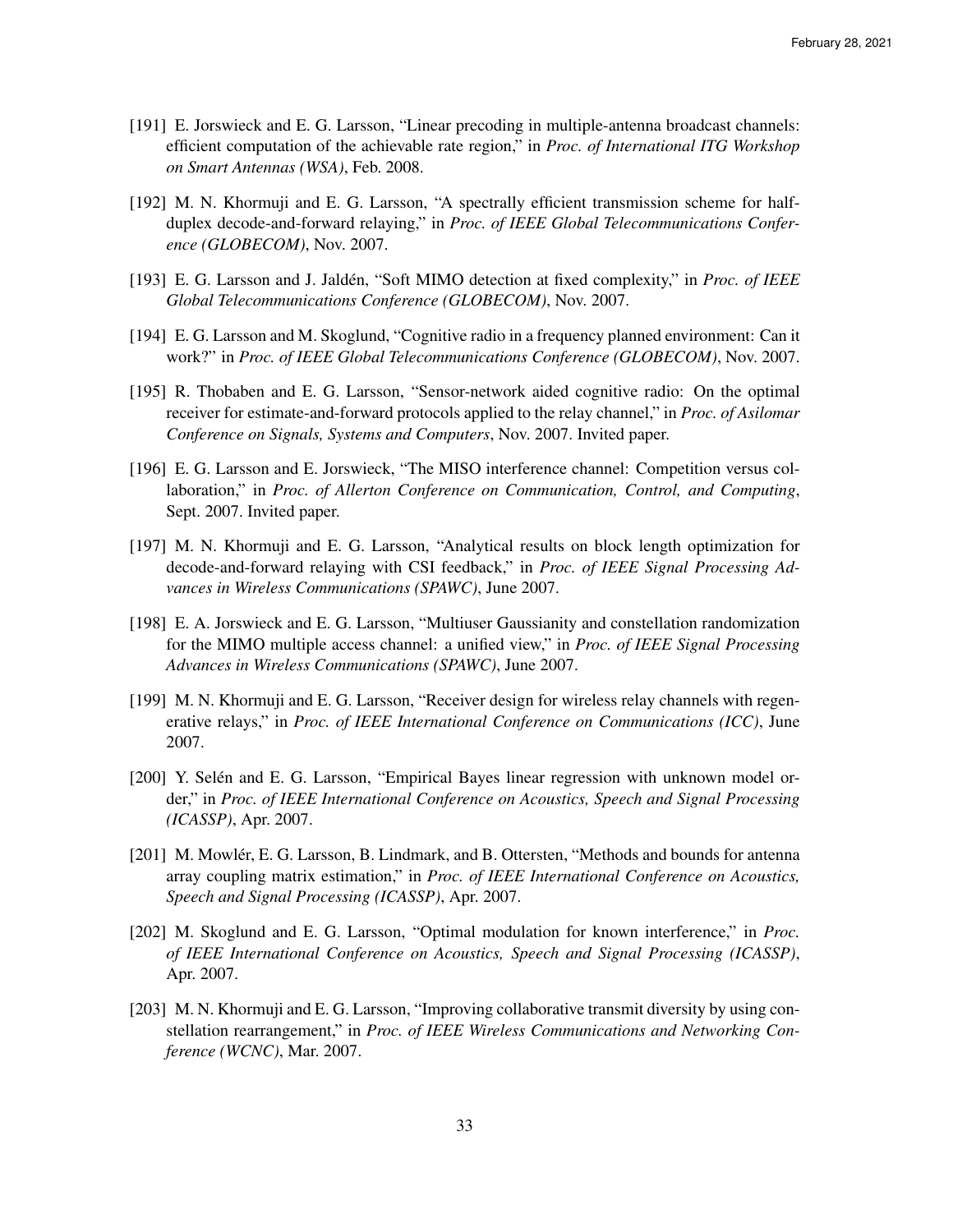- [204] Y. Selén and E. G. Larsson, "Parameter estimation and order selection for linear regression problems," in *Proc. of European Signal Processing Conference (EUSIPCO)*, Sept. 2006.
- [205] E. G. Larsson and Y. Selén, "Linear regression with a sparse parameter vector," in *Proc. of IEEE International Conference on Acoustics, Speech and Signal Processing (ICASSP)*, May 2006.
- [206] J. Du, E. G. Larsson, and M. Skoglund, "Costa precoding in one dimension," in *Proc. of IEEE International Conference on Acoustics, Speech and Signal Processing (ICASSP)*, May 2006.
- [207] T. T. Kim, M. Bengtsson, E. G. Larsson, and M. Skoglund, "Combining short-term and long-term channel state information over correlated MIMO channels," in *Proc. of IEEE International Conference on Acoustics, Speech and Signal Processing (ICASSP)*, May 2006.
- [208] Y. Selén and E. G. Larsson, "Optimal Bayesian RAKE receiver for sparse channels," in *Proc. of Asilomar Conference on Signals, Systems and Computers*, (Pacific Grove, CA), Nov. 2005.
- [209] E. G. Larsson and B. R. Vojcic, "Cooperative transmit diversity via superposition coding," in *Proc. of EUROCON 2005*, (Belgrade, Serbia & Montenegro), Nov. 2005. Invited paper.
- [210] B. Peric, M. Souryal, E. G. Larsson, and B. Vojcic, "Soft-decision metrics for turbo-coded FH M-FSK ad hoc packet radio networks," in *Proc. of IEEE Vehicular Technology Conference*, (Stockholm, Sweden), May 2005.
- [211] Y. Cao, E. G. Larsson, and B. Vojcic, "Cooperative diversity transmission versus macrodiversity in cellular networks," in *Proc. of the Conference on Information Sciences and Systems (CISS)*, (Baltimore, MD), Mar. 2005.
- [212] E. G. Larsson, "Robust structured interference rejection combining," in *Proc. of IEEE Wireless Communications and Networking Conference (WCNC)*, (New Orleans, LA), Mar. 2005.
- [213] M. Souryal, E. G. Larsson, B. Peric, and B. Vojcic, "Soft-decision metrics for coded orthogonal signaling in symmetric alpha-stable noise," in *Proc. of IEEE International Conference on Acoustics, Speech and Signal Processing (ICASSP)*, (Philadelphia, PA), Mar. 2005.
- [214] Y. Selén, E. G. Larsson, P. Stoica, and N. Sandgren, "A model averaging approach for equalizing sparse communication channels," in *Proc. of Asilomar Conference on Signals, Systems and Computers*, (Pacific Grove, CA), Nov. 2004.
- [215] E. G. Larsson, "Constellation randomization (CoRa) for outage performance improvement on MIMO channels," in *Proc. of IEEE Global Telecommunications Conference (GLOBE-COM)*, (Dallas, TX), Dec. 2004.
- [216] E. G. Larsson, Y. Selén, and P. Stoica, "Adaptive equalization for frequency-selective channels of unknown length," in *Proc. of IEEE Global Telecommunications Conference (GLOBE-COM)*, (Dallas, TX), Dec. 2004.
- [217] S. Alty, A. Jakobsson, and E. G. Larsson, "Efficient implementation of the time-recursive Capon and APES spectral estimators," in *Proc. of European Signal Processing Conference*, Sept. 2004.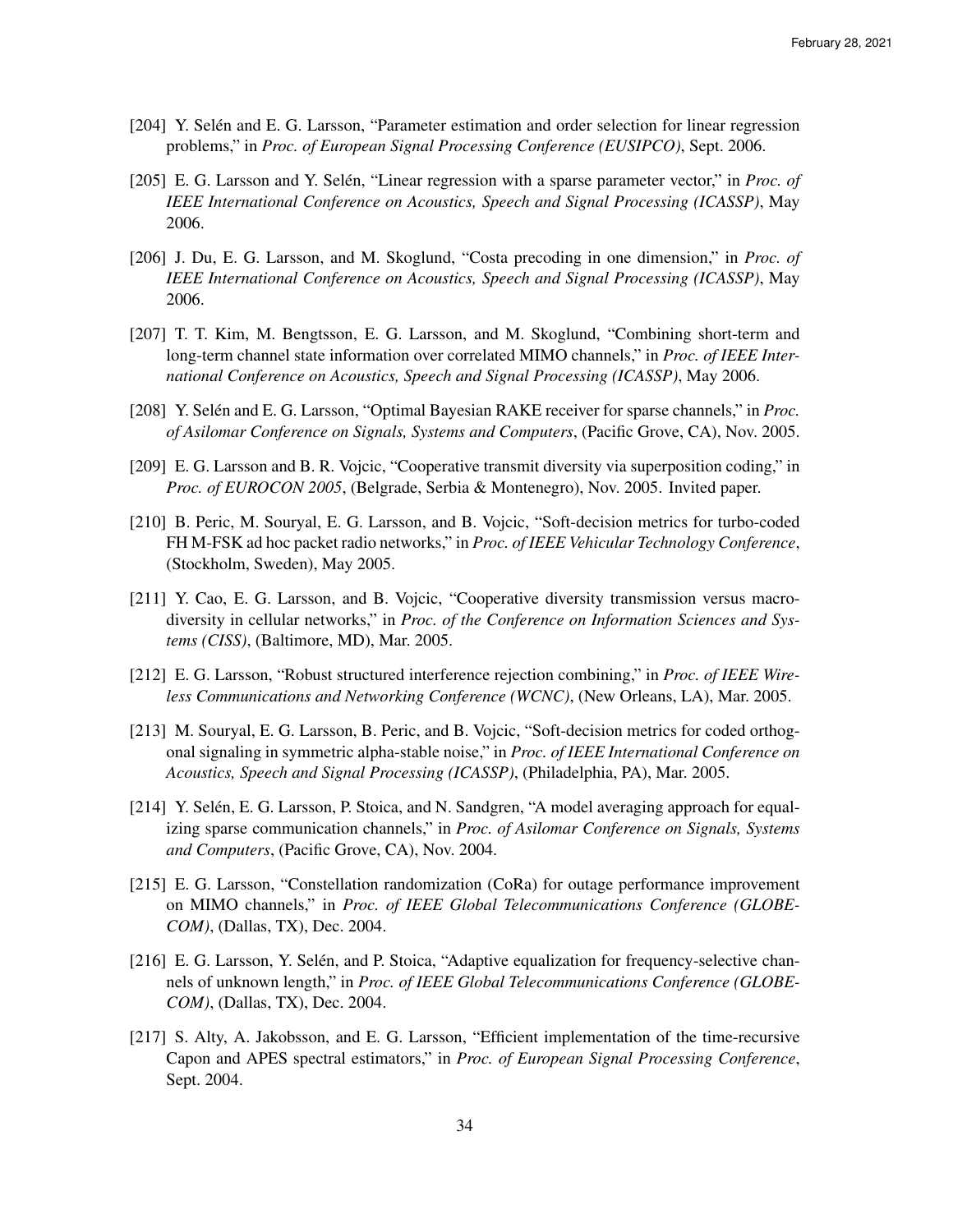- [218] D. Erdogmus, R. Yan, E. G. Larsson, J. C. Principe, and J. R. Fitzsimmons, "Mixture of competitive linear models for phased-array magnetic resonance imaging," in *Proc. of IEEE International Conference on Acoustics, Speech and Signal Processing (ICASSP)*, (Montreal, Quebec, Canada), May 2004.
- [219] E. G. Larsson and M. Doroslovački, "Design of a nonuniform array for joint direction-ofarrival and range estimation," in *Proc. of URSI International Symposium on Electromagnetic Theory*, (Pisa, Italy), May 2004. Invited paper.
- [220] E. G. Larsson, "Multiuser detection with an unknown number of users," in *Proc. of the Conference on Information Sciences and Systems (CISS)*, (Princeton, NJ), pp. 1078–1082, Mar. 2004.
- [221] E. G. Larsson, "Semi-structured interference suppression for orthogonal frequency division multiplexing," in *Proc. of IEEE International Symposium on Signal Processing and Information Technology*, (Darmstadt, Germany), Dec. 2003.
- [222] E. K. Larsson and E. G. Larsson, "The CRB for parameter estimation in irregularly sampled continuous-time ARMA systems," in *Proc. of IEEE International Symposium on Signal Processing and Information Technology*, (Darmstadt, Germany), Dec. 2003.
- [223] E. G. Larsson, "Distributed positioning in ad hoc networks: A Cramer-Rao bound analysis," in *Proc. of IEEE Vehicular Technology Conference (VTC)*, (Orlando, FL), Oct. 2003.
- [224] E. G. Larsson and P. Stoica, "Mean square error optimality of orthogonal space-time block codes," in *Proc. of IEEE International Conference on Communications (ICC)*, (Anchorage, Alaska), May 2003.
- [225] R. Yan, D. Erdogmus, E. G. Larsson, J. C. Principe, and J. R. Fitzsimmons, "Image combination for high-field phased-array MRI," in *Proc. of IEEE International Conference on Acoustics, Speech and Signal Processing (ICASSP)*, (Hong Kong), Apr. 2003.
- [226] G. Ganesan, P. Stoica, and E. G. Larsson, "Diagonally weighted orthogonal space-time block codes," in *Proc. of Asilomar Conference on Signals, Systems and Computers*, (Pacific Grove, CA), pp. 1147–1151, Nov. 2002.
- [227] E. G. Larsson, P. Stoica, E. Lindskog, and J. Li, "Space-time block coding for frequencyselective channels," in *Proc. of IEEE International Conference on Acoustics, Speech and Signal Processing (ICASSP)*, (Orlando, FL), pp. 2405–2408, May 2002.
- [228] E. G. Larsson and J. Li, "SAR image construction from periodically gapped phase-history data," in *Proc. of SPIE Aerosense Conference*, (Orlando, FL), pp. 154–165, Apr. 2002.
- [229] E. G. Larsson, P. Stoica, and J. Li, "Space-time block codes: ML detection for unknown channels and unstructured interference," in *Proc. of Asilomar Conference on Signals, Systems and Computers*, (Pacific Grove, CA), pp. 916–920, Nov. 2001.
- [230] E. G. Larsson, P. Stoica, and J. Li, "ML detection and decoding of space-time codes," in *Proc. of Asilomar Conference on Signals, Systems and Computers*, (Pacific Grove, CA), pp. 1435– 1439, Nov. 2001. Invited paper.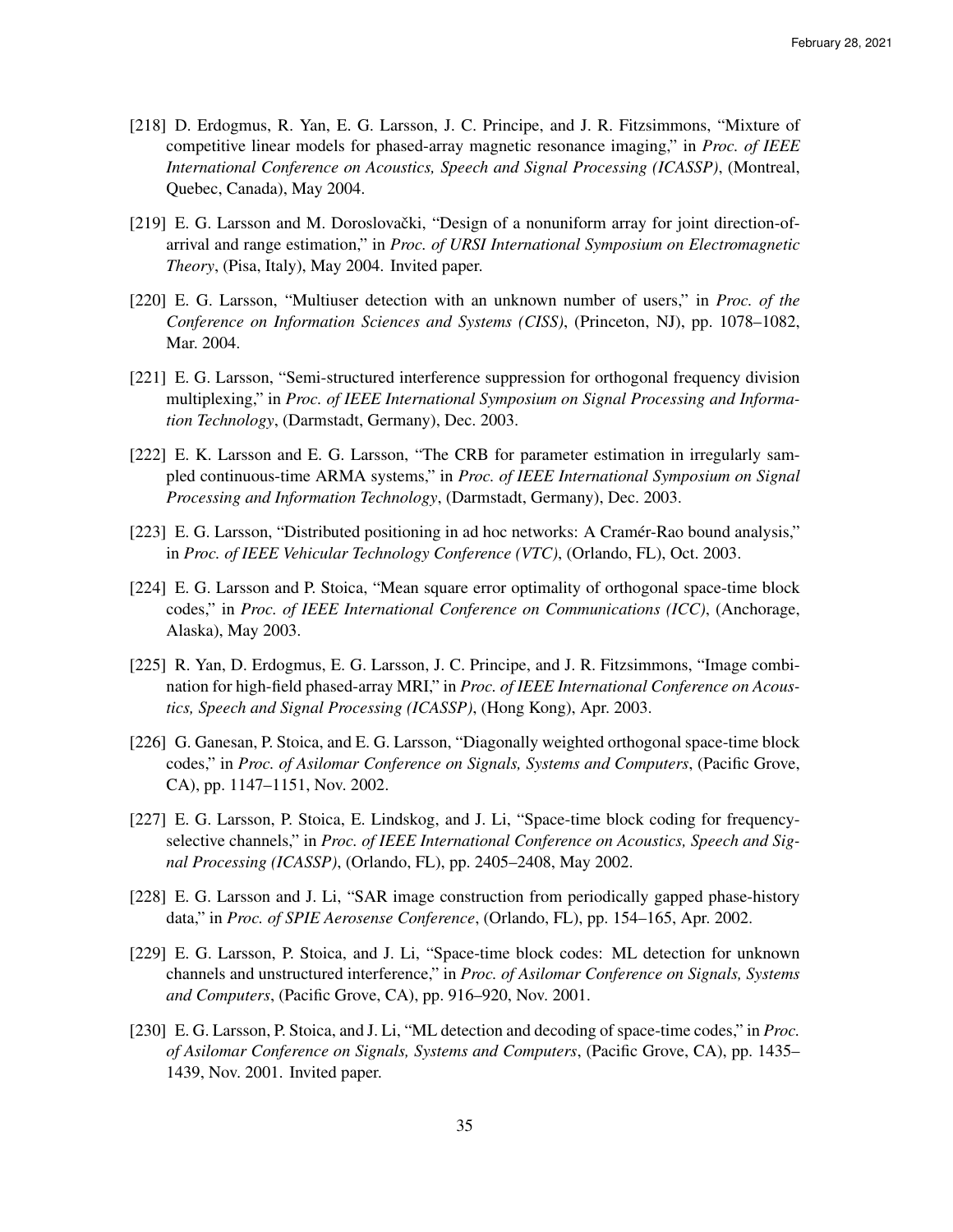- [231] E. G. Larsson, P. Stoica, and J. Li, "SAR image construction from gapped phase-history data," in *Proc. of International Conference on Image Processing*, (Thessaloniki, Greece), pp. 608–611, Oct. 2001.
- [232] P. Ahgren and E. G. Larsson, "Echo-cancellation in mono and stereo using the conjugate gradient method," in *Proc. of the IEEE/EURASIP International Workshop on Acoustic Echo and Noise Control*, (Darmstadt, Germany), pp. 115–119, Sept. 2001.
- [233] E. G. Larsson, G. Liu, J. Li, and G. B. Giannakis, "An algorithm for joint symbol timing and channel estimation for OFDM systems," in *Proc. of IEEE Workshop on Statistical Signal Processing*, (Orchid Country Club, Singapore), pp. 393–396, Aug. 2001. Invited paper.
- [234] R. Abrahamsson, E. G. Larsson, J. Li, J. Habersat, G. Maksymonko, and M. Bradley, "Elimination of leakage and ground-bounce in ground-penetrating radar data," in *Proc. of IEEE Workshop on Statistical Signal Processing*, (Orchid Country Club, Singapore), pp. 150–153, Aug. 2001. Invited paper.
- [235] A. B. Gershman, M. Pesavento, P. Stoica, and E. G. Larsson, "The stochastic CRB for array processing in unknown noise fields," in *Proc. of IEEE International Conference on Acoustics, Speech and Signal Processing (ICASSP)*, vol. 5, (Salt Lake City, UT), pp. 2898–2992, May 2001.
- [236] E. K. Larsson and E. G. Larsson, "Cramér-Rao bounds for continuous-time AR parameter estimation with irregular sampling," in *Proc. of IEEE International Conference on Acoustics, Speech and Signal Processing (ICASSP)*, vol. 5, (Salt Lake City, UT), pp. 3097–3100, May 2001.
- [237] E. G. Larsson and P. Stoica, "Fast implementation of two-dimensional APES and CAPON spectral estimators," in *Proc. of IEEE International Conference on Acoustics, Speech and Signal Processing (ICASSP)*, vol. 5, (Salt Lake City, UT), pp. 3069–3072, May 2001.
- [238] E. G. Larsson, G. Liu, J. Li, P. Stoica, and R. Williams, "Spectral estimation of gapped data and SAR imaging with angular diversity," in *Proc. of SPIE Aerosense Conference*, (Orlando, FL), Apr. 2001.
- [239] E. G. Larsson, R. Abrahamsson, J. Li, K. Gu, M. Bradley, J. Habersat, and G. Maksymonko, "Reducing the ground-bounce effects for mine detection with a ground-penetrating radar," in *Proc. of the UXO/Countermine Forum*, (New Orleans, LA), Apr. 2001.
- [240] E. G. Larsson, J. Li, J. Habersat, G. Maksymonko, and M. Bradley, "Removal of surface returns in ground-penetrating radar data," in *Proc. of SPIE Aerosense Conference*, (Orlando, FL), Apr. 2001.
- [241] J. Liu, E. G. Larsson, J. Li, and H. Li, "High-rate differential space-code modulation for interference suppression," in *Proc. of IEEE Signal Processing Workshop on Signal Processing Advances in Wireless Communications*, (Taoyuan, Taiwan), pp. 283–286, Mar. 2001.
- [242] E. G. Larsson, P. Stoica, and J. Li, "Spectral analysis of gapped data," in *Proc. of Asilomar Conference on Signals, Systems and Computers*, vol. 1, (Pacific Grove, CA), pp. 207–211, Oct. 2000.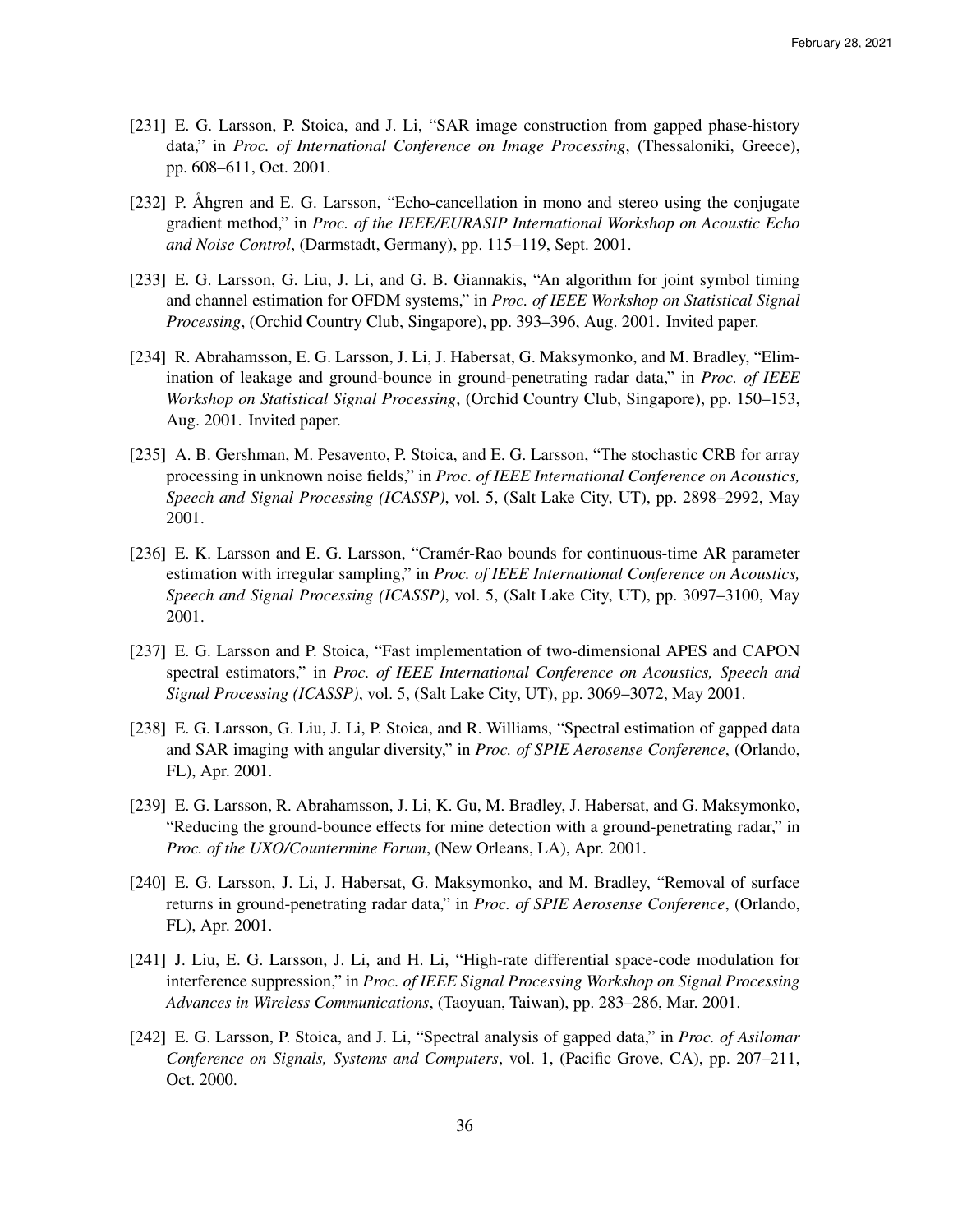- [243] E. G. Larsson and P. Stoica, "Direction-of-arrival estimation from incomplete data," in *Proc. of IEEE International Conference on Acoustics, Speech and Signal Processing (ICASSP)*, vol. 5, (Istanbul, Turkey), pp. 3081–3084, June 2000.
- [244] D. Bladsjö, A. Furuskär, S. Jäverbring, and E. G. Larsson, "Interference cancellation using antenna diversity for EDGE - enhanced data rates in GSM and TDMA/136," in *Proc. of IEEE Vehicular Technology Conference*, vol. 4, (Amsterdam, The Netherlands), pp. 1956–1960, Sept. 1999.
- [245] S. Fischer, H. Koorapaty, E. G. Larsson, and A. Kangas, "System performance evaluation of mobile positioning systems," in *Proc. of IEEE Vehicular Technology Conference*, vol. 3, (Houston, TX), pp. 1962–1966, May 1999.
- [246] S. Fischer, H. Grubeck, A. Kangas, H. Koorapaty, E. G. Larsson, and P. Lundqvist, "Time-ofarrival estimation of narrowband TDMA signals for communications," in *Proc. of IEEE International Symposium on Personal, Indoor and Mobile Radio Communication*, vol. 1, (Boston, MA), pp. 451–455, Sept. 1998.

#### Granted patents:

- [1] P. Frenger, E. Bjornson, M. Hessler and E. G. Larsson, "First communication device and meth- ¨ ods performed thereby for transmitting radio signals using beamforming to a second communication device," U.S. Patent no. 10,771,125 (granted on September 8, 2020).
- [2] M. Hessler, E. Björnson, E. G. Larsson and R. Moosavi, "Reporting of radio channel quality," U.S. Patent no. 10,715,225 (granted on July 14, 2020).
- [3] P. Frenger, E. Björnson, M. Hessler and E. G. Larsson, "Discriminating between communication apparatuses based on their transmitted power," U.S. Patent no. 10,660,045 (granted on May 19, 2020).
- [4] P. Frenger, E. Björnson, M. Hessler, G. Interdonato and E. G. Larsson "Method of assigning transmission timing to radio terminal, radio network node and radio terminal," U.S. Patent no. 10,568,056 (granted on February 18, 2020).
- [5] M. Hessler, E. Björnson and E. G. Larsson, "Wireless device, a network node and methods performed thereby for communicating with each other," U.S. Patent no. 10,492,150 (granted on November 26, 2019).
- [6] M. Hessler, E. Björnson, H. V. Cheng and E. G. Larsson, "Multiple access method in a massive MIMO system," U.S. Patent no. 10,461,829 (granted on October 29, 2019).
- [7] P. Frenger, E. Björnson, M. Hessler and E. G. Larsson, "Data transmission on a contention based physical data channel," U.S. Patent no. 10,219,294 (granted on February 26, 2019).
- [8] E. Eriksson, E. G. Larsson and P. Frenger, "Methods, network node and communication device for transmitting data," U.S. Patent no. 10,050,691 (granted on August 14, 2018). Continuation in U.S. Patent 10,461,830.
- [9] E. G. Larsson and E. Björnson, "Technique for assigning pilot signals to user equipments", U.S. Patent no. 9,860,039 (granted on January 2, 2018). Continuation in U.S. Patent no. 10,425,206.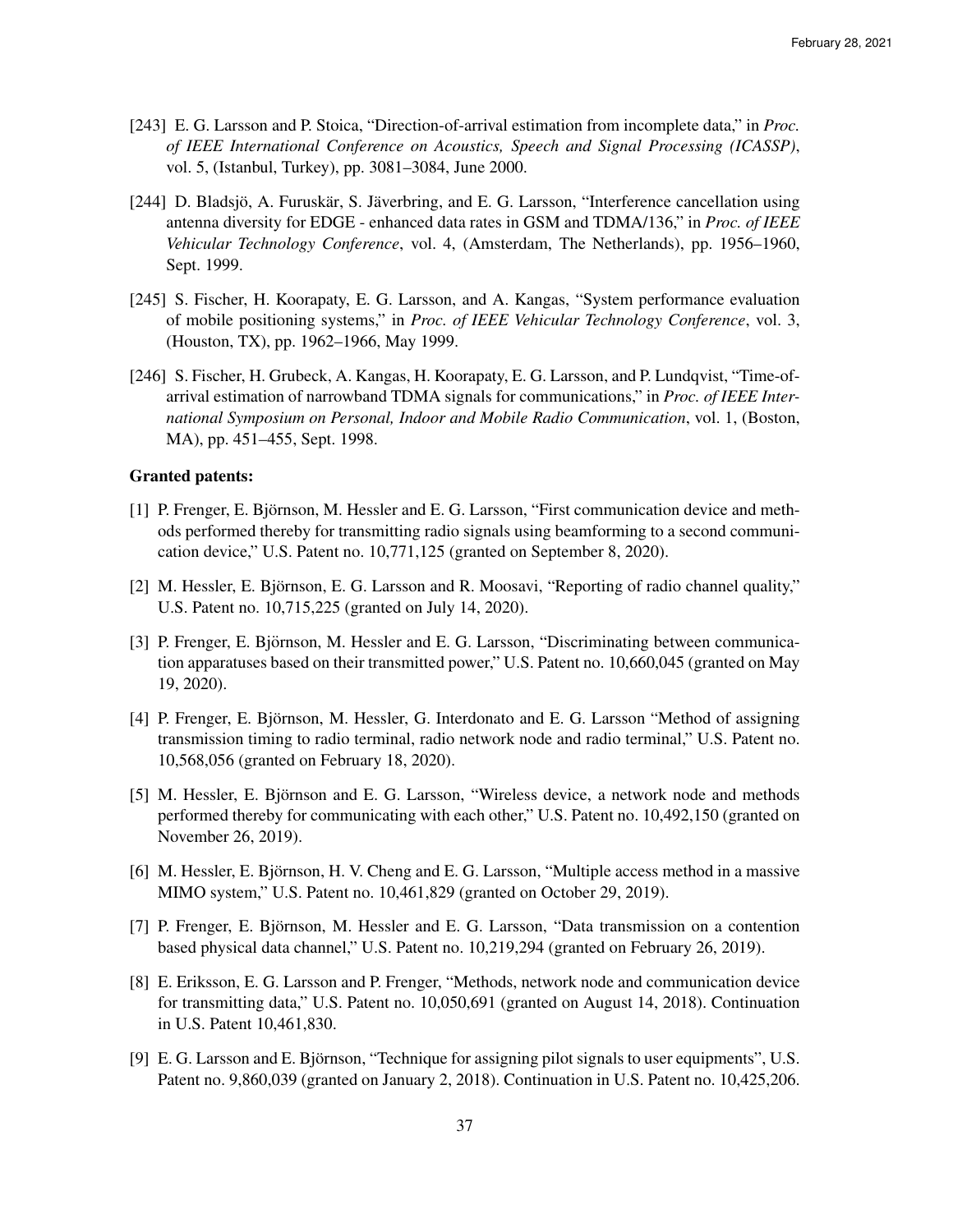- [10] E. G. Larsson and O. Gustafsson, "Method and system for controlling the operation of an electronic device," U.S. Patent no. 9,720,470 (granted on August 1, 2017).
- [11] J. Eriksson, P. Frenger, E. G. Larsson, R. Moosavi and N. Wiberg, "Methods, apparatus and computer programs for base station initiated energy savings within an associated user equipment," U.S. Patent no. 9,301,251 (granted on March 29, 2016).
- [12] E. G. Larsson, "Method and arrangement for conveying additional bits in a communication system," U.S. Patent no. 9,077,530 (granted on July 7, 2015).
- [13] J. Eriksson, P. Frenger, E. G. Larsson, R. Moosavi and N. Wiberg, "Methods and apparatuses for radio resource allocation and identification," U.S. Patent no. 9,020,550 (granted on Apr. 28, 2015).
- [14] G. Bark, E. Englund and E. G. Larsson, "Wireless scheduling considering overhead cost estimate," U.S. Patent no. 8,842,625 (granted on Sept. 23, 2014).
- [15] E. G. Larsson and R. Moosavi, "Method and arrangement related to blind detection," U.S. Patent no. 8,665,970 (granted on Mar. 4, 2014).
- [16] E. G. Larsson and J. Jalden, "Method and arrangement relating to telecommunications," U.S. ´ Patent no. 8,369,461 (granted on Feb. 5, 2013).
- [17] E. G. Larsson and W.-H. Wong, "Method, system and apparatus for broadcasting via phaseshift keying modulation with multiple transmit antennas," U.S. Patent no. 7,283,783 (granted on Oct. 16, 2007).
- [18] D. Bloomquist, M. McVay, E. G. Larsson, and C. Dumas, "Autonomous highway traffic modules," U.S. Patent no. 6,900,740 (granted on May 31, 2005).
- [19] E. G. Larsson, A. Kangas, and S. Fischer, "Efficient determination of time of arrival of radio communication bursts," U.S. Patent no. 6,529,708 (granted on Mar. 4, 2003).
- [20] E. G. Larsson, A. Kangas, and S. Fischer, "Identifying starting time for making time of arrival measurements," U.S. Patent no. 6,522,887 (granted on Feb. 18, 2003).
- [21] A. Kangas, E. G. Larsson, S. Fischer, and P. Lundqvist, "Downlink observed time difference measurements," U.S. Patent no. 6,490,454 (granted on Dec. 3, 2002).
- [22] A. Kangas, S. Fischer, P. Lundqvist, and E. G. Larsson, "Making time of arrival measurements," U.S. Patent no. 6,470,185 (granted on Oct. 22, 2002).
- [23] A. Kangas, E. G. Larsson, S. Fischer, P. Lundqvist, and M. Cedervall, "Downlink observed time difference measurements," U.S. Patent no. 6,356,763 (granted on Mar. 12, 2002).
- [24] S. Fischer, A. Kangas, P. Lundqvist, and E. G. Larsson, "Methods and arrangements for locating a mobile telecommunications station," U.S. Patent no. 6,295,455 (granted on Sept. 25, 2001).
- [25] E. G. Larsson, S. Fischer, and A. Kangas, "Selection of location measurement units for determining the position of a mobile communication station," U.S. Patent no. 6,282,427 (granted on Aug. 28, 2001).